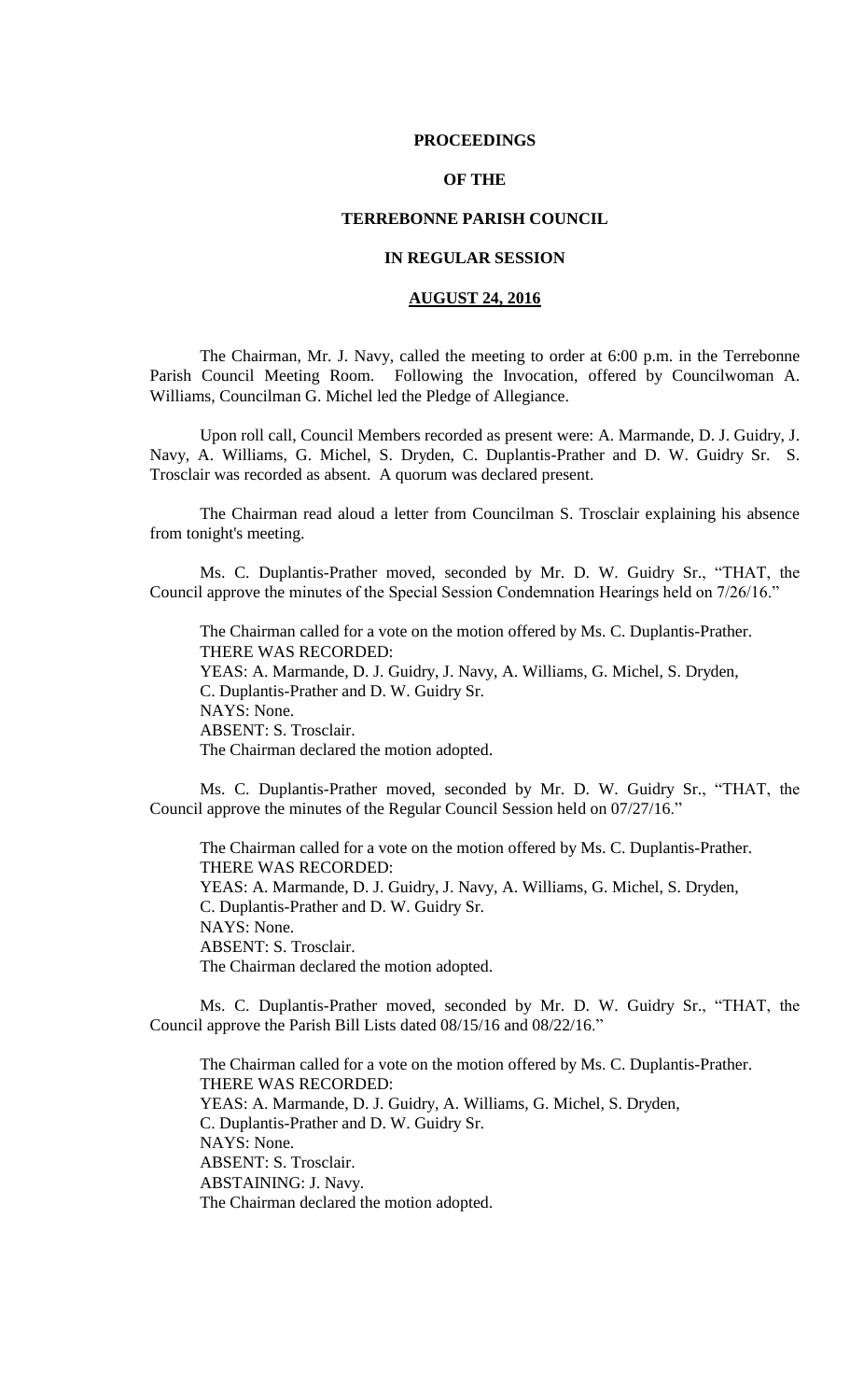Mr. D. J. Guidry moved, seconded by Mr. S. Dryden, "THAT, the Council approve the Manual Check Listing for July 2016."

The Chairman called for a vote on the motion offered by Mr. D. J. Guidry. THERE WAS RECORDED: YEAS: A. Marmande, D. J. Guidry, J. Navy, A. Williams, G. Michel, S. Dryden, C. Duplantis-Prather and D. W. Guidry Sr. NAYS: None. ABSENT: S. Trosclair. The Chairman declared the motion adopted.

Councilwoman A. Williams read aloud a commendation commending Dr. Donaldo Batiste on his retirement from public service.

Dr. Donaldo Batiste explained that he has 41 years of service in public education and thanked everyone for their support and this great honor.

Several Council members congratulated Dr. Batiste on his retirement and thanked him for his service.

Parish President G. Dove gave a detailed PowerPoint presentation on Restoration and Protection in Terrebonne Parish with an overview and update on current and future Capital Outlay projects.

Councilwoman A. Williams thanked President Dove and Administration for the projects in priority 1 for District 2.

Engineer O'Neil Malbrough gave a PowerPoint presentation including an overview of the history and project features of the proposed Petit Caillou Drainage Project. Mr. Malbrough explained that the proposed project will remove some of the floodwaters from Bayou Petit Caillou to the outside of the Ward Seven Levee System.

Discussion ensued between several Council members, President Dove and Mr. Malbrough regarding other areas in the Parish that need floodwater protection.

Engineer O'Neil Malbrough gave a PowerPoint presentation including a project overview, its history and project features, of the proposed Chacahoula-Gibson Drainage Project. Mr. Malbrough explained that the proposed project will remove floodwaters from Bayou Black to outside of the Morganza to the Gulf Hurricane Protection System.

Discussion ensued between several Council members, Mr. Malbrough and President Dove regarding directing water on the outside of the levee system to have adequate drainage. President Dove explained that meanwhile it is critical to put a 450 cfs pump station in the Hanson Canal to alleviate some of the water issues.

Ms. C. Duplantis-Prather moved, seconded by Ms. A. Williams, "THAT,., the Council open public hearings at this time, 6:58 p.m."

The Chairman called for a vote on the motion offered by Ms. C. Duplantis-Prather. THERE WAS RECORDED: YEAS: A. Marmande, D. J. Guidry, J. Navy, A. Williams, G. Michel, S. Dryden, C. Duplantis-Prather and D. W. Guidry Sr. NAYS: None. ABSENT: S. Trosclair. The Chairman declared the motion adopted.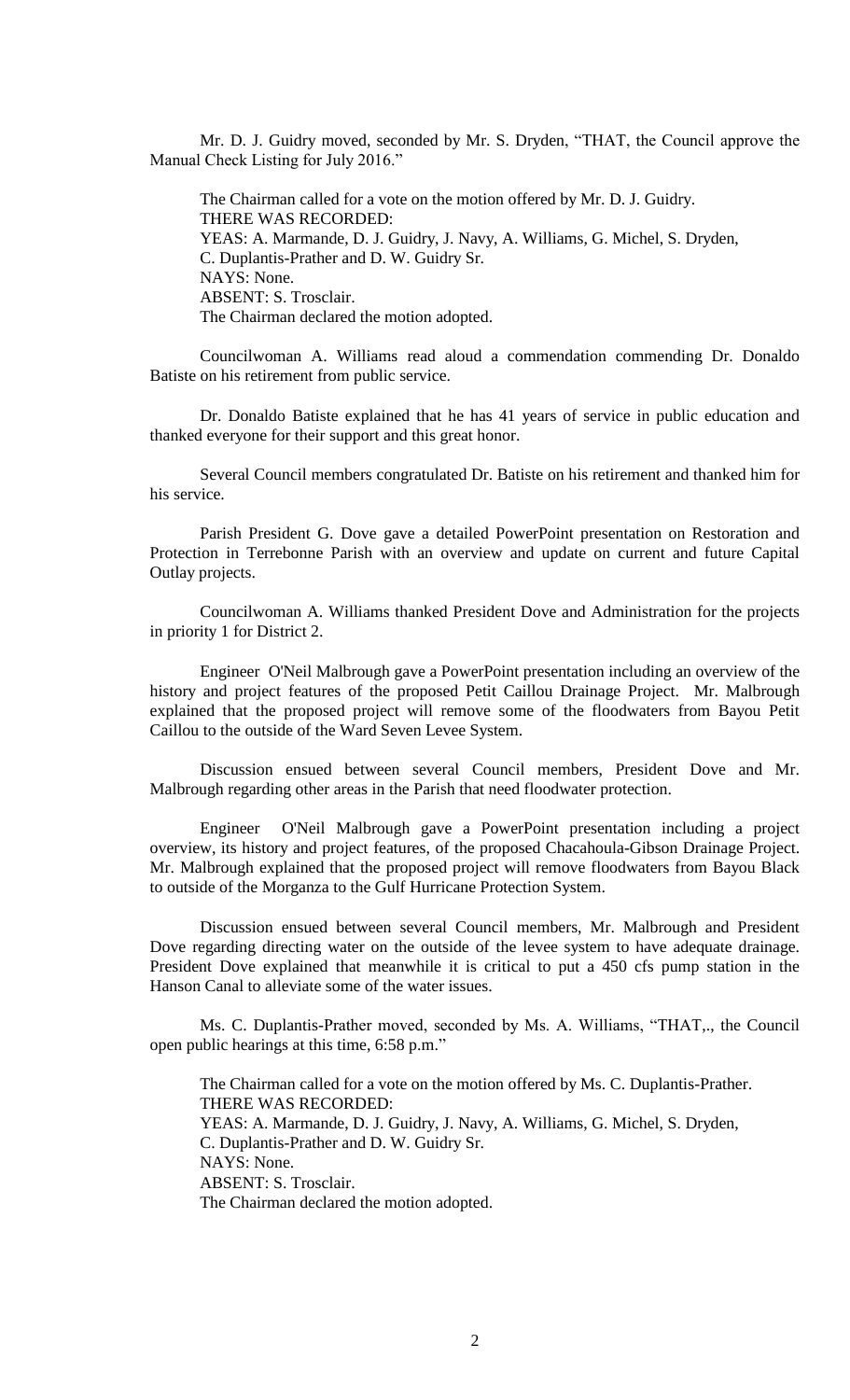The Chairman recognized the public for comments on the following:

A. A proposed ordinance to declare as surplus a tax property located at 617 Hobson Street that was adjudicated to the Terrebonne Parish Consolidated Government (10% interest) and to acquire authorization to dispose of said property in accordance with LA R.S. 47:2196.

There were no comments from the public on the aforementioned proposed ordinance.

Ms. A. Williams moved, seconded by Ms. C. Duplantis-Prather, "THAT, the Council close the aforementioned public hearing."

The Chairman called for a vote on the motion offered by Ms. A. Williams. THERE WAS RECORDED: YEAS: A. Marmande, D. J. Guidry, J. Navy, A. Williams, G. Michel, S. Dryden, C. Duplantis-Prather and D. W. Guidry Sr. NAYS: None. ABSENT: S. Trosclair. The Chairman declared the motion adopted.

OFFERED BY: MS. A. WILLIAMS SECONDED BY: MS. C. DUPLANTIS-PRATHER

### **ORDINANCE NO. 8762**

AN ORDINANCE DECLARING PROPERTY ADJUDICATED TO TERREBONNE PARISH CONSOLIDATED GOVERNMENT AS SURPLUS AND NOT NEEDED FOR A PUBLIC PURPOSE; **LOT 8 BLOCK 10 ADDEN. #1 WEST END SUBD. CB 2267/435. (PARCEL# 24210) (617 HOBSON STREET)** WITH AN OWNER OF RECORD OF **ADAIR ASSET MANAGEMENT, LLC** AND TO ADDRESS OTHER MATTERS RELATIVE THERETO.

WHEREAS, **10%** of immovable property owned by **ADAIR ASSET MANAGEMENT, LLC** and described below was adjudicated to the Terrebonne Parish Consolidated Government on **JUNE 24, 2011** for nonpayment of taxes; and

WHEREAS, LA R.S. 47:2196, *et seq.* authorizes the parish to sell adjudicated property in accordance with law; and

WHEREAS, the three (3) year period for redemption provided by Art. 7, §25 of the Louisiana Constitution has elapsed without redemption; and

WHEREAS, the Terrebonne Parish Consolidated Government now wishes to declare the property described below surplus and not needed for a public purpose and to dispose of said property in accordance with LA R.S. 47:2196, *et seq*.; and

NOW BE IT ORDAINED by the Terrebonne Parish Council, on behalf of the Terrebonne Parish Consolidated Government, that the following described property adjudicated to the Terrebonne Parish Consolidated Government, with an owner of record of **ADAIR ASSET MANAGEMENT, LLC** and depicted on the attached plat, if any, is hereby declared surplus:

# **LOT 8 BLOCK 10 ADDEN. #1 WEST END SUBD. CB 2267/435. (PARCEL# 24210) (617 HOBSON STREET)**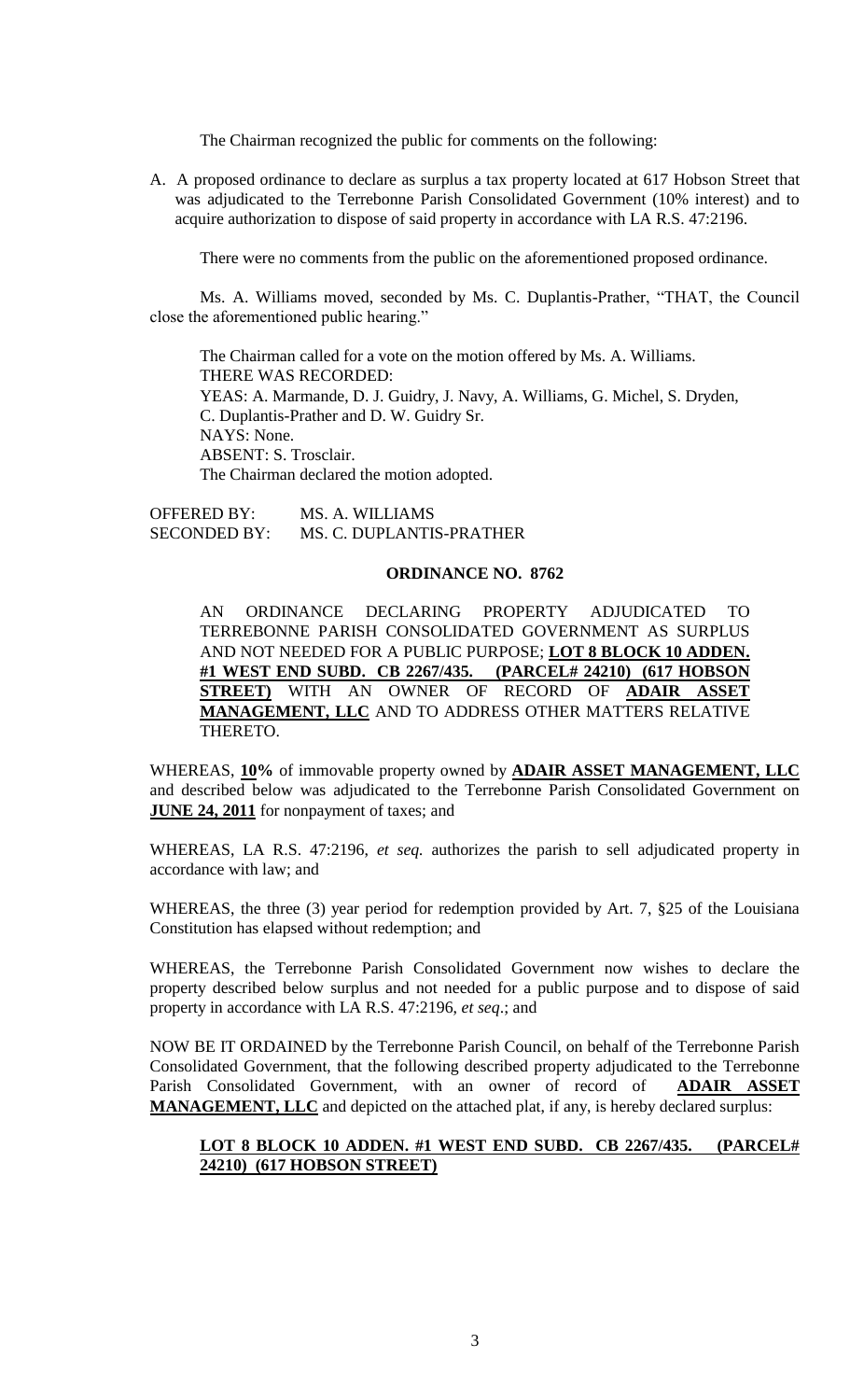BE IT FURTHER ORDAINED, by the Terrebonne Parish Council, on behalf of the Terrebonne Parish Consolidated Government, that Administration be hereby authorized to dispose of the property in accordance with LA R.S. 47:2196, *et seq*. and inclusive of the following terms.

## SECTION I

Each bid shall be accompanied by a deposit in the form of a Certified Check, Cashier's Check, Money Order or Bid Bond with Power of Attorney (Letters of Credit WILL NOT be accepted) in the amount of five percent (5%) of the proposed price made payable to the Terrebonne Parish Consolidated Government. Bid deposits made for non-winning bids shall be returned. The bid deposit made with the winning bid shall be non-refundable, unless redemption occurs, and paid towards the purchase price. The balance of the purchase price is due at the time of closing and payable in the form of a Certified Check, Cashier's Check, or Money Order.

#### SECTION II

Additionally, the winning bidder shall bear the cost of recording the sale document into the conveyance records of the Parish of Terrebonne pursuant to La. R.S. 47:2207.

### SECTION III

The winning bidder, otherwise known as the Purchaser or Acquirer, of this adjudicated property is solely responsible for compliance with La. R.S. 47:2206 regarding notification of parties who may have had an interest in the property regarding their rights of redemption and La. R.S. 47:2208 regarding recordation of those notices. Copies of the applicable law will be distributed along with bid packets for this adjudicated property. Terrebonne Parish Consolidated Government has not and will not perform these requirements; thus, it is the purchaser's or acquiring person's responsibility to do so. Terrebonne Parish Consolidated Government encourages the Purchaser or Acquiring Person to consult legal counsel regarding Louisiana law on adjudicated property.

#### SECTION IV

By acquiring bid documents for the bid/purchase of this adjudicated property, each bidder acknowledges that he/she/it has received all information discussed in this ordinance as well as the statutes (laws) discussed in Section II above, and that he/she/it understands these procedures must be followed in order to fully protect he/she/its rights in the adjudicated property purchased from the parish.

## SECTION V

If any word, clause, phrase, section or other portion of this ordinance shall be declared null, void, invalid, illegal, or unconstitutional, the remaining words, clauses, phrases, sections and other portions of this ordinance shall remain in force and effect, the provisions of this ordinance hereby being declared to be severable.

## SECTION VI

Any ordinance or part thereof in conflict herewith is hereby repealed.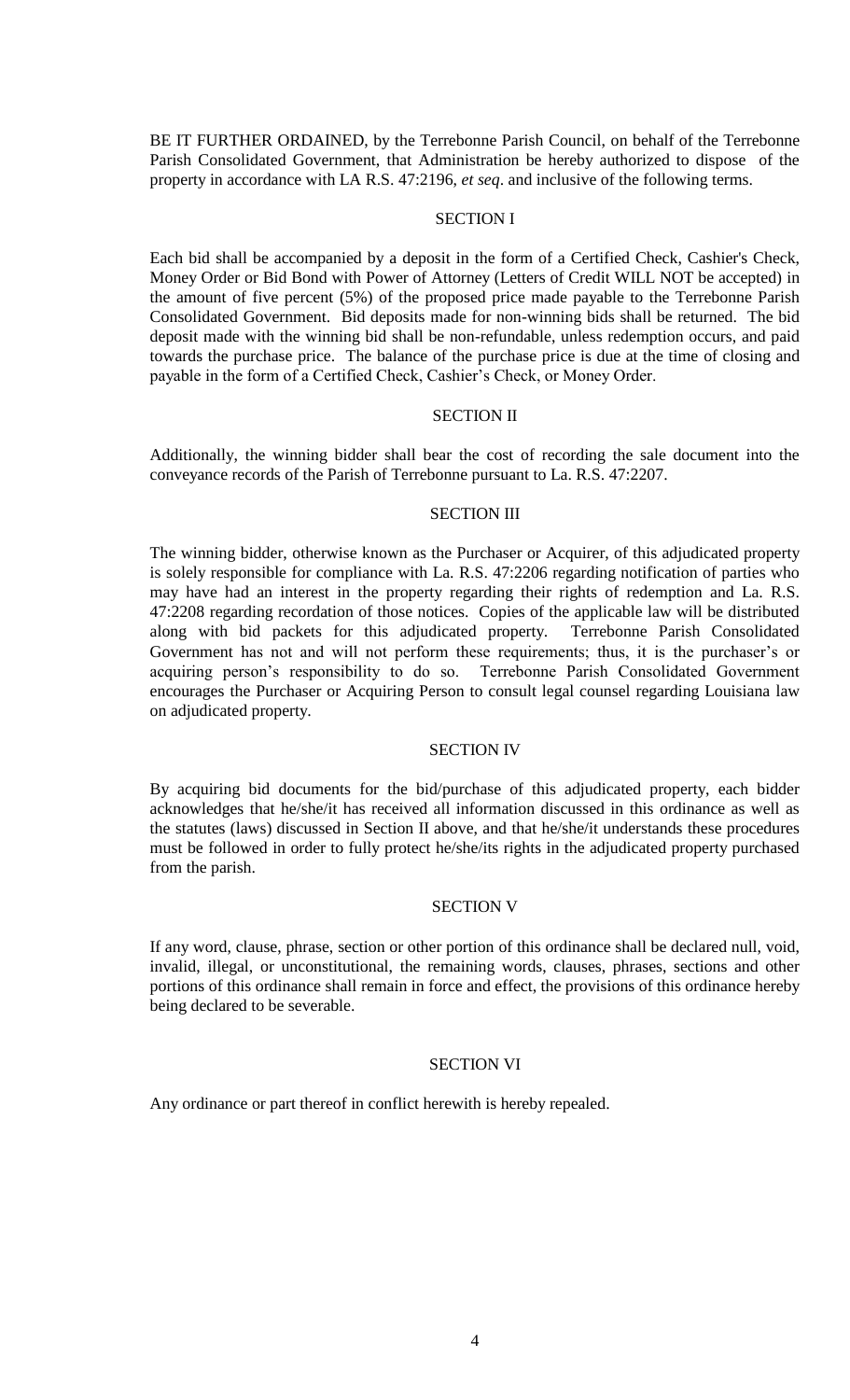#### SECTION VII

This ordinance shall become effective upon approval by the Parish President or as otherwise provided in Section 2-13 (b) of the Home Rule Charter for a Consolidated Government for Terrebonne Parish, whichever occurs sooner.

This ordinance, having been introduced and laid on the table for at least two weeks, was voted upon as follows:

THERE WAS RECORDED:

YEAS: A. Marmande, D. J. Guidry, J. Navy, A. Williams, G. Michel, S. Dryden, C. Duplantis-Prather and D.W. Guidry, Sr. NAYS: None. NOT VOTING: None. ABSTAINING: None. ABSENT: S. Trosclair. The Chairman declared the ordinance adopted on this, the 24th day of August 2016.

The Chairman recognized the public for comments on the following:

B. A proposed ordinance to declare one (1) 2003 Daewoo marsh buggy from the Forced Drainage Division of the Public Works Department, with a value in excess of \$5,000.00, as surplus and authorizing said items to be disposed of through legally approved methods.

There were no comments from the public on the aforementioned proposed ordinance.

Ms. C. Duplantis-Prather moved, seconded by Mr. G. Michel, "THAT, the Council close the aforementioned public hearing."

The Chairman called for a vote on the motion offered by Mr. G. Michel. THERE WAS RECORDED: YEAS: A. Marmande, D. J. Guidry, J. Navy, A. Williams, G. Michel, S. Dryden, C. Duplantis-Prather and D. W. Guidry Sr. NAYS: None. ABSENT: S. Trosclair. The Chairman declared the motion adopted.

President Dove explained that the aforementioned ordinance reads "with a value in excess of \$5,000.00", however, that does not mean that the equipment is being sold for that amount. He stated the equipment will go out for public bid.

| <b>OFFERED BY:</b>  | MS. C. DUPLANTIS-PRATHER |
|---------------------|--------------------------|
| <b>SECONDED BY:</b> | MR. G. MICHEL            |

## **ORDINANCE NO. 8763**

An Ordinance to declare equipment with a value of Five Thousand Dollars (\$5,000.00) or greater from the Road and Bridge Division of the Public Works Department as surplus as described in the attached Exhibit "A" and authorizing said item to be disposed of by public bid, negotiated sale, junked or by any other legally approved method.

## SECTION I

WHEREAS, the movable property listed in the attached Exhibit "A" has a value of \$5,000.00 or greater as indicated by the value set out next to the item on the attached Exhibit A; and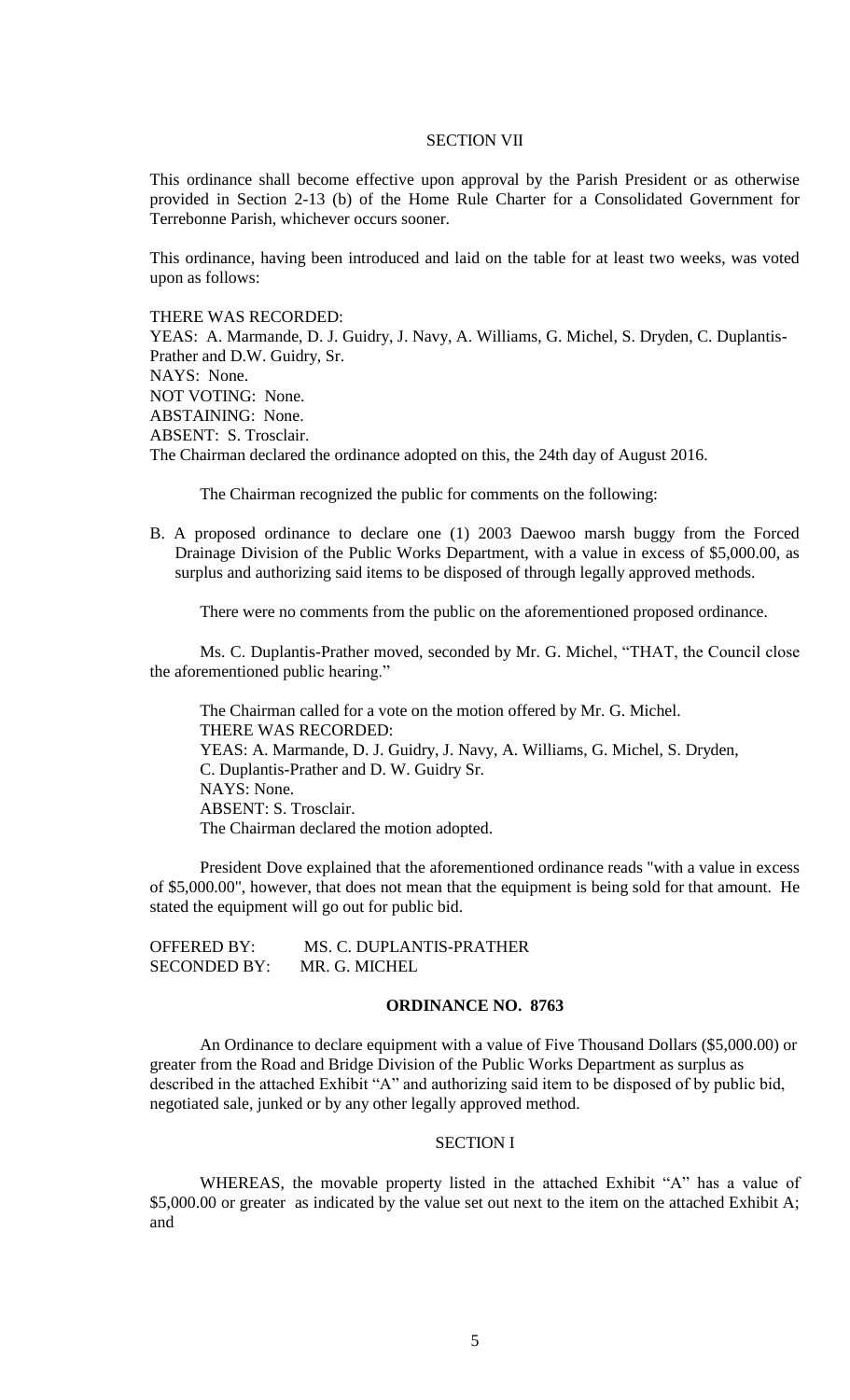## SECTION II

NOW THEREFORE BE IT ORDAINED that the Terrebonne Parish Council, on behalf of the Terrebonne Parish Consolidated Government, does hereby declare the attached Exhibit "A" surplus and authorizes the Parish President to dispose of said item(s) by public bid, negotiated sale, junked or by any other legally approved method.

#### SECTION III

If any word, clause, phrase, section or other portion of this ordinance shall be declared null, void, invalid, illegal, or unconstitutional, the remaining words, clauses, phrases, sections and other portions of this ordinance shall remain in force and effect, the provisions of this ordinance hereby being declared to be severable.

#### SECTION IV

This ordinance shall become effective upon approval by the Parish President or as otherwise provided in Section 2-13 (b) of the Home Rule Charter for a Consolidated Government for Terrebonne Parish, whichever occurs sooner.

This ordinance, having been introduced and laid on the table for two weeks, was voted upon as follows:

THERE WAS RECORDED: YEAS: A. Marmande, D. J. Guidry, J. Navy, A. Williams, G. Michel, S. Dryden, C. Duplantis-Prather and D.W. Guidry, Sr. NAYS: None. NOT VOTING: None. ABSTAINING: None. ABSENT: S. Trosclair. The Chairman declared the ordinance adopted on this, the 24th day of August 2016.

# **Exhibit "A"**

# **Surplus July 2016 (Value of \$5,000.00 or Greater)**

# **Forced Drainage:**

1 – 2003 Daewoo Marsh Buggy (Unit# 3264 ) / \$50,650.00

The Chairman recognized the public for comments on the following:

- C. A proposed ordinance to amend the 2016 Adopted Operating Budget and Budgeted Positions of the Terrebonne Parish Consolidated Government for the following items and to provide for related matters.
	- I. Houma Police Department, \$6,131
	- II. General Fund-Holiday Decorations, \$36,500
	- III. Planning and Zoning, (\$116,000)
	- IV. Recreation, (\$25,000)
	- V. Human Resources, (\$19,850)
	- VI. Risk Management, (\$5,910)
	- VII. Houma Fire Department, (\$60,000)
	- VIII. Juvenile Detention Center, (\$63,700)

There were no comments from the public on the aforementioned proposed ordinance.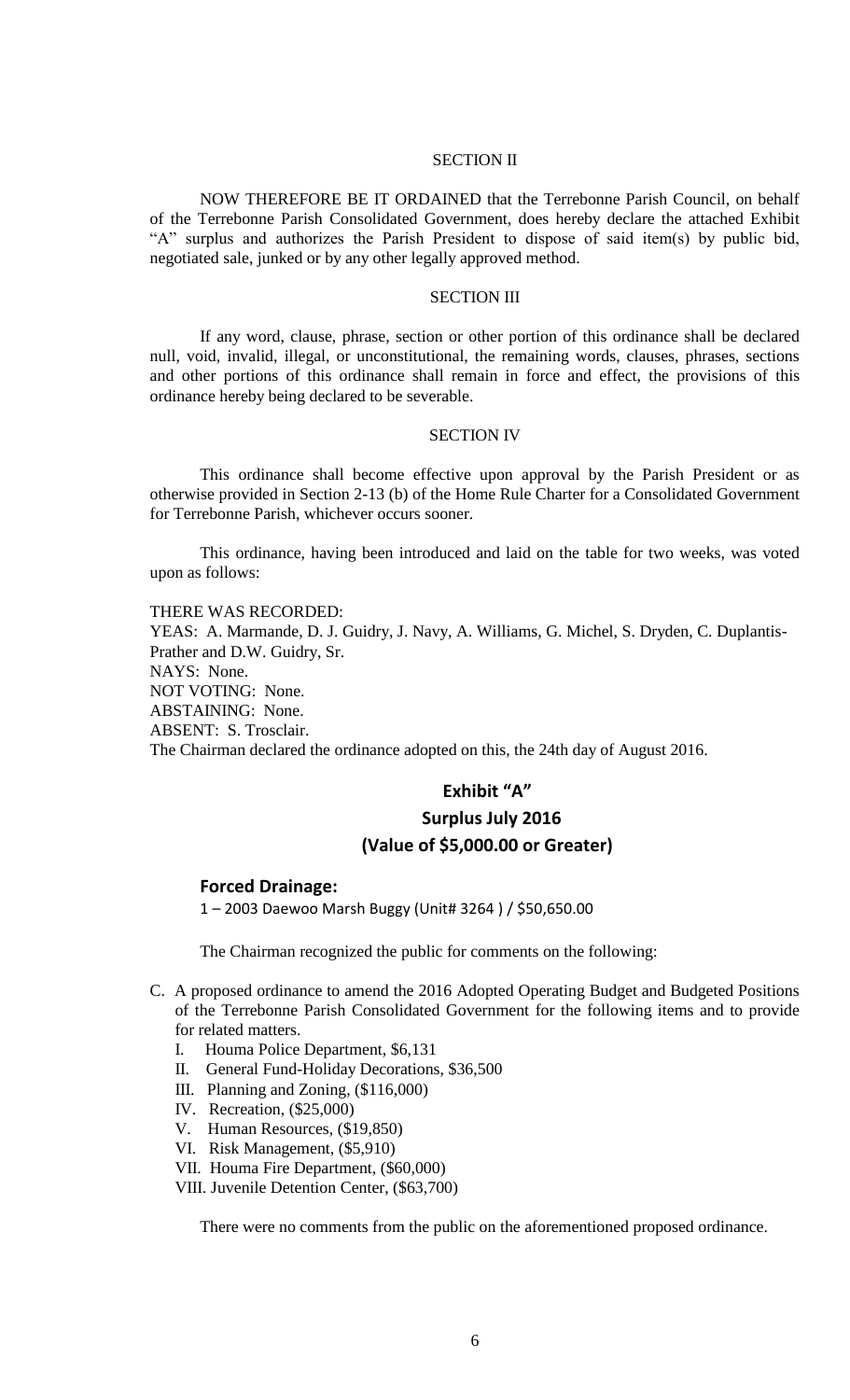Ms. C. Duplantis-Prather moved, seconded by Mr. D. W. Guidry Sr., "THAT, the Council close the aforementioned public hearing."

The Chairman called for a vote on the motion offered by Ms. C. Duplantis-Prather. THERE WAS RECORDED: YEAS: A. Marmande, D. J. Guidry, J. Navy, A. Williams, G. Michel, S. Dryden, C. Duplantis-Prather and D. W. Guidry Sr. NAYS: None. ABSENT: S. Trosclair. The Chairman declared the motion adopted.

OFFERED BY: MS. C. DUPLANTIS-PRATHER SECONDED BY: MR. D.W. GUIDRY, SR.

# **ORDINANCE NO. 8764**

AN ORDINANCE TO AMEND THE 2016 ADOPTED OPERATING BUDGET AND BUDGETED POSITIONS OF THE TERREBONNE PARISH CONSOLIDATED GOVERNMENT FOR THE FOLLOWING ITEMS AND TO PROVIDE FOR RELATED MATTERS.

- **I.** HOUMA POLICE DEPARTMENT, \$6,131
- **II.** GENERAL FUND-HOLIDAY DECORATIONS, \$36,500
- **III.** PLANNING AND ZONING, (\$116,000)
- **IV.** RECREATION, (\$25,000)
- **V.** HUMAN RESOURCES, (\$19,850)
- **VI.** RISK MANAGEMENT, (\$5,910)
- **VII.** HOUMA FIRE DEPARTMENT, (\$60,000)
- **VIII.** JUVENILE DETENTION CENTER, (\$63,700)

## **SECTION I**

WHEREAS, the Police Department received \$6,131 reimbursements for damages occurred to Houma Police Department vehicles (Units #303, 365 and 300), and

WHEREAS, these reimbursements need to be reflected in the maintenance account for the impending repairs to the vehicles.

NOW, THEREFORE BE IT FURTHER ORDAINED, by the Terrebonne Parish Council, on behalf of the Terrebonne Parish Consolidated Government, that the 2016 Adopted Operating Budget be amended to recognize the reimbursement for damages occurred to Houma Police Department vehicles. (Attachment A)

## **SECTION II**

**WHEREAS**, various companies have donated \$36,500 for the purchase of Holiday decorations, and

**WHEREAS**, the funds will be put into the Holiday Income account in General Fund, and

**WHEREAS**, the funds will be used to purchase Holiday decorations.

**NOW, THEREFORE BE IT FURTHER ORDAINED**, by the Terrebonne Parish Council, on behalf of the Terrebonne Parish Consolidated Government, that the 2016 Adopted Operating Budget be amended to recognize the donation for Holiday decorations. (Attachment B)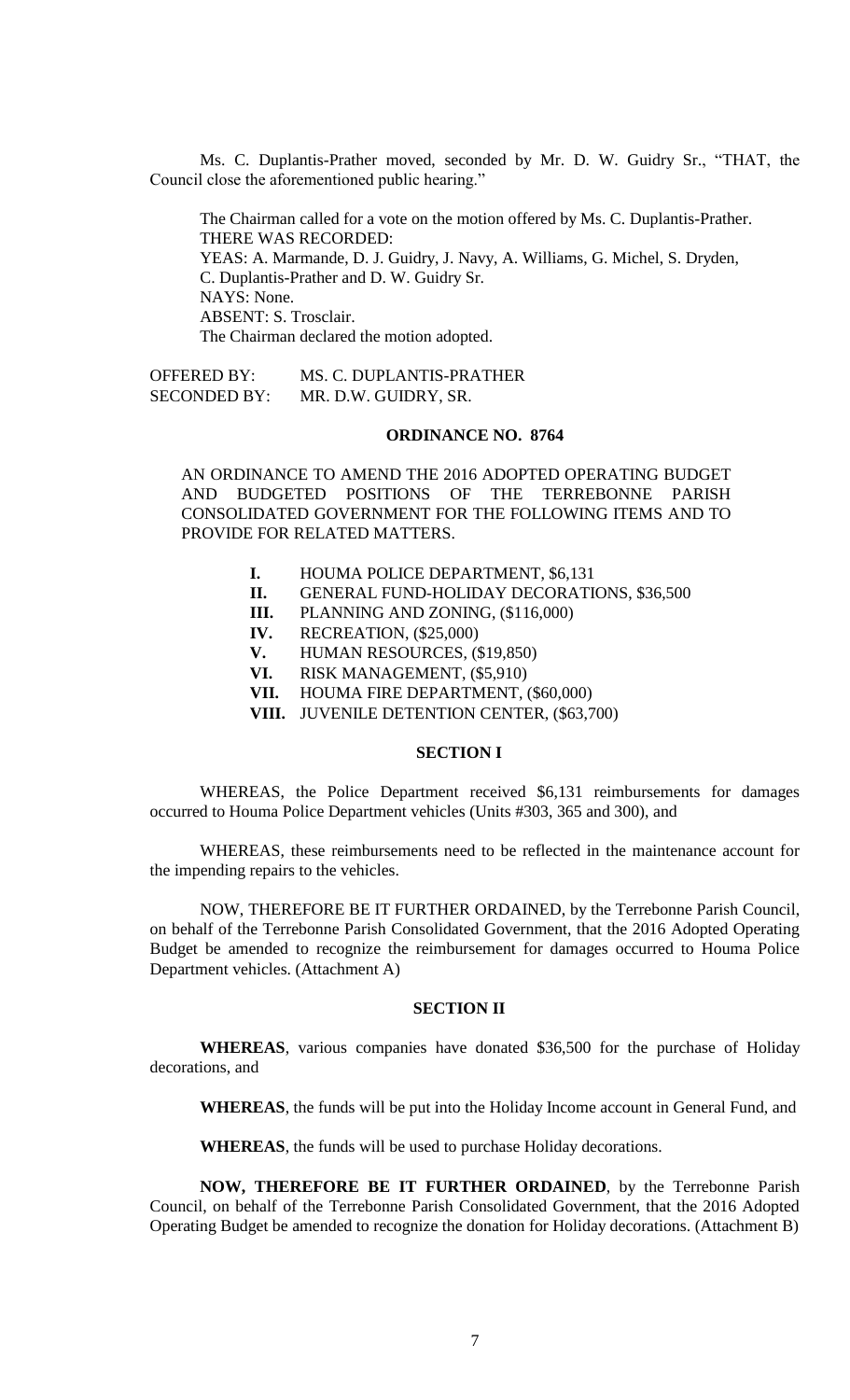# **SECTION III**

**WHEREAS**, the Sales Tax Revenue projections for 2016 are lower than anticipated, and

**WHEREAS**, the Parish President asked the various departments to cut their 2016 budgeted expenditures to compensate for the decrease in the Sales Tax Revenues, and

**WHEREAS**, the Planning & Zoning Department has decreased its budget by \$116,000.

**NOW, THEREFORE BE IT FURTHER ORDAINED**, by the Terrebonne Parish Council, on behalf of the Terrebonne Parish Consolidated Government, that the 2016 Adopted Operating Budget and Budgeted Positions be amended to recognize the decrease in expenditures for the Planning and Zoning Department. (Attachment C)

## **SECTION IV**

**WHEREAS**, the Sales Tax Revenue projections for 2016 are lower than anticipated, and

**WHEREAS**, the Parish President asked the various departments to cut their 2016 budgeted expenditures to compensate for the decrease in the Sales Tax Revenues, and

**WHEREAS**, the Recreation Department has decreased its budget by \$25,000.

**NOW, THEREFORE BE IT FURTHER ORDAINED**, by the Terrebonne Parish Council, on behalf of the Terrebonne Parish Consolidated Government, that the 2016 Adopted Operating Budget and Budgeted Positions be amended to recognize the decrease in expenditures for the Recreation Department. (Attachment D)

## **SECTION V**

**WHEREAS**, the Sales Tax Revenue projections for 2016 are lower than anticipated, and

**WHEREAS**, the Parish President asked the various departments to cut their 2016 budgeted expenditures to compensate for the decrease in the Sales Tax Revenues, and

**WHEREAS**, the Human Resources Department has decreased its budget by \$19,850.

**NOW, THEREFORE BE IT FURTHER ORDAINED**, by the Terrebonne Parish Council, on behalf of the Terrebonne Parish Consolidated Government, that the 2016 Adopted Operating Budget and Budgeted Positions be amended to recognize the decrease in expenditures for the Human Resources Department. (Attachment E)

#### **SECTION VI**

**WHEREAS**, the Sales Tax Revenue projections for 2016 are lower than anticipated, and

**WHEREAS**, the Parish President asked the various departments to cut their 2016 budgeted expenditures to compensate for the decrease in the Sales Tax Revenues, and

**WHEREAS**, the Risk Management Department has decreased its budget by \$5,910.

**NOW, THEREFORE BE IT FURTHER ORDAINED**, by the Terrebonne Parish Council, on behalf of the Terrebonne Parish Consolidated Government, that the 2016 Adopted Operating Budget and Budgeted Positions be amended to recognize the decrease in expenditures for the Risk Management Department. (Attachment F)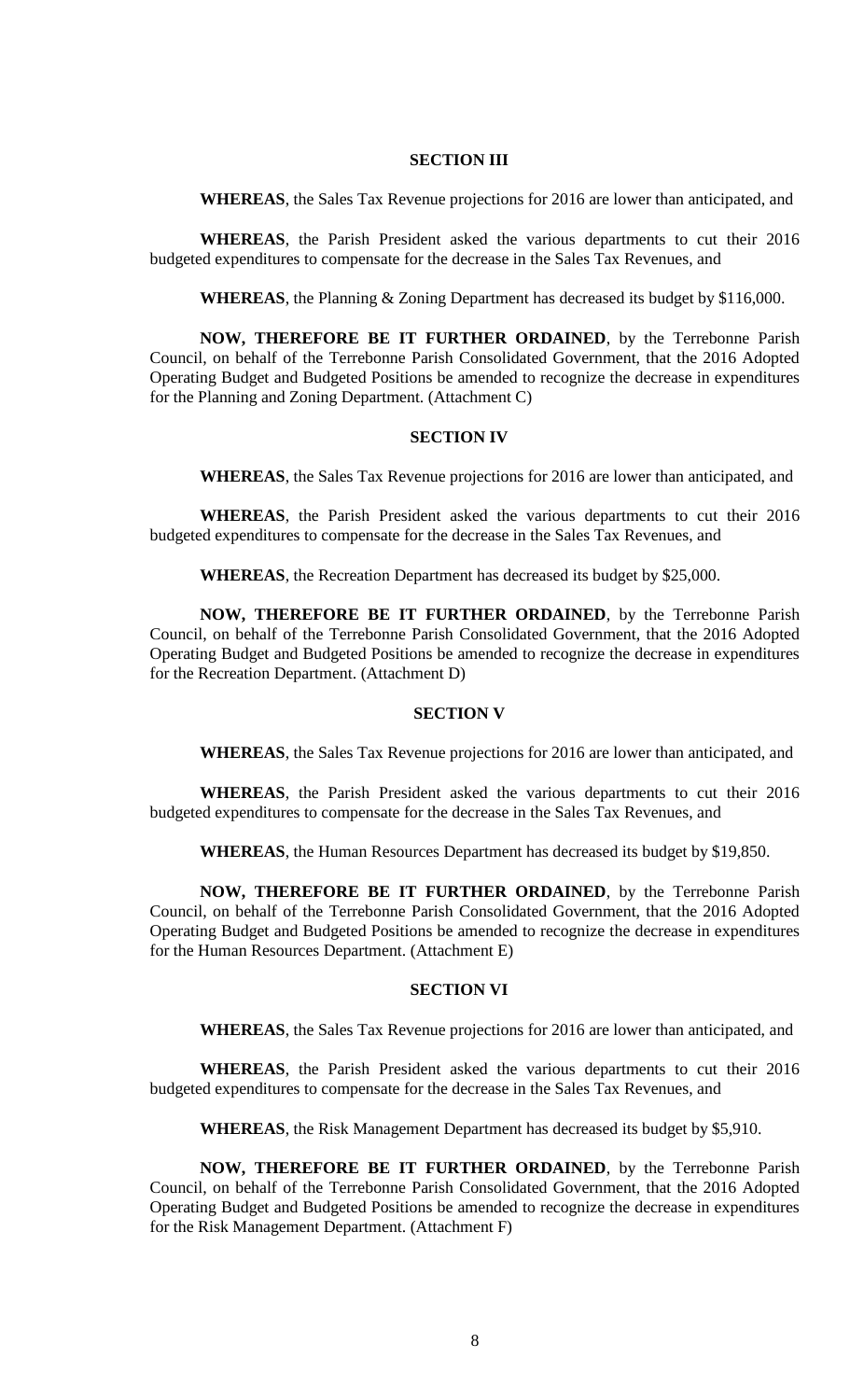## **SECTION VII**

**WHEREAS**, the Sales Tax Revenue projections for 2016 are lower than anticipated, and

**WHEREAS**, the Parish President asked the various departments to cut their 2016 budgeted expenditures to compensate for the decrease in the Sales Tax Revenues, and

**WHEREAS**, the Houma Fire Department has decreased its budget by \$60,000.

**NOW, THEREFORE BE IT FURTHER ORDAINED**, by the Terrebonne Parish Council, on behalf of the Terrebonne Parish Consolidated Government, that the 2016 Adopted Operating Budget and Budgeted Positions be amended to recognize the decrease in expenditures for the Houma Fire Department. (Attachment G)

#### **SECTION VIII**

**WHEREAS**, the Sales Tax Revenue projections for 2016 are lower than anticipated, and

**WHEREAS**, the Parish President asked the various departments to cut their 2016 budgeted expenditures to compensate for the decrease in the Sales Tax Revenues, and

**WHEREAS**, the Juvenile Detention Center has decreased its budget by \$63,700.

**NOW, THEREFORE BE IT FURTHER ORDAINED**, by the Terrebonne Parish Council, on behalf of the Terrebonne Parish Consolidated Government, that the 2016 Adopted Operating Budget and Budgeted Positions be amended to recognize the decrease in expenditures for the Juvenile Detention Center. (Attachment H)

# **SECTION IX**

If any word, clause, phrase, section or other portion of this ordinance shall be declared null, void, invalid, illegal, or unconstitutional, the remaining words, clauses, phrases, sections and other portions of this ordinance shall remain in full force and effect, the provisions of this ordinance hereby being declared to be severable.

#### **SECTION X**

This ordinance shall become effective upon approval by the Parish President or as otherwise provided in Section 2-13(b) of the Home Rule Charter for a Consolidated Government for Terrebonne Parish, whichever occurs sooner.

This ordinance, having been introduced and laid on the table for at least two weeks, was voted upon as follows:

THERE WAS RECORDED: YEAS: A. Marmande, D. J. Guidry, J. Navy, A. Williams, G. Michel, S. Dryden, C. Duplantis-Prather and D.W. Guidry, Sr. NAYS: None. NOT VOTING: None. ABSTAINING: None. ABSENT: S. Trosclair. The Chairman declared the ordinance adopted on this, the 24th day of August 2016.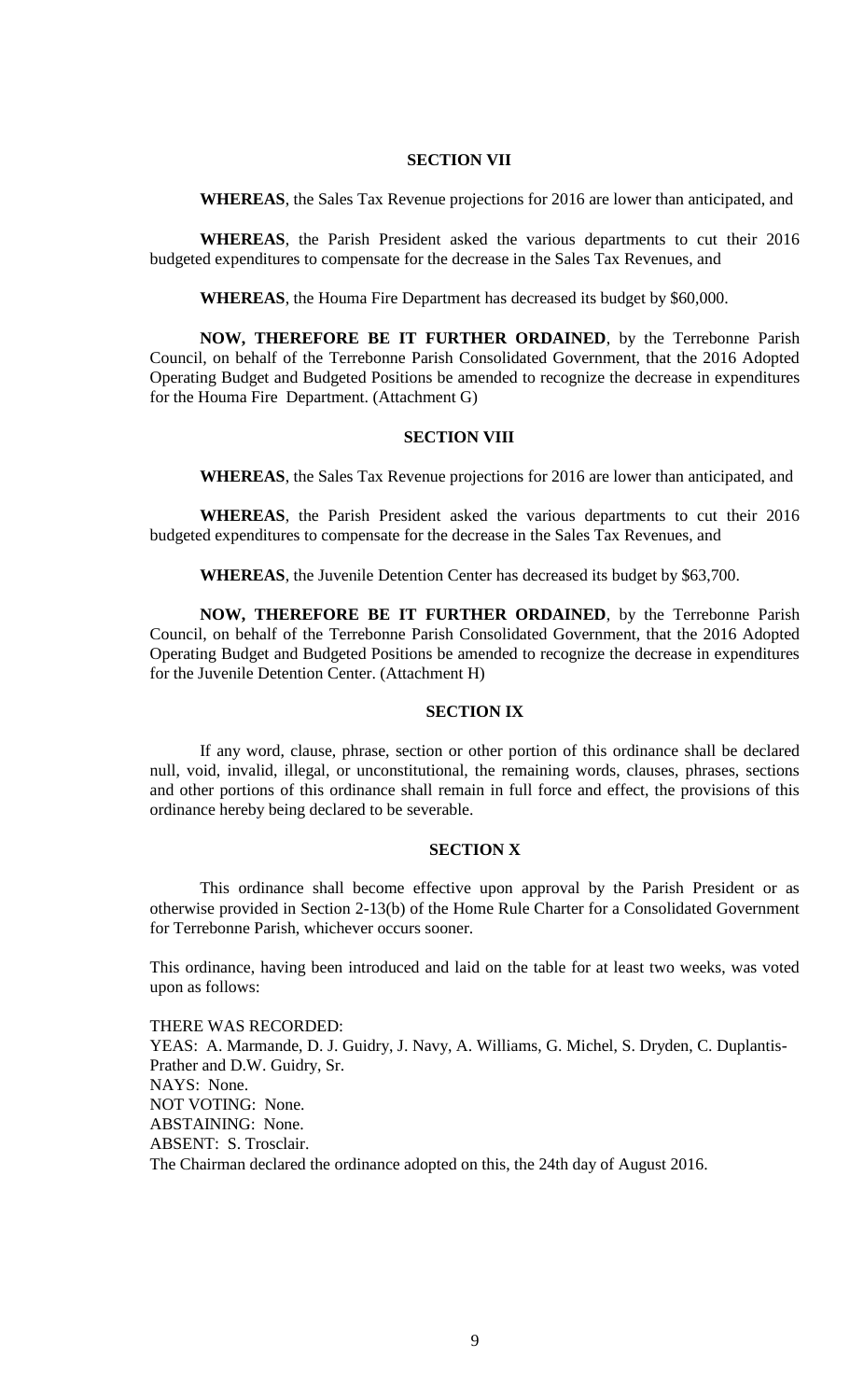# **ATTACHMENT A - Houma Police Department**

|                                                            |                    | 2016              |                     |
|------------------------------------------------------------|--------------------|-------------------|---------------------|
|                                                            | <b>Adopted</b>     | <b>Change</b>     | Amended             |
| <b>Compensation Property Damange</b><br>Paint/Body Repairs | (25,000)<br>15.000 | (6, 131)<br>6.131 | (31, 131)<br>21.131 |

# **ATTACHMENT B - General Fund**

|                                              |                   | 2016               |                     |
|----------------------------------------------|-------------------|--------------------|---------------------|
|                                              | <b>Adopted</b>    | <b>Change</b>      | Amended             |
| Holiday Income<br><b>Holiday Decorations</b> | (28,000)<br>4.805 | (36,500)<br>36,500 | (64, 500)<br>41,305 |

# **ATTACHMENT C - Planning & Zoning**

|                         |                | 2016          |         |  |
|-------------------------|----------------|---------------|---------|--|
|                         | <b>Adopted</b> | <b>Change</b> | Amended |  |
|                         |                |               |         |  |
| Salaries & Wages        | 747.401        | (85,000)      | 662,401 |  |
| Overtime                | 2,000          | (1,000)       | 1,000   |  |
| <b>Consultant Fees</b>  | 15,000         | (5,000)       | 10,000  |  |
| Grass Cutting           | 150,000        | (25,000)      | 125,000 |  |
| Fund Balance (Increase) | N/A            | 116,000       | N/A     |  |

# **ATTACHMENT D - Recreation**

|                         |                | 2016          |         |
|-------------------------|----------------|---------------|---------|
|                         | <b>Adopted</b> | <b>Change</b> | Amended |
| Summer Camp Programs    | 225,000        | (25,000)      | 200,000 |
| Fund Balance (Increase) | N/A            | 25,000        | N/A     |

# **ATTACHMENT E - Human Resources**

|                           | 2016           |               |         |
|---------------------------|----------------|---------------|---------|
|                           | <b>Adopted</b> | <b>Change</b> | Amended |
| <b>Consultant Fees</b>    | 42,000         | (18,000)      | 24,000  |
| Classified Ads            | 1,000          | (250)         | 750     |
| <b>Operating Supplies</b> | 300            | (100)         | 200     |
| Travel & Training         | 6,000          | (1,000)       | 5,000   |
| Books & Periodicals       | 1,000          | (500)         | 500     |
| Net Position (Increase)   | N/A            | 19.850        | N/A     |

# **ATTACHMENT F - RISK MANAGEMENT**

|                                | 2016           |               |         |
|--------------------------------|----------------|---------------|---------|
|                                | <b>Adopted</b> | <b>Change</b> | Amended |
| <b>Office Supplies</b>         | 15,000         | (1,000)       | 14,000  |
| <b>Employment Physicals</b>    | 110            | (110)         |         |
| <b>Books &amp; Periodicals</b> | 2,500          | (500)         | 2,000   |
| <b>Classified Ads</b>          | 1,000          | (500)         | 500     |
| Travel & Training              | 1,000          | (800)         | 200     |
| Safety/First Aid Seminars      | 13,000         | (3,000)       | 10,000  |
| Net Position (Increase)        | N/A            | 5,910         | N/A     |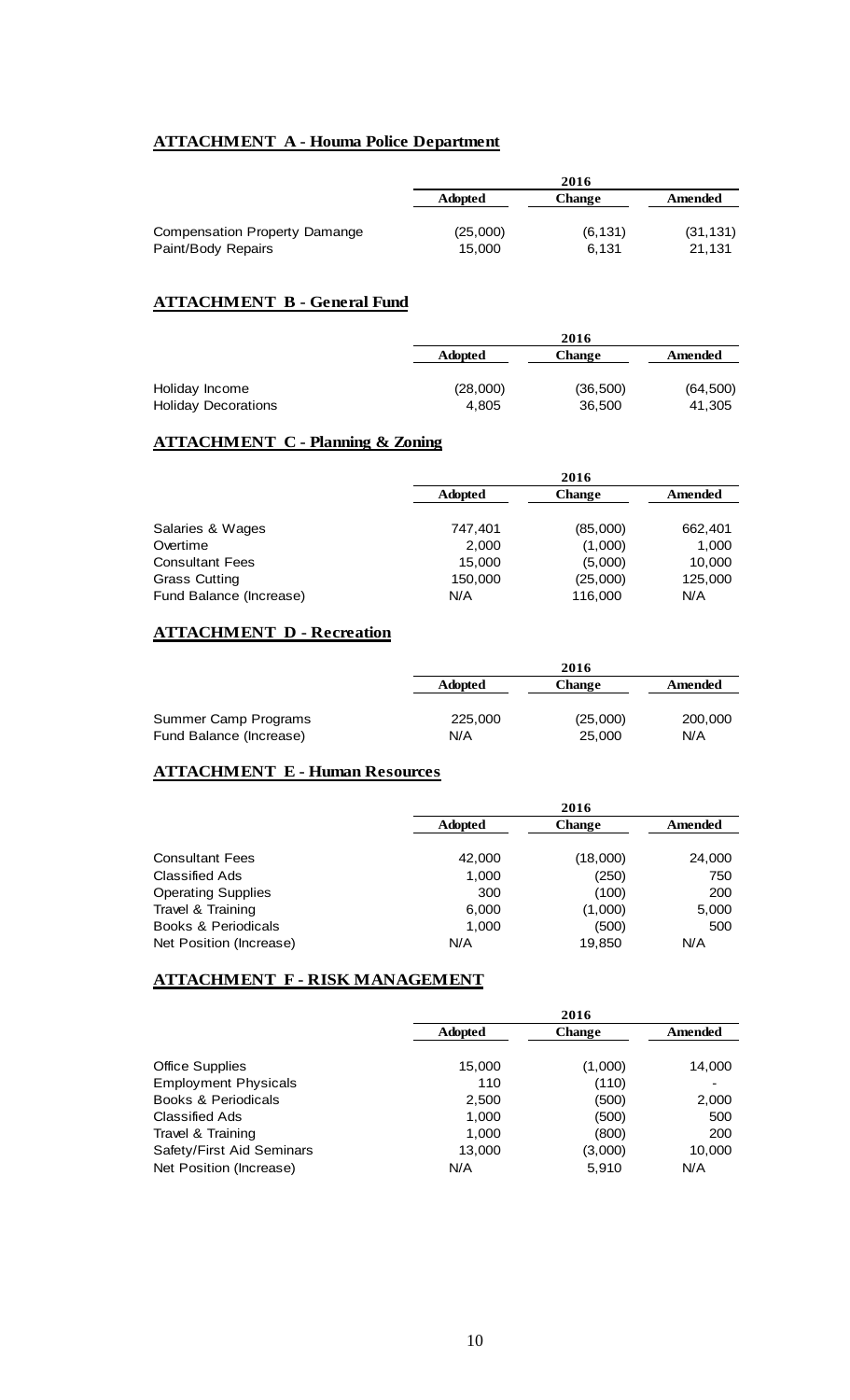## **ATTACHMENT G - HOUMA FIRE DEPARTMENT**

|                                |                | 2016          |         |  |
|--------------------------------|----------------|---------------|---------|--|
|                                | <b>Adopted</b> | <b>Change</b> | Amended |  |
|                                |                |               |         |  |
| Uniforms                       | 40.000         | (20,000)      | 20,000  |  |
| Gasoline & Oil                 | 45,000         | (10,000)      | 35,000  |  |
| <b>Operating Supplies</b>      | 55,000         | (10,000)      | 45,000  |  |
| Travel & Training              | 15,000         | (5,000)       | 10,000  |  |
| Mandatory Training Certif/Lic. | 20,000         | (5,000)       | 15,000  |  |
| <b>Building Repairs</b>        | 20,000         | (5,000)       | 15,000  |  |
| <b>Building Equip Repairs</b>  | 18,000         | (5,000)       | 13,000  |  |
| Fund Balance (Increase)        | N/A            | 60,000        | N/A     |  |

## **ATTACHMENT H - JUVENILE DETENTION CENTER**

|                                      |                | 2016          |           |
|--------------------------------------|----------------|---------------|-----------|
|                                      | <b>Adopted</b> | <b>Change</b> | Amended   |
|                                      |                |               |           |
| Salaries & Wages                     | 1,432,718      | (41,200)      | 1,391,518 |
| Electricity-Parish                   | 60.000         | (10,000)      | 50,000    |
| <b>Other Contracts &amp; Rentals</b> | 21,000         | (5,000)       | 16,000    |
| Inmate Supplies                      | 21,000         | (2,000)       | 19,000    |
| <b>Recreation Program Supplies</b>   | 15,000         | (1,000)       | 14,000    |
| Gasoline & Oil                       | 2,500          | (500)         | 2,000     |
| Vehicle Insurance                    | 13,000         | (4,000)       | 9,000     |
| Fund Balance (Increase)              | N/A            | 63,700        | N/A       |

# **ATTACHMENT H - JUVENILE DETENTION CENTER**

|                |    |                        | 2016  |            |            |            |
|----------------|----|------------------------|-------|------------|------------|------------|
|                |    | Adopted Change Amended | Level | <b>MIN</b> | <b>MID</b> | <b>MAX</b> |
|                |    |                        |       |            |            |            |
| Cook           | -1 |                        | 104   | 23,603     | 29,504     | 35.404     |
| Cook-part time |    |                        | 104   | 23,603     | 29,504     | 35,404     |

The Chairman recognized the public for comments on the following:

D. A proposed ordinance to authorize the parish president to enter into and execute a standard agreement on behalf of the Terrebonne Parish Consolidated Government with any political subdivision or agency wishing to lease space in the Terrebonne Parish Juvenile Justice Complex for housing juvenile detainees.

There were no comments from the public on the aforementioned proposed ordinance.

Mr. D. J. Guidry moved, seconded by Mr. G. Michel, "THAT, the Council close the aforementioned public hearing."

The Chairman called for a vote on the motion offered by Mr. D. J. Guidry. THERE WAS RECORDED: YEAS: A. Marmande, D. J. Guidry, J. Navy, A. Williams, G. Michel, S. Dryden,

C. Duplantis-Prather and D. W. Guidry Sr.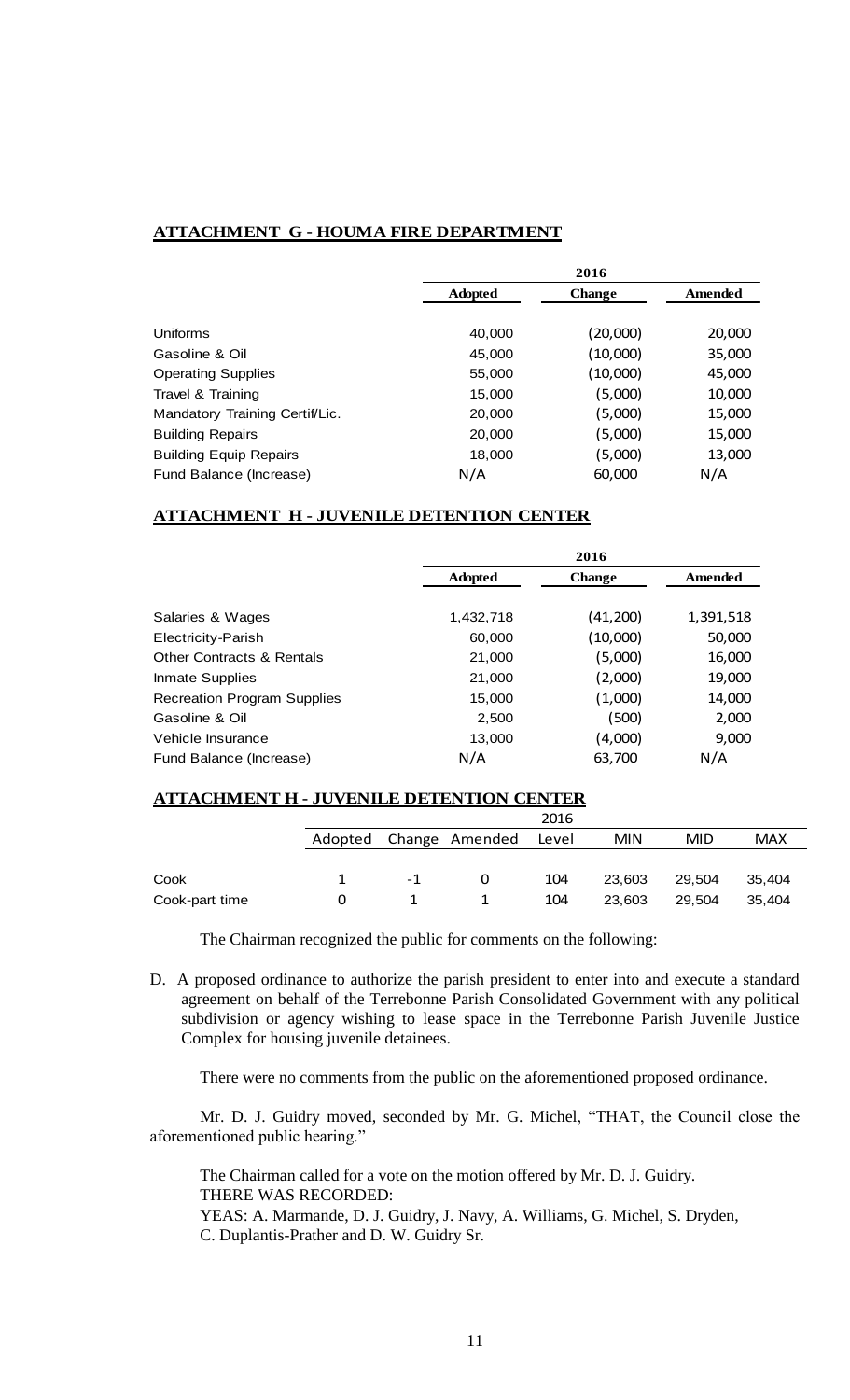NAYS: None. ABSENT: S. Trosclair. The Chairman declared the motion adopted.

OFFERED BY: MR. G. MICHEL SECONDED BY: MR. D. J. GUIDRY AND MS. C. DUPLANTIS-PRATHER

# **ORDINANCE NO. 8765**

AN ORDINANCE TO ADOPT A STANDARD INTERGOVERNMETNAL PARTICIPATION AGREEMENT FOR THE LEASE OF SPACE IN THE TERREBONNE PARISH JUVENILE JUSTICE COMPLEX FOR HOUSING JUVENILE DETAINEES FROM NEIGHBORING PARISHES, AND TO AUTHORIZE THE PARISH PRESIDENT TO ENTER INTO AND EXECUTE THE SAID STANDARD AGREEMENT ON BEHALF OF THE TERREBONNE PARISH CONSOLIDATED GOVERNMENT WITH ANY POLITICAL SUBDIVISION OR AGENCY WISHING TO LEASE THE SPACE, AND TO PROVIDE FOR RELATED MATTERS.

WHEREAS, Section 1-06 of the Home Rule Charter for the Parish of Terrebonne provides that the parish government shall have the right, power and authority to pass all ordinances requisite or necessary to promote, protect and preserve the general welfare, safety, health, peace and good order of the parish, including, but not by way of limitation, the right, power and authority to pass ordinances on all subject matter necessary, requisite or proper for the management of the parish affairs, and all other subject matter without exception, subject only to the limitations that the same shall not be inconsistent with the Constitution or expressly denied by the general law applicable to the parish; and

WHEREAS, Terrebonne Parish Consolidated Government, owns and operates the Terrebonne Parish Juvenile Justice Complex, 180 Government Street, Gray, Louisiana 70359 ("TPJJC"), as part of the TPCG's juvenile justice system, where it houses certain juveniles in accordance with La. R.S. 15:1099.6 (hereinafter "juvenile detainees");

WHEREAS, Louisiana Revised Statute 15:1099.1, *et seq*. authorizes Terrebonne Parish Consolidated Government to enter into a participation agreement with a neighboring agency or political subdivision who also maintains a juvenile justice facility ("Participant") wherein TPCG leases space within the TPJJC to a Participant and provides for the care and maintenance of juveniles from the Participant's facility at the TPJJC pursuant to the provisions of Subpart G of Part XI, Chapter 7, Title 15 of the Louisiana Revised Statutes;

WHEREAS, In order to maximize the facilities and programs available at the TPJJC, TPCG desires to lease space at the TPJJC for housing, care and maintenance of juvenile detainees from Participants in accordance with the above cited law and TPCG Charter Section 2- 11(a)(11) concerning leasing of TPCG property;

WHEREAS, in consideration of the advantages accruing to the parties to this proposed standard agreement, TPCG desires to adopt a Standard Intergovernmental Participation Agreement for the purposes described herein;

NOW, THEREFORE BE IT RESOLVED by the Terrebonne Parish Council, on behalf of the Terrebonne Parish Consolidated Government, that:

## SECTION I

The **Standard Intergovernmental Participation Agreement**, a copy of which is annexed hereto and incorporated herein, is hereby approved and adopted and shall serve as the standard form of agreement between the Terrebonne Parish Consolidated Government and any Participating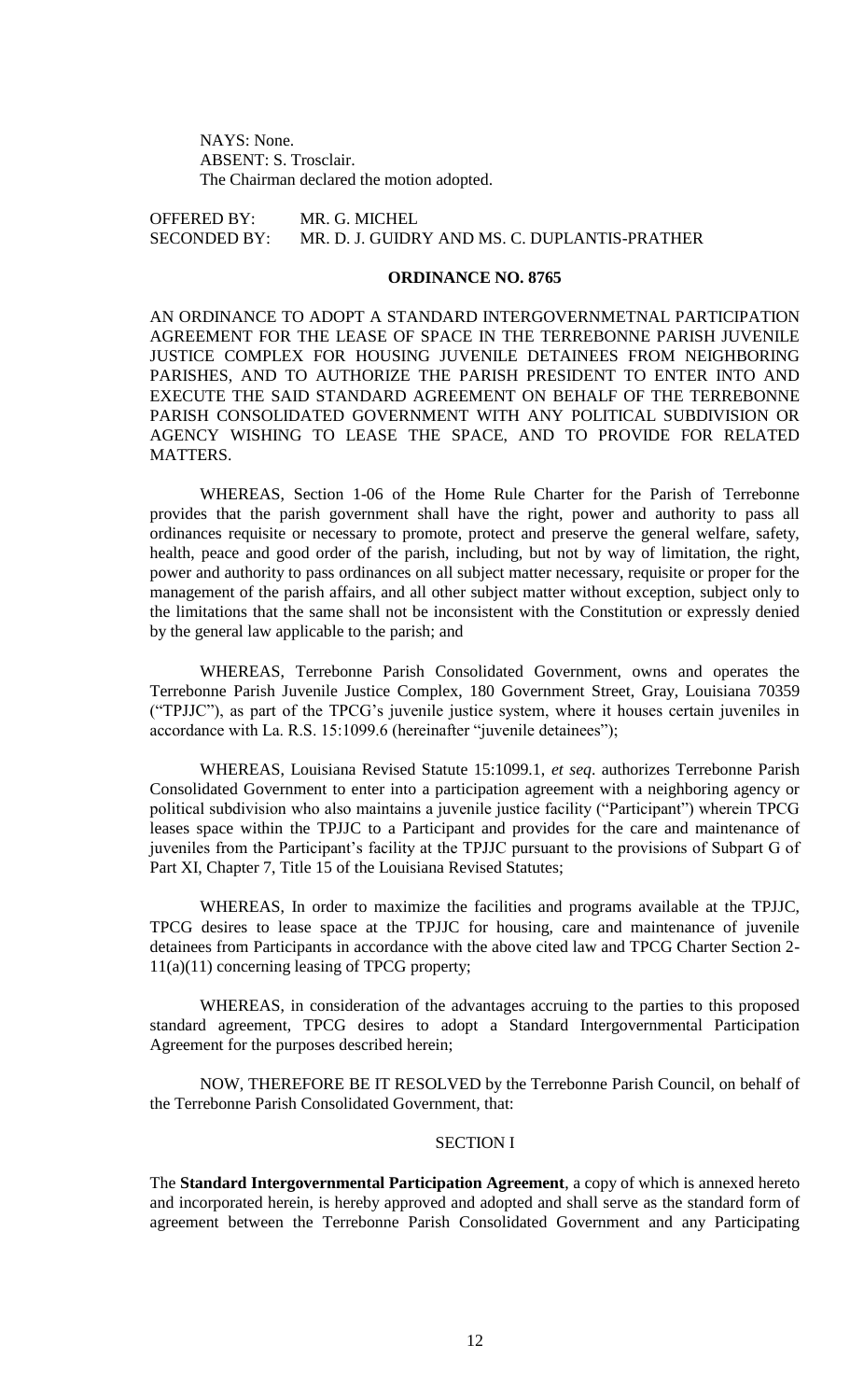Agency or Parish wishing to lease space at the Terrebonne Parish Juvenile Justice Complex for the housing of juvenile detainees from the Participant's facilities. Said agreement shall be subject to the final approval of the Parish President on a case by case basis.

# SECTION II

The Standard Intergovernmental Participation Agreement shall be and is hereby codified as Form 2 of Appendix C of the Terrebonne Parish Code of Ordinances.

# SECTION III

If any word, clause, phrase, section or other portion of this ordinance shall be declared null, void, invalid, illegal, or unconstitutional, the remaining words, clauses, phrases, sections and other portions of this ordinance shall remain in full force and effect, the provisions of this ordinance hereby being declared to be severable.

#### SECTION IV

This ordinance shall become effective upon approval by the Parish President or as otherwise provided in Section 2-13(b) of the Home Rule Charter for a Consolidated Government for Terrebonne Parish, whichever occurs sooner.

This ordinance, having been introduced and laid on the table for at least two weeks, was voted upon as follows:

THERE WAS RECORDED: YEAS: A. Marmande, D. J. Guidry, J. Navy, A. Williams, G. Michel, S. Dryden, C. Duplantis-Prather and D.W. Guidry, Sr. NAYS: None. NOT VOTING: None. ABSTAINING: None. ABSENT: S. Trosclair.

The Chairman declared the ordinance adopted on this, the 24th day of August 2016.

The Chairman recognized the public for comments on the following:

E. A proposed ordinance to appoint Anthony J. Alford Insurance Corporation as Agent of Record for Dearborn and Prudential Insurance Company to handle Employee Benefits for Short Term Disability, Long Term Disability, Basic Life, and Voluntary Life Insurance coverage commencing on August 1, 2016 thru August 1, 2017.

Ms. Lucretia McBride, a Houma resident, expressed that she appreciates President Dove pulling any business regarding the aforementioned proposed ordinance until his receipt of the Attorney General's Opinion.

Mr. D. J. Guidry moved, seconded by Ms. A. Williams and Mr. G. Michel, "THAT, the Council close the aforementioned public hearing." *\*(Motion revisited after discussion.)*

The Chairman called for a vote on the motion offered by Mr. D. J. Guidry. THERE WAS RECORDED: YEAS: A. Marmande, D. J. Guidry, J. Navy, A. Williams, G. Michel, S. Dryden, C. Duplantis-Prather and D. W. Guidry Sr. NAYS: None. ABSENT: S. Trosclair.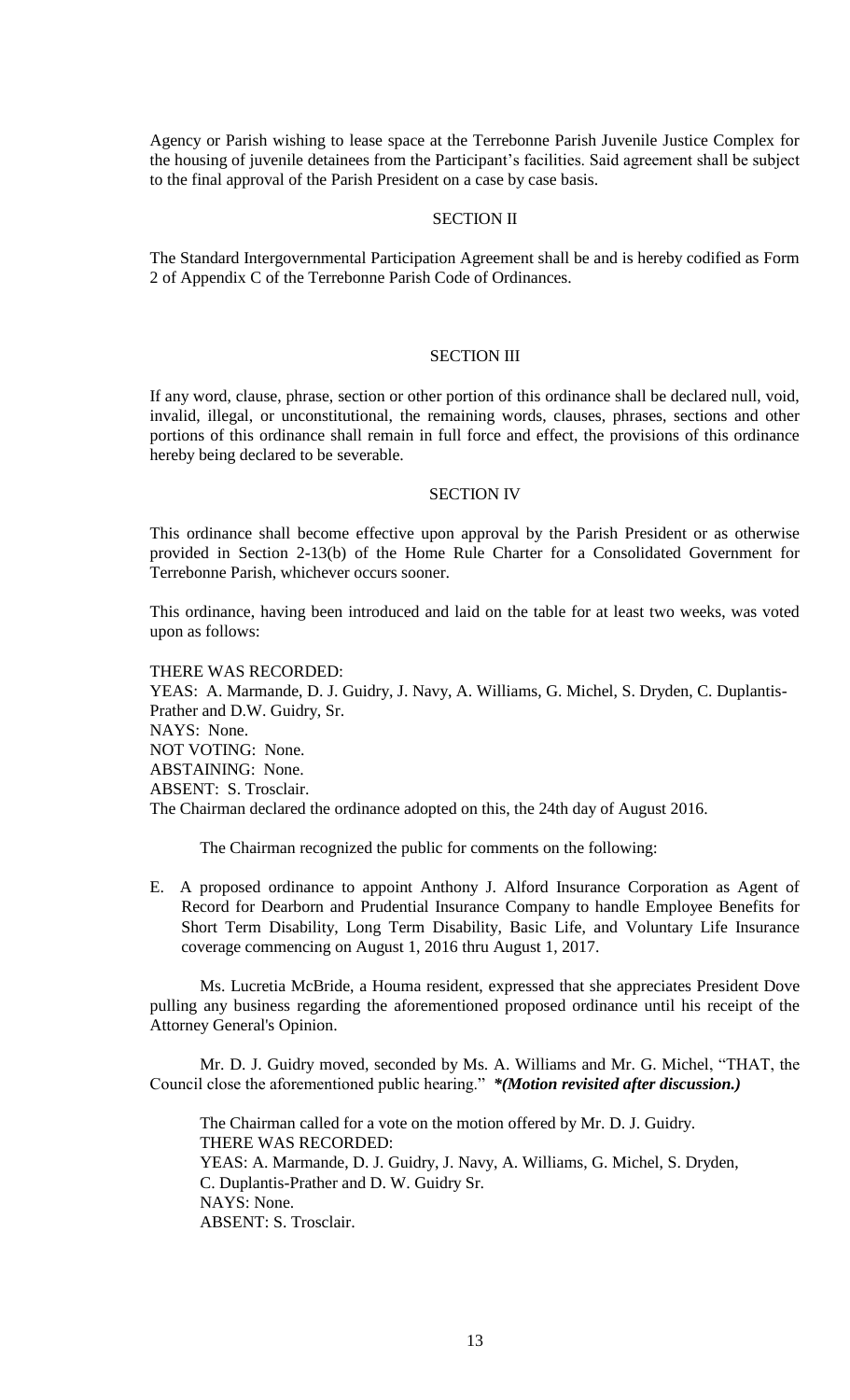The Chairman declared the motion adopted.

President Dove explained that he received a letter from Chief Deputy "Bill" Stiles stating they will process his request for an opinion as soon as possible due to their office being impacted with the recent flooding event in Baton Rouge.

\*Ms. A. Williams moved, seconded by Mr. D. W. Guidry Sr., "THAT, the Council revisit the previous motion, Mr. D. J. Guidry moved, seconded by Ms. A. Williams and Mr. G. Michel, "THAT, the Council close the aforementioned public hearing."

The Chairman called for a vote on the motion offered by Ms. A. Williams. THERE WAS RECORDED: YEAS: A. Marmande, D. J. Guidry, J. Navy, A. Williams, G. Michel, S. Dryden, C. Duplantis-Prather and D. W. Guidry Sr. NAYS: None. ABSENT: S. Trosclair. The Chairman declared the motion adopted.

Ms. A. Williams moved, seconded by Ms. C. Duplantis, "THAT, the Council continue the aforementioned public hearing on the proposed ordinance regarding Anthony Alford Insurance Corporation as Agent of Record, until the next Council meeting."

The Chairman called for a vote on the motion offered by Ms. A. Williams. THERE WAS RECORDED: YEAS: A. Marmande, D. J. Guidry, J. Navy, A. Williams, G. Michel, S. Dryden, C. Duplantis-Prather and D. W. Guidry Sr. NAYS: None. ABSENT: S. Trosclair. The Chairman declared the motion adopted.

The Chairman recognized the public for comments on the following:

F. A proposed ordinance to amend the Zoning Ordinance, Section 28-1, Definitions, to include accessory dwelling units and Section 28-47, Residential Districts, to establish accessory dwelling units as a use by right.

There were no comments from the public on the aforementioned proposed ordinance.

Mr. G. Michel moved, seconded by Mr. D. W. Guidry Sr., "THAT, the Council close the aforementioned public hearing."

The Chairman called for a vote on the motion offered by Mr. G. Michel. THERE WAS RECORDED: YEAS: A. Marmande, D. J. Guidry, J. Navy, A. Williams, G. Michel, S. Dryden, C. Duplantis-Prather and D. W. Guidry Sr. NAYS: None. ABSENT: S. Trosclair. The Chairman declared the motion adopted.

OFFERED BY: MR. D.J. GUIDRY SECONDED BY: MR. S. DRYDEN

#### **ORDINANCE NO. 8766**

AN ORDINANCE TO AMEND THE ZONING ORDINANCE, SECTION 28-1, DEFINITIONS, TO INCLUDE ACCESSORY DWELLING UNITS AND SECTION 28-47,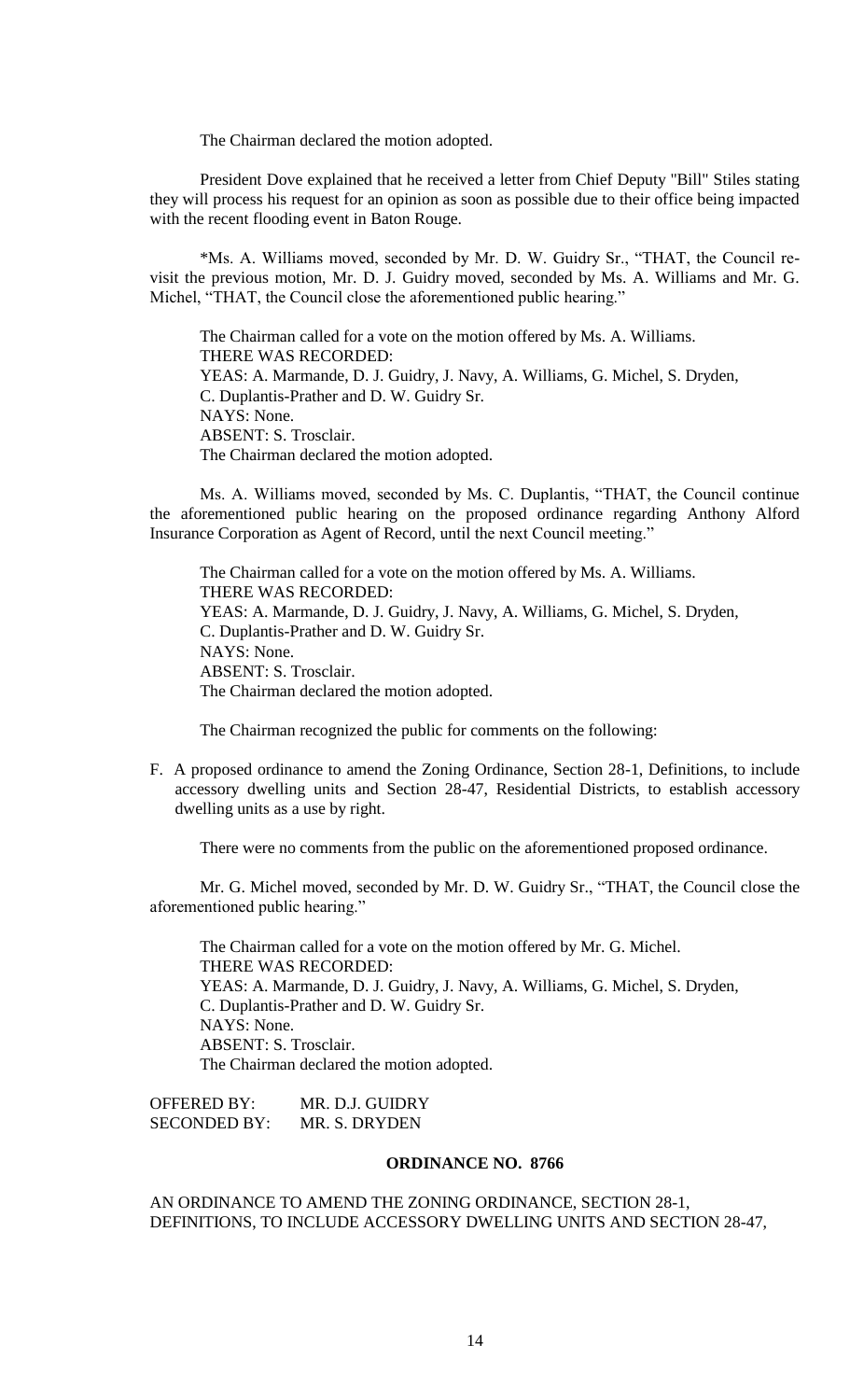# RESIDENTIAL DISTRICTS, TO ESTABLISH ACCESSORY DWELLING UNITS AS A USE BY RIGHT AS PER "ATTACHMENT A"

WHEREAS, the Terrebonne Parish Council, on behalf of the Terrebonne Parish Consolidate Government, hereby declares that it has adopted a resolution giving notice of intent to adopt the following ordinance hereto; and

WHEREAS, the Terrebonne Parish Council, on behalf of the Terrebonne Parish Consolidated Government, has conducted a public hearing on Wednesday, August 24, 2016 at 6:30 p.m., and

WHEREAS, after considering all comments received, if any, the following action is hereby taken.

NOW, THEREFORE BE IT ORDAINED, by the Terrebonne Parish Council, on behalf of the Terrebonne Parish Consolidated Government, that the Zoning Ordinance of the Parish of Terrebonne, Section 28-1, Definitions, to include accessory dwelling units and Section 28-47, Residential Districts, to establish accessory dwelling units as a use by right as per "Attachment  $A$ ".

#### SECTION II

If any word, clause, phrase, section or other portion of this ordinance shall be declared null, void, invalid, illegal, or unconstitutional, the remaining words, clauses, phrases, sections and other portions of this ordinance shall remain in full force and effect, the provisions of this ordinance hereby being declared to be severable.

#### SECTION III

This ordinance shall become effective upon approval by the Parish President or as otherwise provided in Section 2-13(b) of the Home Rule Charter for a Consolidated Government for Terrebonne Parish, whichever occurs sooner.

This ordinance, having been introduced and laid on the table for at least two weeks, was voted upon as follows:

#### THERE WAS RECORDED:

YEAS: A. Marmande, D. J. Guidry, J. Navy, A. Williams, G. Michel, S. Dryden, C. Duplantis-Prather and D.W. Guidry, Sr. NAYS: None. NOT VOTING: None. ABSTAINING: None. ABSENT: S. Trosclair. The Chairman declared the ordinance adopted on this, the 24th day of August 2016.

Sec. 28-1. - Definitions.

For the purpose of this chapter certain words and phrases used herein are defined as follows:

*Accessory dwelling unit:* A detached subordinate dwelling unit located on the same building site as the main residence. Accessory dwelling units are a permitted use in single-family residential districts provided: (1) the owner of the property utilizes either the main or accessory dwelling unit as their primary residence; (2) the gross floor area of the accessory dwelling unit does not exceed the gross square footage of the main dwelling unit. Additional requirements for accessory structures shall apply as identified herein this chapter. Examples of accessory dwelling units include garage apartments, guest houses and pool/game houses.

*Accessory structure:* A detached subordinate building located on the same building site with the main building, the use of which is incidental to that of the main building.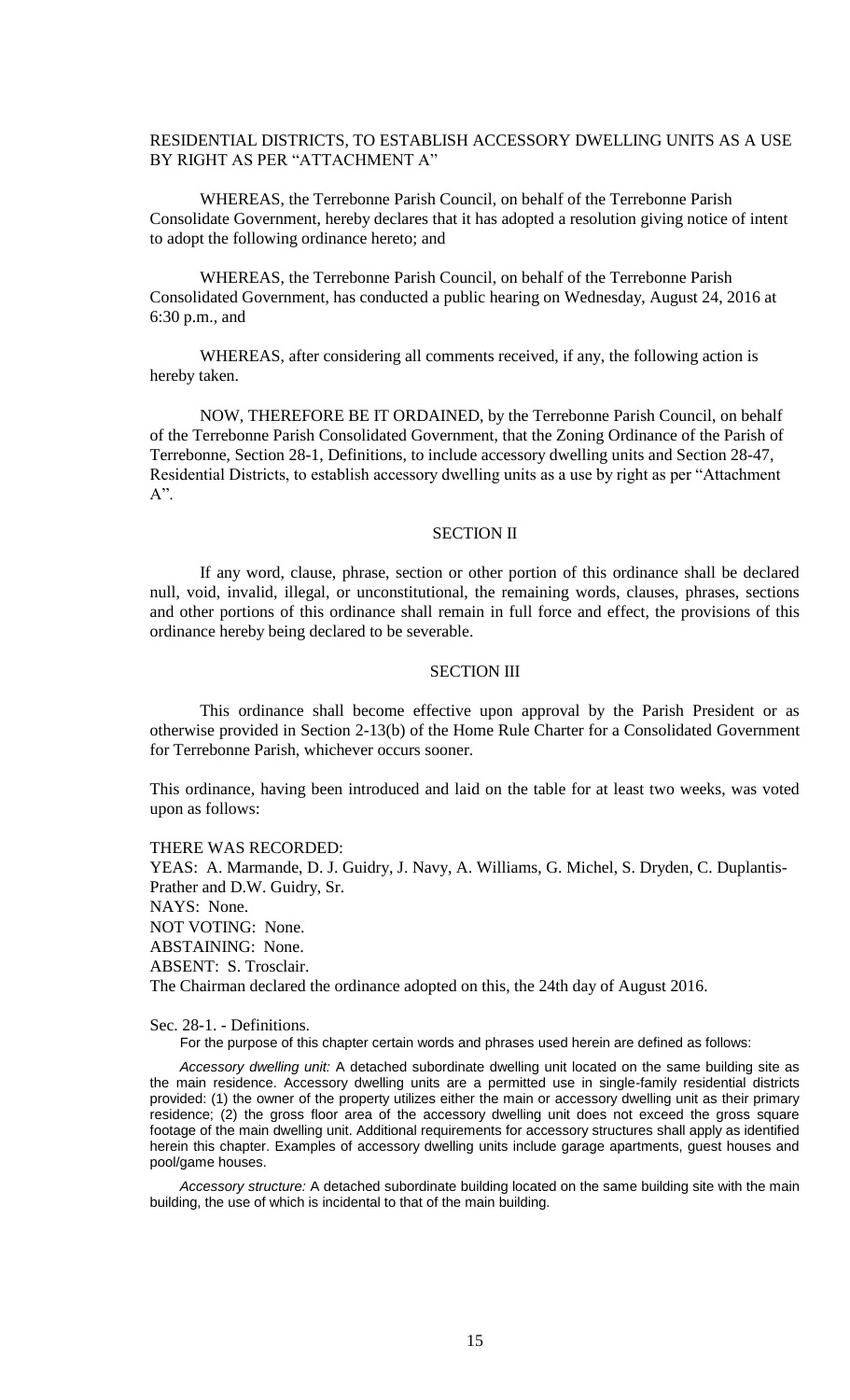*Accessory use:* A use of land or a building or portion thereof customarily incidental and subordinate to the principal use of the land or building and located on the same lot with such principal use.

*Administrative and business offices:* Offices or private firms or organizations that are primarily used for the provision of executive, management, or administrative services. Typical uses include administrative offices, and services including real estate, insurance, property management, investment, personnel, travel, secretarial services, telephone answering, photocopy and reproduction, and business offices of public utilities, organizations and associations, or other use classifications when the service rendered is that customarily associated with administrative office services.

*Adult nightclub:* An establishment engaged in the sale of alcoholic beverages at retail for consumption on premises, where minors are excluded by law, where the incidental service of food may occur, and which features live entertainment where persons, male or female, perform, dance or otherwise appear partially or totally nude or where partially or totally nude dancing is performed.

*Adult uses/materials:* An establishment having a substantial or significant portion of its stock in trade in which, for any form of consideration, adult material is presented to or is available for exclusive viewing, rental or purchase by adults. As used in this ordinance, adult material shall consist of movies, films, motion pictures, video tapes, video discs, slides, photographs, or other media of visual representation; or live performances, exhibitions or presentations; or books, papers, pamphlets, magazines, periodicals or publications which are characterized by an emphasis upon the depiction or description of any of the conduct or activities set forth and described in the provisions of Louisiana Revised Statutes Title 14, Chapter 1, part VI, Sub-part C, and in that portion thereof designated as sub-paragraphs (2)(b) and (3) of paragraph A of Section 106 [R.S. 14:106A(2)(b), (3)], or as such provisions may hereafter be amended, re-enacted or re-designated from time to time, or shall consist of any instruments, devices or paraphernalia that are designed or marketed for use in connection with any such conduct or activities. As used in these regulations, the term "adult material" shall be applied to any material that meets the definition set forth in this section whether or not, as a matter of law, such material is or could be classified as pornographic or obscene.

*Agriculture:* The use of land for agricultural purposes including agriculture, dairying, farming, floriculture, pasturage, viticulture, and animal and poultry husbandry and the necessary accessory uses for packing, treating or storing the products. Provided, however, that the operation of any such accessory use shall be secondary to that of the normal agricultural activities. The raising of swine is expressly prohibited.

*Agricultural sales and services:* Establishments or places of business engaged in sale from the premises of feed, grain, fertilizers, herbicides, pesticides and similar goods or in the provision of agriculturally related services with incidental storage on lots other than where the service is rendered. Typical uses include nurseries, hay, feed and grain stores, and tree service firms.

*Airport:* A public or private facility with FAA required controls or features for the use of private or commercial aircraft. Includes commercial airports, general aviation airports and heliports.

#### Sec. 28-47. - Residential districts.

- (a) *R-1 Districts: Single-Family Residential Districts.* These districts are composed mainly of areas containing one-family dwellings and open areas where similar residential development seems likely to occur; few two-family and multiple-family dwellings are found in these areas. The district regulations are designed to protect the residential character of the areas by prohibiting all commercial activities, to encourage a suitable neighborhood environment for family life by including among the permitted uses such facilities as schools and churches and to preserve the openness of the areas by requiring certain minimum yard and area standards to be met.
	- (1) *Permitted uses.* In R-1 District only the following uses are permitted:
		- a. *Uses by right—*The uses listed below are permitted subject to the conditions specified. Accessory use.

Residential/single-family residential.

Accessory dwelling unit.

Agriculture.

Nameplate, not exceeding one (1) square foot in area (need not be enclosed within structure).

Recreation—community.

b. *Uses requiring planning approval—*The uses listed below are permitted, upon approval of the location and site plan thereof by the zoning and land use commission as being appropriate with regard to transportation and access, water supply, waste disposal, fire and police protection and other public facilities, as not causing undue traffic congestion or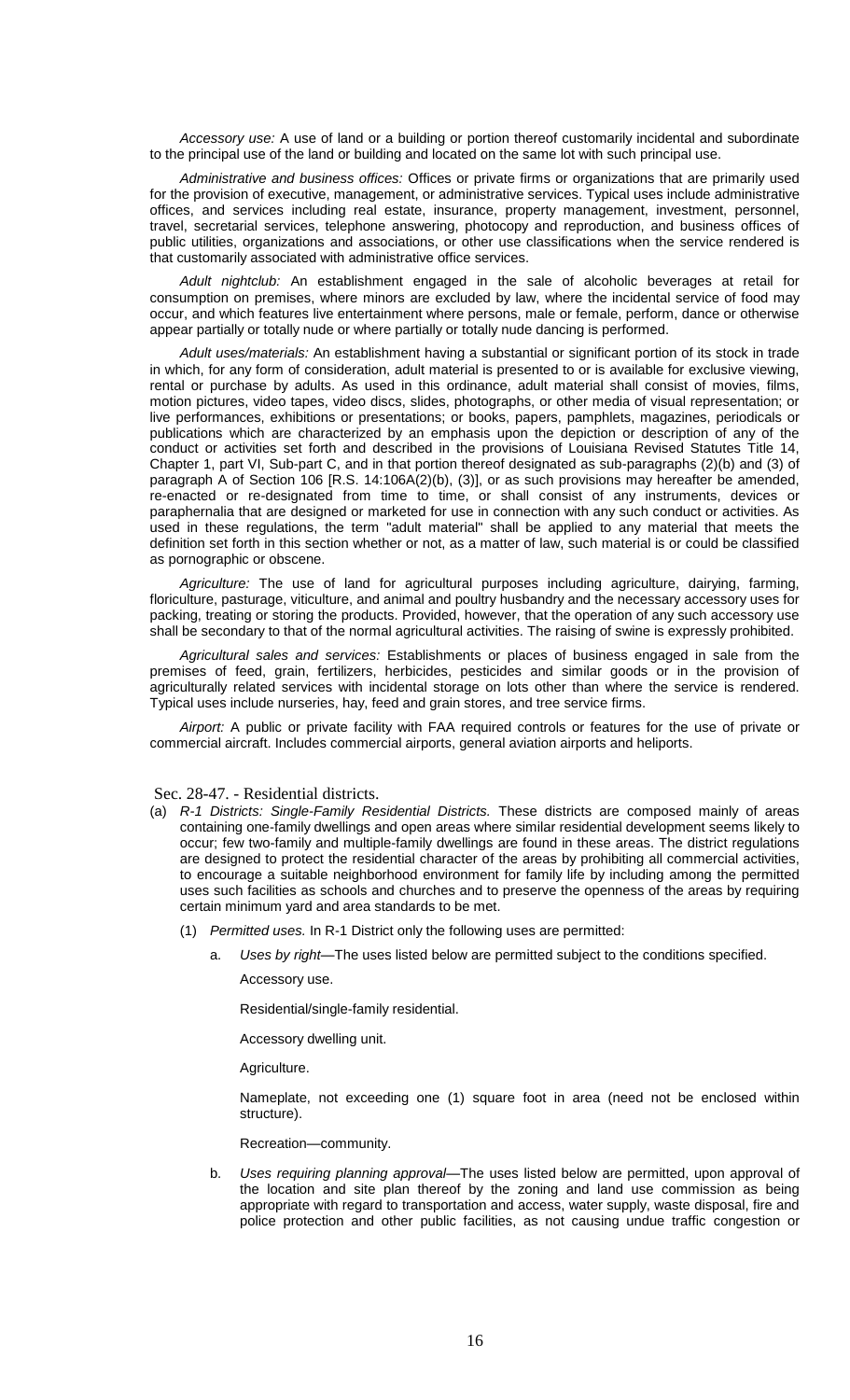creating a traffic hazard and as being in harmony with the orderly and appropriate development of the district in which the use is located.

Cemetery.

Church, religious assembly, including parish house, community house and educational buildings.

Fire station.

Golf course, but not including commercial miniature courses or commercial driving ranges (need not be enclosed within structure).

Home occupation.

Library (public).

Pipeline or electric transmission line (need not be enclosed within structure).

Railroad right-of-way, but not including shops, yards and team tracks (need not be enclosed within structure).

Water storage (need not be enclosed within structure).

c. *Special exception uses—*The uses listed below are subject to the same approval of location and site plan as uses requiring zoning approval; in addition, the uses are declared to possess such characteristics of unique or special form that each specific use shall be considered an individual case and shall be subject to approval of the board of adjustment, in accordance with the provisions of Article IX governing special exceptions:

Armories—military (reserves or national guard).

Nursing homes.

Electric substation (need not be enclosed within structure, but must be enclosed within a brick or perforated brick wall at least eight (8) feet high and adequate to obstruct view and passage of persons or materials, provided that the substitution of other masonry materials or a fencing material in lieu of brick may be approved by the zoning commission as being equally satisfactory for meeting enclosure requirements).

Gas regulator station (need not be enclosed within structure, but must be enclosed within a brick or perforated brick wall at least eight (8) feet high and adequate to obstruct view and passage of persons or materials, provided that the substitution of other masonry material or a fencing material in lieu of brick may be approved by the zoning commission as being equally satisfactory for meeting enclosure requirements).

Nursery, day care center or kindergarten.

Library, public.

School, elementary and/or secondary, meeting all requirements of the compulsory education laws of the state.

Water or sewage pump station.

(2) *Building site area.* Except as provided in Article IV, the minimum building site area shall be:

For a church use: One (1) acre requirement (forty-three thousand five hundred sixty (43,560) square feet).

For a one-family dwelling: Six thousand (6,000) square feet.

For electric substation, gas regulator station, water or sewage pump station: No minimum requirement.

For any other permitted use: Ten thousand (10,000) square feet.

(3) *Building height limit.* Except as provided in Article IV, no structure shall be erected or altered to exceed thirty-five (35) feet.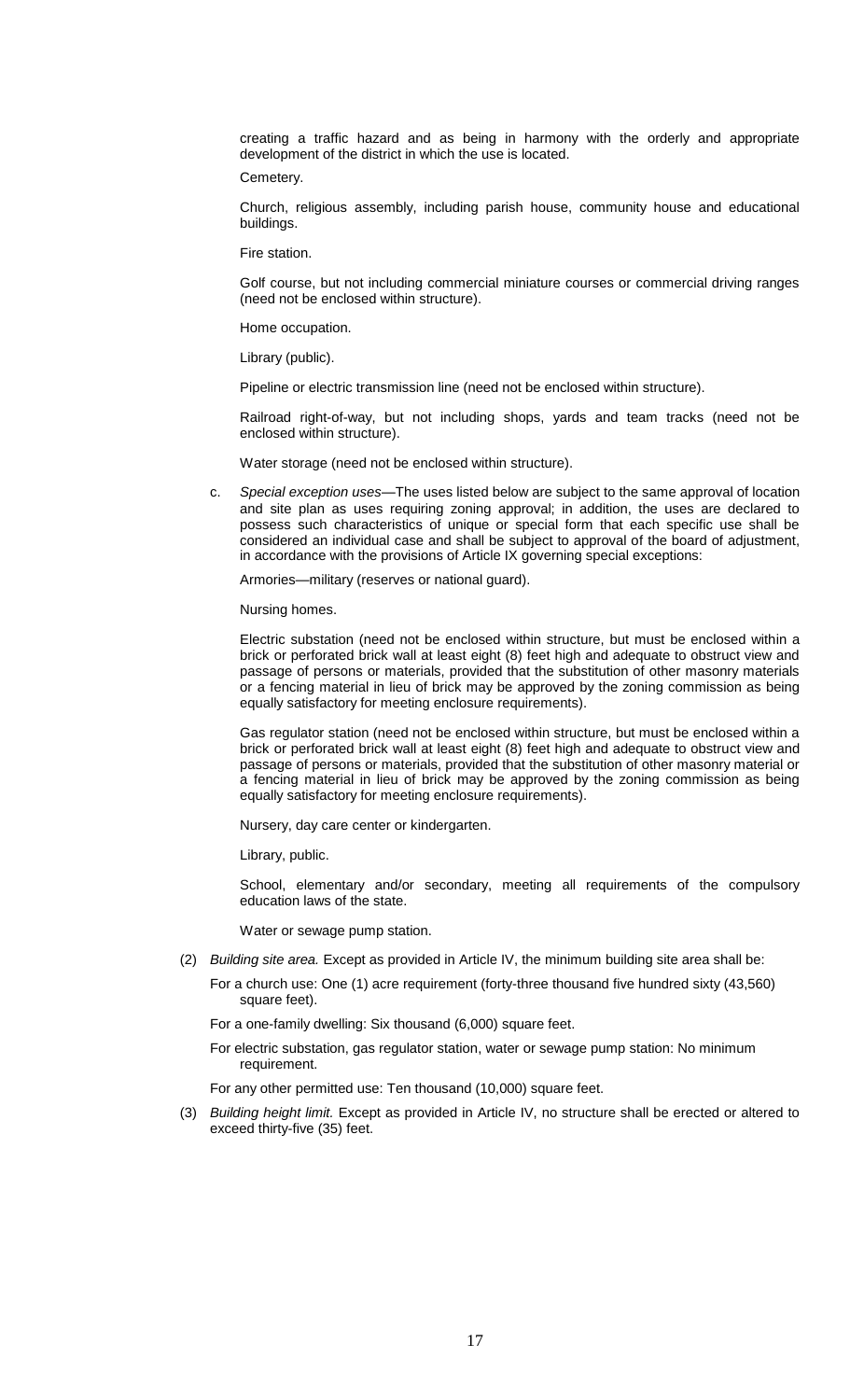(4) *Yards required.* Except as provided in Article IV, the minimum dimensions of yards shall be: *Feet*

Front yard .....20

Side yard .....5

Rear yard .....25

(b)

*R-2 Districts: Two-Family, Residential District, Low-Density.* These districts are composed of areas containing one-family and two-family dwellings; in many instances there is evident a trend toward increased density through conversion of single units to duplexes or apartments. The town house, the single-family home and the double home would characterize the low-density development of this district. The district regulations are designed to protect the residential character of the areas by prohibiting all commercial activities, to encourage a suitable neighborhood environment for family life by including among the permitted uses such facilities as schools and churches, and to prevent crowding of the land by requiring certain minimum yard and area standards to be met.

(1)

*Permitted uses.* In R-2 Districts only the following uses are permitted:

a.

*Uses by right*—The uses listed below are permitted subject to the conditions specified: Accessory use.

Residential/single-family residential.

Residential/duplex residential.

Agriculture.

Nameplate, not exceeding one (1) square foot in area (need not be enclosed within structure).

Recreation—community.

b.

*Uses requiring planning approval*—The uses listed below are permitted upon approval of the location and site plan thereof by the zoning and land use commission as being appropriate with regard to transportation and access, water supply, waste disposal, fire and police protection and other public facilities, as not causing undue traffic congestion or creating a traffic hazard and as being in harmony with the orderly and appropriate development of the district in which the use is located:

Cemetery.

Church, religious assembly, including parish house, community house and educational buildings.

Fire station.

Golf course, but not including commercial miniature courses or commercial driving ranges (need not be enclosed within structure).

Home occupation.

Library (public).

Pipeline or electric transmission line (need not be enclosed within structure).

Railroad right-of-way, but not including shops, yards and team tracks (need not be enclosed within structure).

Water storage (need not be enclosed within structure).

c.

*Special exception uses*—The uses listed below are subject to the same approval of location and site plan as uses requiring zoning approval; in addition, the uses are declared to possess such characteristics of unique or special form that each specific use shall be considered an individual case and shall be subject to approval of the board of adjustment in accordance with the provisions of Article IX governing special exceptions: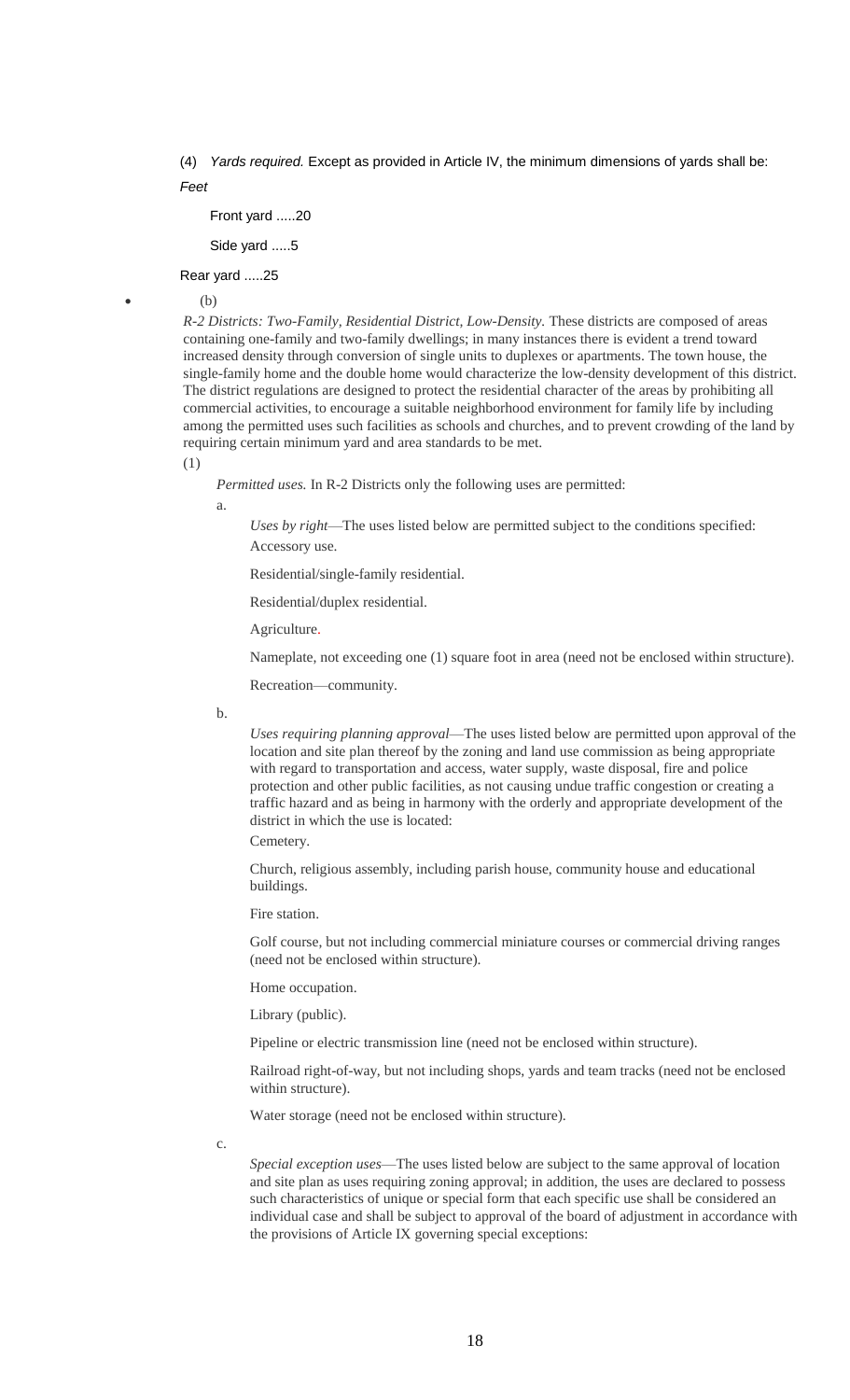Armories—military (reserve or national guard).

Nursing homes.

Electric substation (need not be enclosed within structure, but must be enclosed within a brick or perforated brick wall at least eight (8) feet high and adequate to obstruct view and passage of persons or materials, provided that the substitution of other masonry materials or a fencing material in lieu of brick may be approved by the zoning commission as being equally satisfactory for meeting enclosure requirements).

Gas regulator station (need not be enclosed within structure, but must be enclosed within a brick or perforated brick wall at least eight (8) feet high and adequate to obstruct view and passage of persons or materials, provided that the substitution of other masonry material or a fencing material in lieu of brick may be approved by the zoning commission as being equally satisfactory for meeting enclosure requirements).

Residential/mobile home.

Nursery, day care center or kindergarten.

Library, public.

School, elementary and/or secondary, meeting all requirements of the compulsory education law of the state.

Water or sewage pump station.

(2)

*Building site area.* Except as provided in Article IV, the minimum building site area shall be:

For a church use: One (1) acre requirement (forty-three thousand five hundred sixty (43,560) square feet).

For a one-family dwelling: Six thousand (6,000) square feet.

For a two-family dwelling: Seven thousand two hundred (7,200) square feet.

For electric substation, gas regulator station, water or sewage pump station: No minimum requirement.

For any other permitted use: Ten thousand (10,000) square feet.

#### (3)

*Building height limit.* Except as provided in Article IV, no structure shall be erected or altered to exceed thirty-five (35) feet.

#### $(4)$

*Yards required.* Except as provided in Article IV, the minimum dimensions of yards shall be:

*Feet*

Front yard .....20

Side yard .....5

Rear yard .....25

```
(c)
```
*R-2M Districts: Two-Family, Residential Districts, High-Density.* These districts are composed of areas containing one-family and two-family dwellings; in many instances there is evident a trend toward increased density through conversion of single units to duplexes and the construction of new commonwall doubles in older neighborhoods. The town house, the single-family home, and the common-wall double would characterize the density development of this district. The district regulations are designed to protect the residential character of the areas by prohibiting all commercial activities, to encourage a suitable neighborhood environment for family life by including among the permitted uses such facilities as schools and churches, [and] to prevent crowding of the land by requiring certain minimum yard and area standards to be met.

(1)

*Permitted uses.* In R-2M Districts only the following uses are permitted:

a.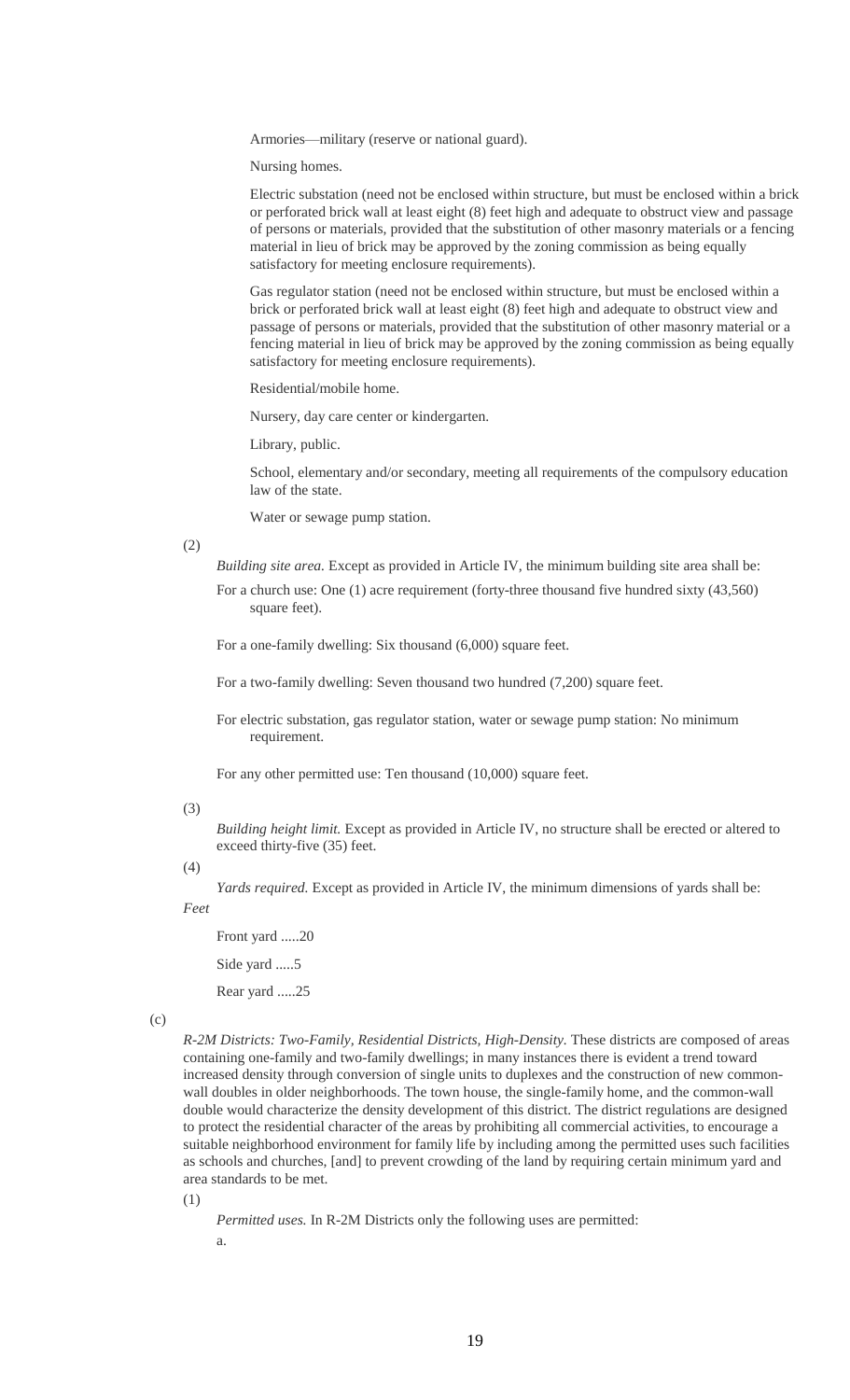*Uses by right*—The uses listed below are permitted subject to the conditions specified: Accessory use.

Residential/single-family residential.

Residential/duplex residential.

Residential/two-family residential.

Agriculture.

Recreation—community.

b.

*Uses requiring planning approval*—The uses listed below are permitted upon approval of the location and site plan thereof by the zoning and land use commission as being appropriate with regard to transportation and access, water supply, waste disposal, fire and police protection, and other public facilities, as not causing undue traffic congestion or creating a traffic hazard; and as being in harmony with the orderly and appropriate development of the district in which the use is located:

Cemetery.

Church, religious assembly, including parish house, community house and educational buildings.

Fire station.

Golf course, but not including commercial miniature courses or commercial driving ranges (need not be enclosed within structure).

Home occupation.

Library (public).

Pipeline or electric transmission line (need not be enclosed within structure).

Railroad right-of-way, but not including shops, yards and team tracks (need not be enclosed within structure).

Water storage (need not be enclosed within structure).

c.

*Special exception uses*—The uses below are subject to the same approval of location and site plan as uses requiring zoning approval; in addition, these uses are declared to possess such characteristics of unique or special form that each specific use shall be considered an individual case and shall be subject to approval of the board of adjustment in accordance with the provisions of Article IX governing special exceptions:

Armories—military (reserve or national guard).

Nursing homes.

Electric substation, need not be enclosed within structure, but must be enclosed within a brick or perforated brick wall at least eight (8) feet high and adequate to obstruct view and passage of persons or materials, provided that the substitution of other masonry materials or a fencing material in lieu of brick may be approved by the zoning commission as being equally satisfactory for meeting enclosure requirements.

Gas regulator station, need not be enclosed within structure, but must be enclosed within a brick or perforated brick wall at least eight (8) feet high and adequate to obstruct view and passage of persons or materials, provided that the substitution of other masonry materials or a fencing material in lieu of brick may be approved by the zoning commission as being equally satisfactory for meeting enclosure requirements.

Residential/mobile home.

Nursery, day care center or kindergarten.

Library, public.

School, elementary and/or secondary, meeting all requirements of the compulsory education law of the state.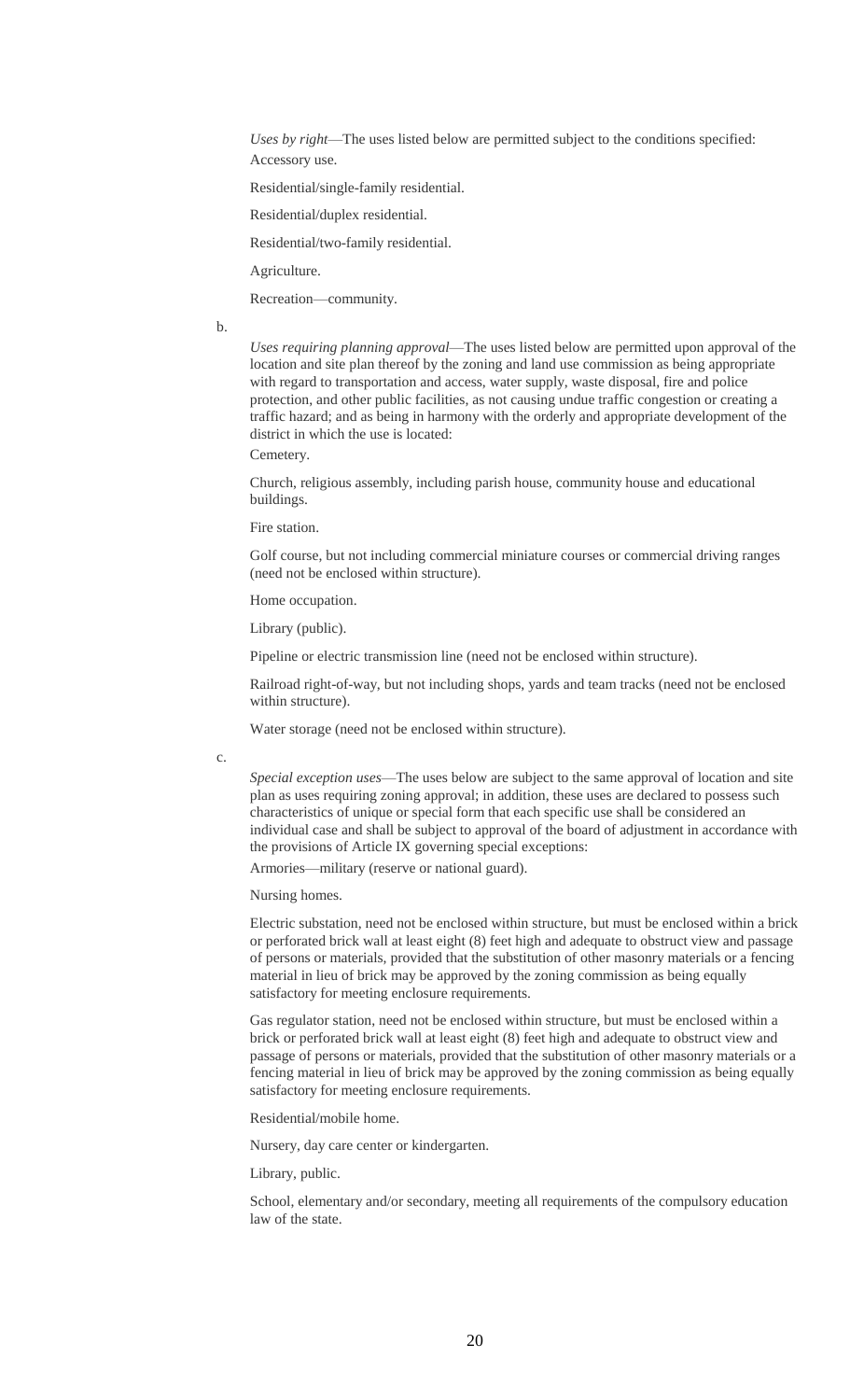Water or sewerage pump station.

(2)

*Building site area.* Except as provided in Article IV, the minimum building site area shall be: For a church use: One (1) acre requirement (forty-three thousand five hundred sixty (43,560) square feet).

For a one-family dwelling, five thousand (5,000) square feet.

For a two-family dwelling, five thousand five hundred (5,500) square feet.

For electric substation, gas regulator station, water or sewerage pumping station, no minimum requirement.

For any other permitted use, ten thousand (10,000) square feet.

(3)

*Building height limit.* Except as provided in Article IV, no structure shall be erected or altered to exceed twenty-five (25) feet.

(4)

*Yards required.* Except as provided in Article IV, the minimum dimensions of yards shall be: Front yard, twenty-five (25) feet.

Side yard, five (5) feet.

Rear yard, twenty (20) feet.

(d)

*R-3 Districts: Multiple-Family Residential Districts, High-Density.* These districts are composed mainly of areas containing a mixture of one-family, two-family and multiple-family dwellings; in many of them there is evident a trend toward increased population density through conversion of large houses into duplexes or apartments and through use of remaining vacant land for apartment buildings. The district regulations are designed to protect the residential character of the areas by prohibiting all commercial activities, to encourage a suitable neighborhood environment for family life by including among the permitted uses such facilities as schools and churches, to prevent overcrowding of the land by requiring certain minimum yard and other spaces for all buildings and to avoid excessive population density by requiring certain minimum building site areas for dwelling units.

(1)

*Permitted uses.* In R-3 Districts only the following uses are permitted:

a.

*Uses by right*—The uses listed below are permitted subject to the conditions specified: Accessory use.

Residential/single-family residential.

Residential/duplex residential.

Residential/two-family residential.

Residential/multiple-family residential.

Residential/mobile home park.

Residential/mobile home.

Agriculture.

Home occupation.

Nameplate, not exceeding one (1) square foot in area (need not be enclosed within structure).

Recreation—community.

b.

*Uses requiring planning approval*—The uses listed below are permitted upon approval of location and site plan thereof by the zoning and land use commission as being appropriate with regard to transportation and access, water supply, waste disposal, fire and police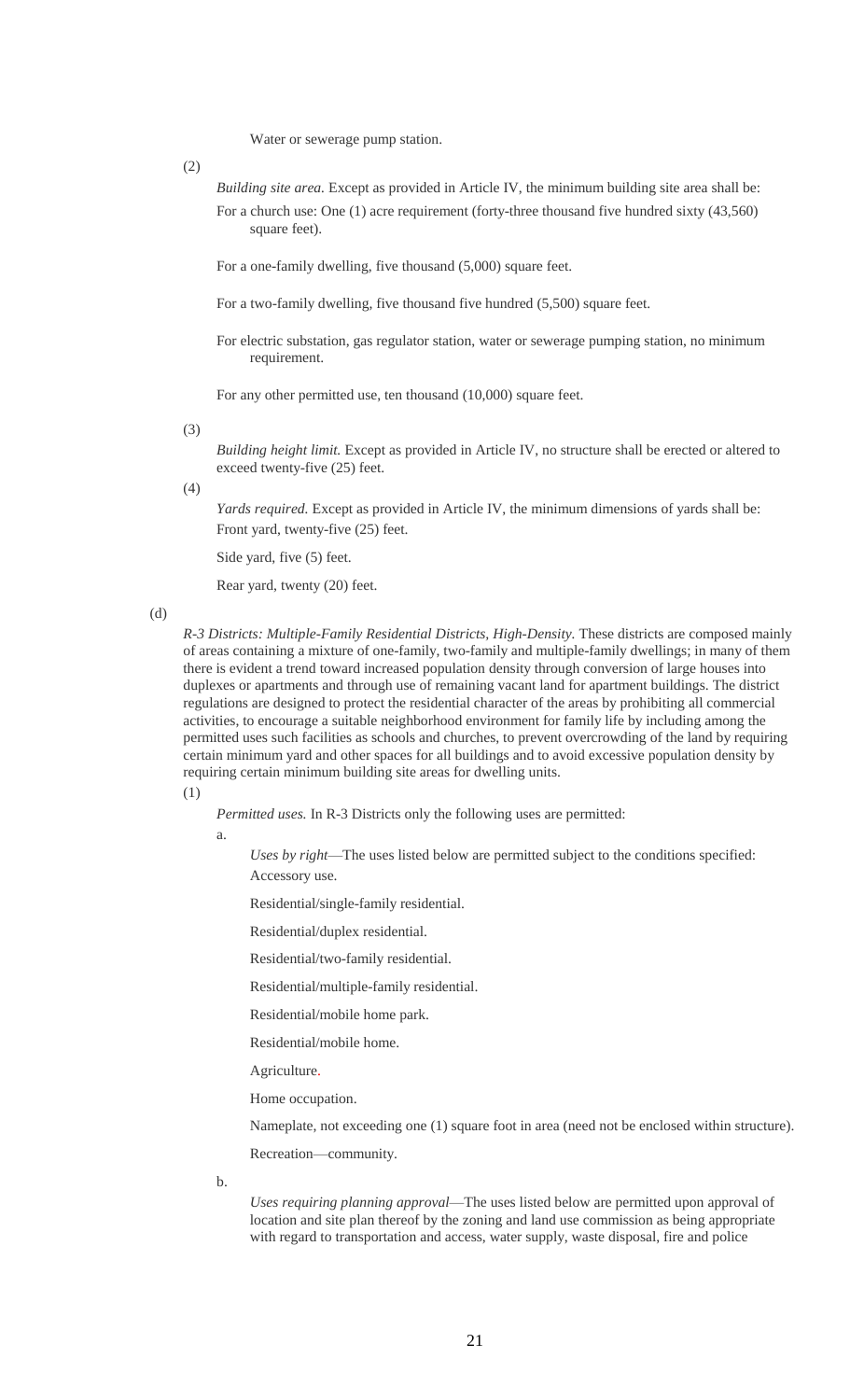protection and other public facilities, as not causing undue traffic congestion or creating [a] traffic hazard and as being in harmony with the orderly and appropriate development of the district in which the use is located:

Armory—military (reserve or national guard).

Cemetery.

Church, religious assembly, including parish house, community house and educational buildings.

Fire station.

Golf course, but not including commercial miniature courses or commercial driving ranges (need not be enclosed within structure).

Library (public).

Pipeline or electric transmission line (need not be enclosed within structure).

Railroad right-of-way, but not including shops, yards and team tracks (need not be enclosed within structure).

Water storage (need not be enclosed within structure).

c.

*Special exception uses*—The uses listed below are subject to the same approval of location and site plan as uses requiring zoning approval; in addition, the uses are declared to possess such characteristics of unique or special form that each specific use shall be considered an individual case and shall be subject to approval of the board of adjustment in accordance with the provisions of Article IX governing special exceptions: Art gallery or cultural services.

Nursing homes.

Electric substation (need not be enclosed within structure, but must be enclosed within a brick or perforated brick wall at least eight (8) feet high and adequate to obstruct view and passage of persons or materials, provided that the substitution of other masonry materials or a fencing material in lieu of brick may be approved by the zoning commission as being equally satisfactory for meeting enclosure requirements).

Gas regulator station (need not be enclosed within structure, but must be enclosed within a brick or perforated brick wall at least eight (8) feet high and adequate to obstruct view and passage of persons or materials, provided that the substitution of other masonry materials or a fencing material in lieu of brick may be approved by the zoning commission as being equally satisfactory for meeting enclosure requirements).

Nursery, day care center or kindergarten.

Library, public.

School, elementary and/or secondary, meeting all requirements of the compulsory education laws of the state.

Telephone exchange.

Water or sewage pump station.

(2)

*Building site area.* Except as provided in Article IV, the minimum building site area shall be:

For a church use: One (1) acre requirement (forty-three thousand five hundred sixty (43,560) square feet).

For a one-family dwelling: Six thousand (6,000) square feet.

For a two-family dwelling: Seven thousand two hundred (7,200) square feet.

For a multiple-family dwelling:

First two (2) dwelling units—Seven thousand two hundred (7,200) square feet.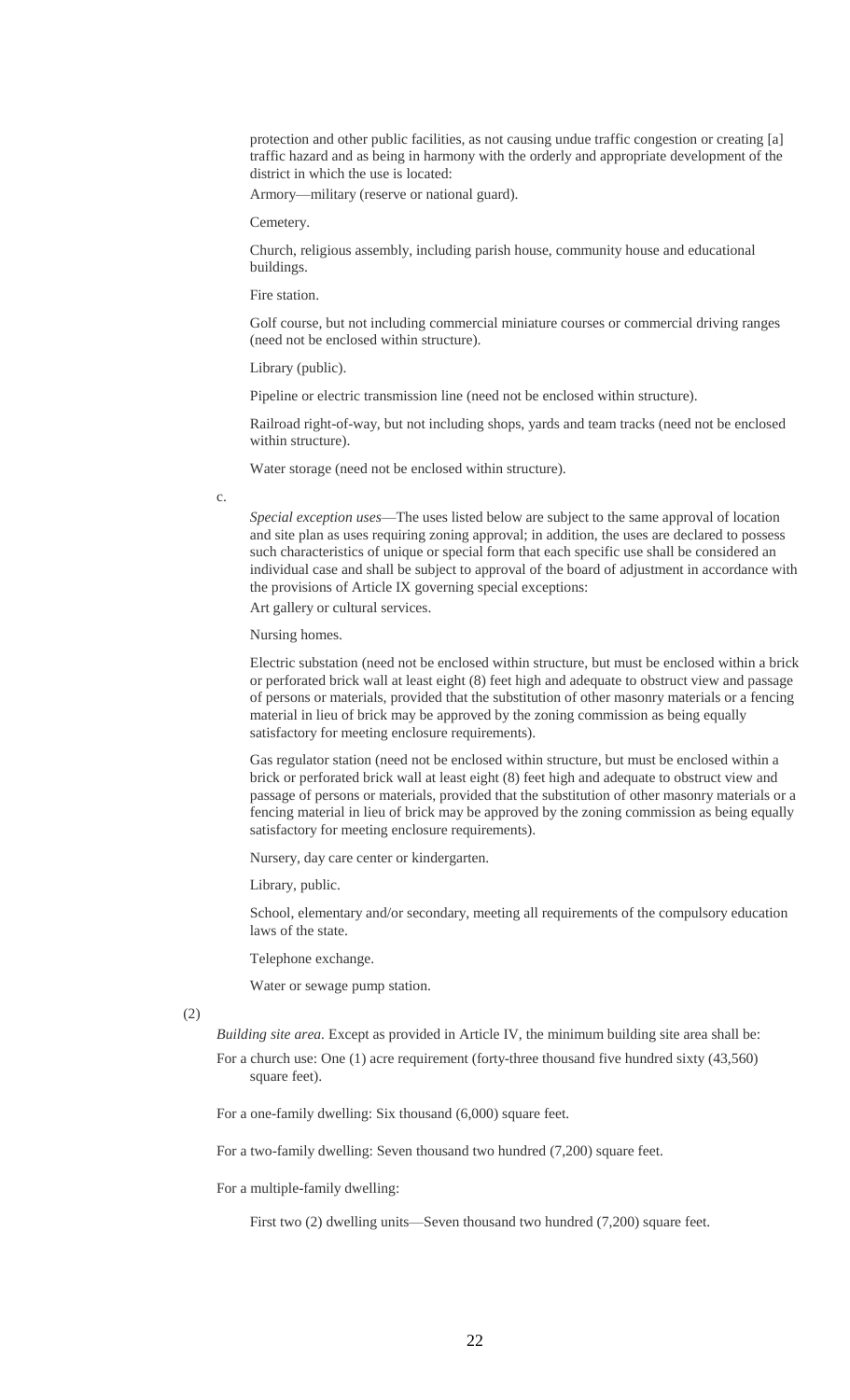Each additional dwelling unit—Two thousand (2,000) square feet.

For electric substation, gas regulator station, water or sewage pump station: No minimum requirement.

For any other permitted use: Ten thousand (10,000) square feet.

#### (3)

*Building height limit.* Except as provided in Article IV, no structure shall be erected or altered to exceed forty-five (45) feet.

(4)

*Yards required.* Except as provided in Article IV, the minimum dimensions of yards shall be:

*Feet*

Front yard .....25 Side yard .....5 Rear yard .....30

(e)

*R-3M: Multifamily Town House Condominium Districts.* These districts are composed mainly of areas containing a mixture of one-family, two-family, and multiple-family dwellings; in many of them there is evident a trend toward increased population density. The district regulations are designed to protect the residential character of the areas by prohibiting all commercial activities, to encourage a suitable neighborhood environment for family life by including among the permitted uses such facilities as schools and churches, to prevent over-crowding of the land by requiring certain minimum yard and other spaces for all buildings and to avoid excessive population density by requiring certain minimum building site areas for dwelling units.

(1)

*Permitted uses.* In R-3M Districts only the following uses are permitted:

a.

*Uses by right*—The uses listed below are permitted subject to the conditions specified: Accessory use.

Residential/single-family residential.

Residential/duplex residential.

Residential/two-family residential.

Residential/townhouse residential.

Residential/condominium residential.

Agriculture.

Home occupation.

Nameplate, not exceeding one (1) square foot in area (need not be enclosed within structure).

Recreation—community.

b.

*Uses requiring planning approval*—The uses listed below are permitted upon approval of location and site plan thereof by the zoning and land use commission as being appropriate with regard to transportation and access, water supply, waste disposal, fire and police protection, and other public facilities; as not causing undue traffic congestion or creating traffic hazard; and as being in harmony with the orderly and appropriate development of the district in which the use is located:

Armory—military (reserve or national guard).

Cemetery.

Church, religious assembly, including parish house, community house and educational building.

Fire station.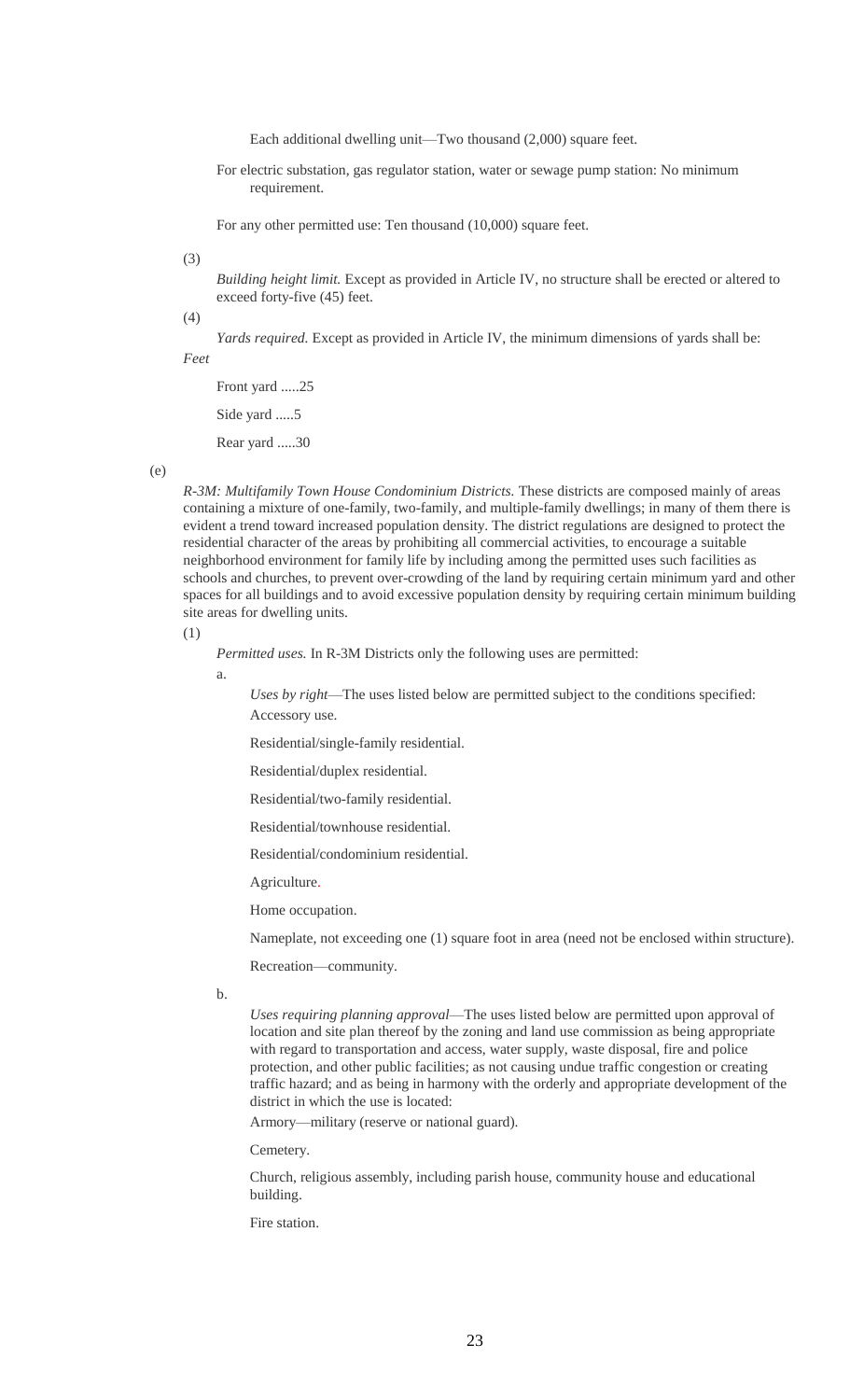Golf course, but not including commercial miniature courses or commercial driving ranges (need not be enclosed within structure).

Library (public).

Pipeline of electric transmission line (need not be enclosed within structure).

Railroad right-of-way, but not including shops, yards and team tracks (need not be enclosed within structure).

Water storage (need not be enclosed within structure).

c.

*Special exception uses*— The uses listed below are subject to the same approval of location and site plan as uses requiring zoning approval; in addition, these uses are declared to possess such characteristics of unique or special form that each specific use shall be considered as an individual case and shall be subject to approval of the board of adjustment in accordance with the provisions of Article IX governing special exceptions:

Art gallery or cultural services.

Nursing homes.

Electric substation, need not be enclosed within structure, but must be enclosed within a brick or perforated brick wall at least eight (8) feet high and adequate to obstruct view and passage of persons or materials; provided that the substitution of other masonry materials or a fencing material in lieu of brick may be approved by the zoning and land use commission as being equally satisfactory for meeting enclosure requirements.

Gas regulator station, need not be enclosed within structure, but must be enclosed within a brick or perforated brick wall at least eight (8) feet high and adequate to obstruct view and passage of persons or materials; provided that the substitution of other masonry materials or a fencing material in lieu of brick may be approved by the zoning commission as being equally satisfactory for meeting enclosure requirements.

Nursery, day care center or kindergarten.

School, elementary and/or secondary, meeting all requirements of the compulsory education laws of the state.

Telephone exchange.

Water or sewerage pumping station.

(2)

*Building site area.* Except as provided in Article IV, the minimum building site area shall be:

For a church use: One (1) acre requirement (Forty-three thousand five hundred sixty (43,560) square feet).

For a one-family dwelling, six thousand (6,000) square feet.

For a two-family dwelling, seventy-two hundred (7,200) square feet.

For a multiple-family dwelling:

First two (2) dwelling units, seventy-two hundred (7,200) square feet.

Each additional dwelling unit, two thousand (2,000) square feet.

For electric substation, gas regulator station, water or sewage pumping station, no minimum requirement.

For other permitted use, ten thousand (10,000) square feet.

(3)

*Building height limit.* Except as provided in Article IV, no structure shall be erected or altered to exceed thirty-five (35) feet.

(4)

*Building units.* Maximum number of housing units per building unit, four (4).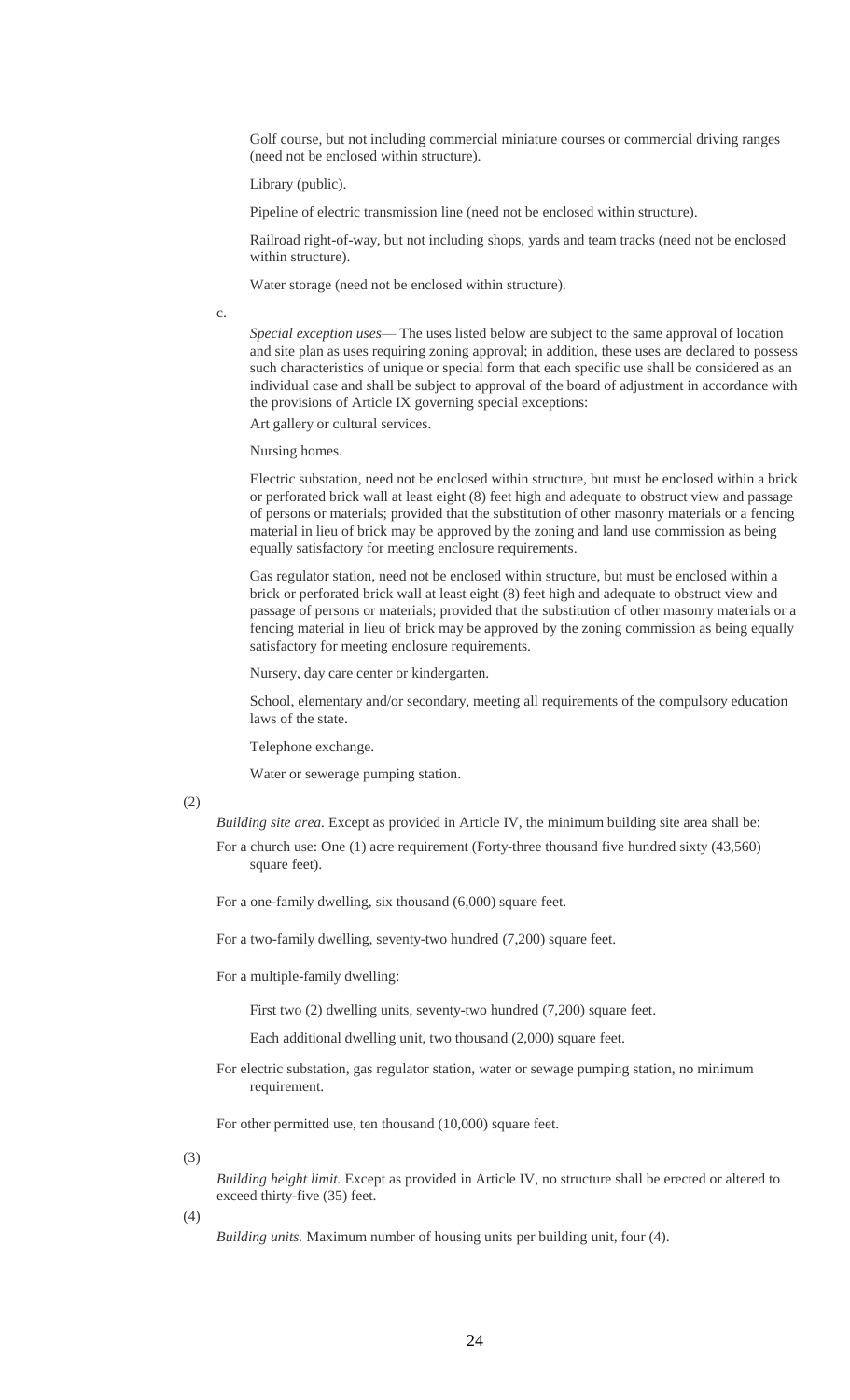(5)

*Yards required.* Except as provided in Article IV, the minimum dimensions of yards shall be: *Feet*

Front yard .....25

Side yard ..... 5

Rear yard .....30

(City Code 1965, App. A, art. III, § B; Ord. No. 4672, § I, 6-26-91; Ord. No. 5446, § I, 8-9-95; Ord. No. 6705, § I, 12-18-02; Ord. No. 6720, § I, 2-12-03; Ord. No. 7350, § I, 9-12-07; Ord. No. 8117, § I(Att. A), 4-25-12)

**State Law reference—** Residence districts for purposes of motor vehicles and traffic regulation, R.S.  $32:1(56)$ .

The Chairman recognized the public for comments on the following:

G. A proposed resolution to approve renewal of the application for the Restoration Tax Abatement for RICO 6, LLC.

There were no comments from the public on the aforementioned proposed ordinance.

Mr. D. J. Guidry moved, seconded by Mr. S. Dryden and Mr. G. Michel, "THAT, the Council close the aforementioned public hearing."

The Chairman called for a vote on the motion offered by Mr. D. J. Guidry. THERE WAS RECORDED: YEAS: A. Marmande, D. J. Guidry, J. Navy, A. Williams, G. Michel, S. Dryden, C. Duplantis-Prather and D. W. Guidry Sr. NAYS: None. ABSENT: S. Trosclair. The Chairman declared the motion adopted.

OFFERED BY: Mr. D. J. Guidry SECONDED BY: Mr. S. Dryden

#### **RESOLUTION NO. 16-413**

**WHEREAS**, the Terrebonne Parish Council received an application for renewal of the Restoration Tax Abatement for RICO 6, LLC relative to the renovation of its structure located at 7887 Main Street, Houma, LA 70360, and

**WHEREAS**, the renovated structure is located in the center of Downtown Houma along the banks of Bayou Terrebonne and in the center of the Houma Historic District, and

**WHEREAS**, the renovated structure was once the Bargain Store, the site of the last Mayor of the City of Houma's Administrative Office and the location of City Court, and has been renovated into commercial and living spaces, and

**WHEREAS**, in compliance with R.S. 47:4314(B), the Terrebonne Parish Council held a public hearing August 24, 2016 to determine if any residents or taxing entities for which the structure is located had objections to renewing RICO 6, LLC's participation in the Louisiana Restoration Tax Abatement Program,

**WHEREAS**, the Council feels that the restoration of 7887 Main Street has done and continues to do much to enhance the historic significance of downtown Houma, assisting the Downtown Development Commission in its mission to attract new commercial and residential developments to the downtown area and has preserved a structure with much emotional significance to a number of Houma residents, and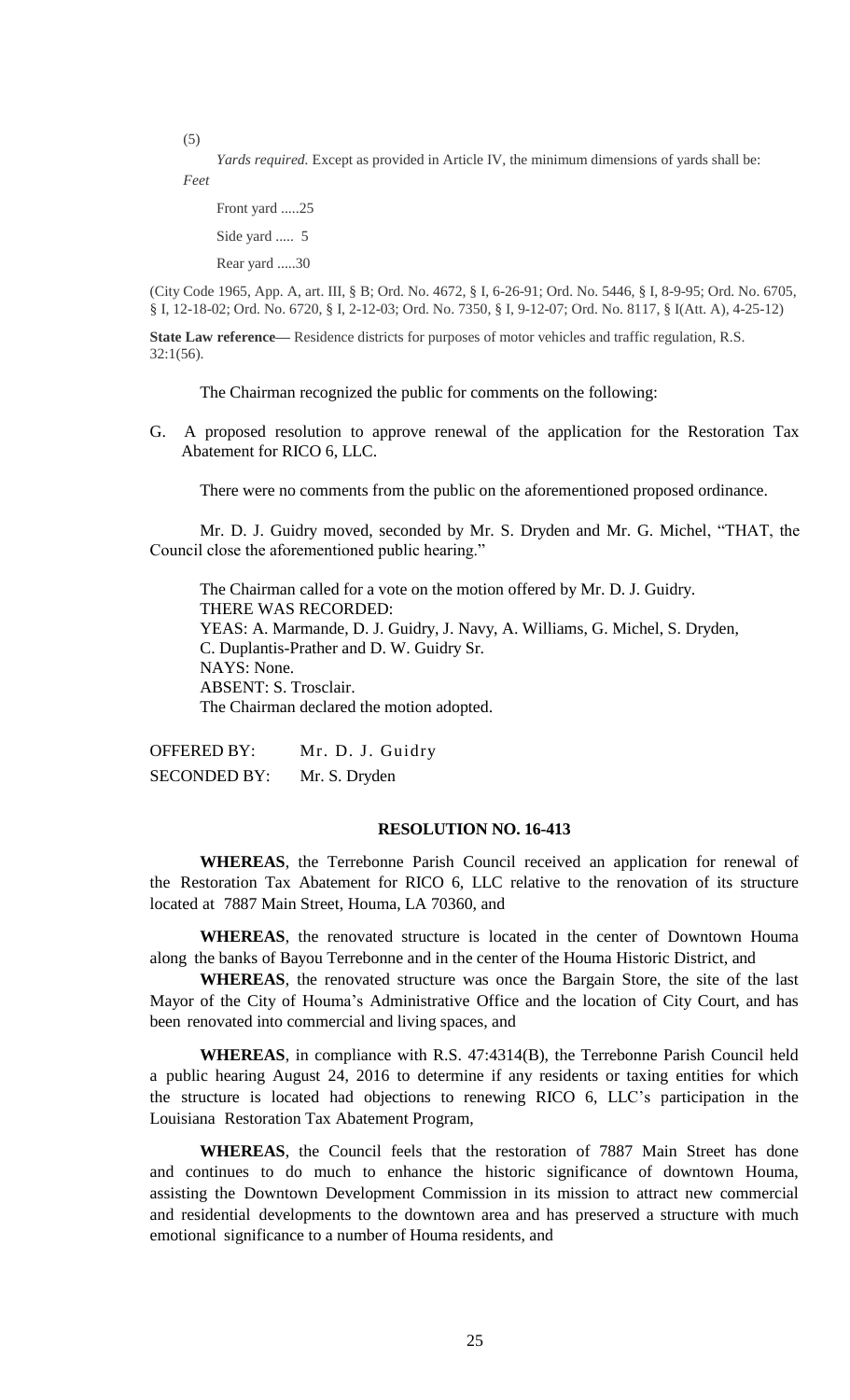**WHEREAS**, the Council supports the renewal application of RICO 6, LLC for continued participation in the Louisiana Restoration Tax Abatement Program for the historic renovation of the structure at 7887 Main Street and requests the State of Louisiana grant renewal of the program's contract for the site.

#### **THERE WAS RECORDED:**

YEAS: A. Marmande, D. J. Guidry, J. Navy, A. Williams, G. Michel, S. Dryden, C. Duplantis-Prather, and D. Guidry. NAYS: None. ABSTAINING: None. ABSENT: S. Trosclair. The Chairman declared the resolution adopted on this the 24th day of August, 2016.

Mr. D. J. Guidry moved, seconded by Ms. A. Williams, "THAT, the Council continue with the regular order of business."

The Chairman called for a vote on the motion offered by Mr. D. J. Guidry. THERE WAS RECORDED: YEAS: A. Marmande, D. J. Guidry, J. Navy, A. Williams, G. Michel, S. Dryden, C. Duplantis-Prather and D. W. Guidry Sr. NAYS: None. ABSENT: S. Trosclair. The Chairman declared the motion adopted.

Ms. A. Williams moved, seconded by Mr. D. J. Guidry and S. Dryden, "THAT, the Council Add-On the Agenda a Commendation: commending Ms. Tanya Jules for her service to the community."

The Chairman called for a vote on the motion offered by Ms. A. Williams. THERE WAS RECORDED: YEAS: A. Marmande, D. J. Guidry, J. Navy, A. Williams, G. Michel, S. Dryden, C. Duplantis-Prather and D. W. Guidry Sr. NAYS: None. ABSENT: S. Trosclair. The Chairman declared the motion adopted.

Councilwoman A. Williams read aloud a commendation for Ms. Tanya Jules on her years of service to the community.

Ms. Tanya Jules thanked everyone for this great honor and expressed how proud she is of the 234 girls she raised.

Councilwomen A. Williams and C. Duplantis-Prather thanked Ms. Jules for being such a great mentor, for her service to the community and wished her well on her future endeavors.

At this time during the proceedings, (7:21 p.m.), the Chairman relinquished his seat to Vice Chairman D. J. Guidry.

The Chairman acknowledged Mr. Lee Landry, Saint Vincent de Paul Store Manager, who addressed the Council relative to the Grand Re-opening of the Saint Vincent de Paul Thrift Store. Mr. Landry gave a brief overview of the thrift store and the services they offer. Mr. Landry invited everyone to attend the Grand Re-opening of the Saint Vincent de Paul Thrift Store, located at 107 Point Street, on September 9, 2016 at 10:00 a.m.

Several Council members thanked Mr. Landry for his hard work and dedication to this great organization.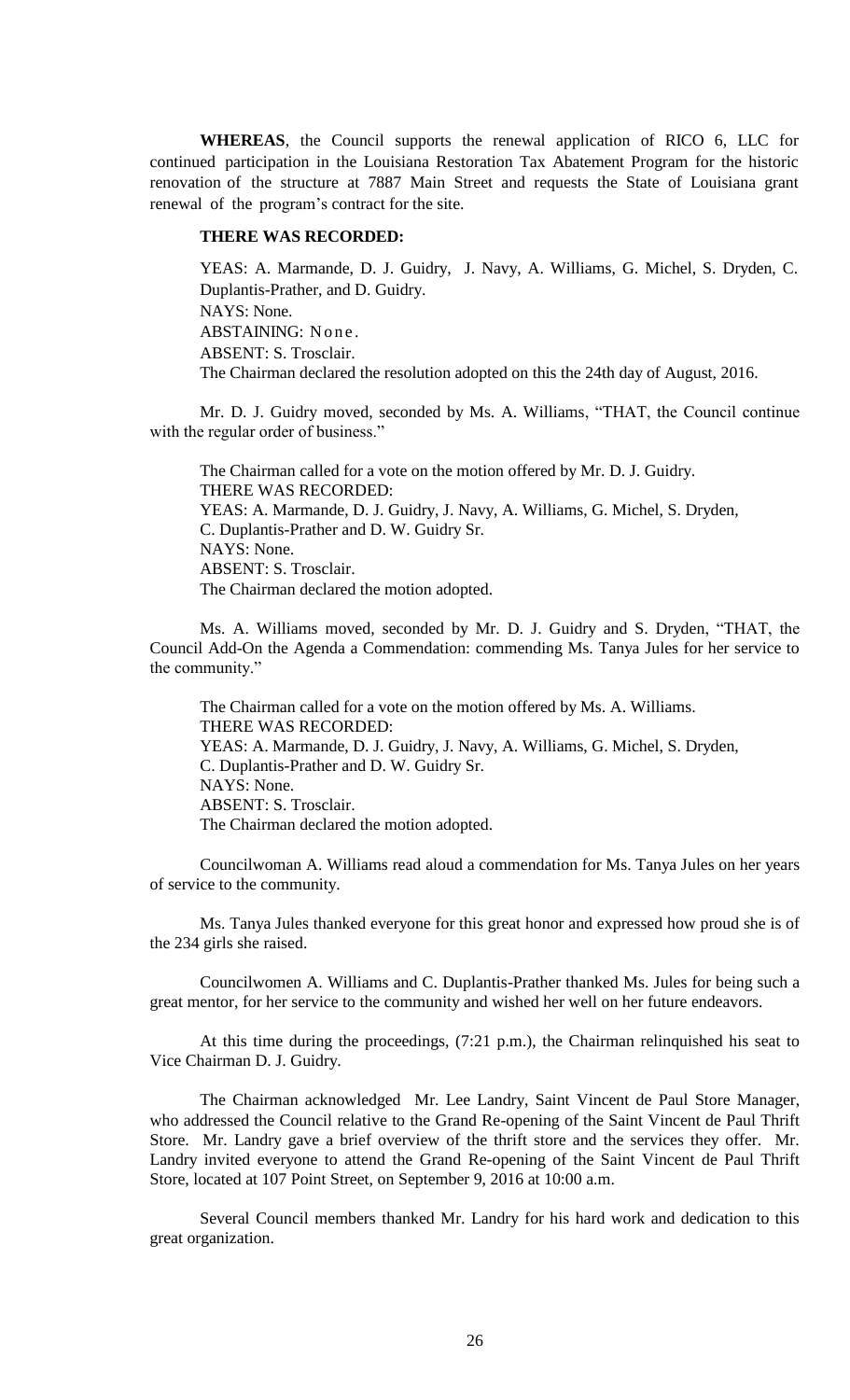At this time during the proceedings, (7:29 p.m.), the Chairman resumed the chair.

The Chairman called for a report on the Public Services Committee meeting held on 08/22/16, whereupon the Committee Chairwoman rendered the following:

# **PUBLIC SERVICES COMMITTEE**

## **AUGUST 22, 2016**

The Chairwoman, C. Duplantis-Prather, called the Public Services Committee meeting to order at 5:30 p. m. in the Terrebonne Parish Council Meeting Room with an Invocation offered by Committee member D. W. Guidry, Sr. and the Pledge of Allegiance led by Committee member G. Michel. Upon roll call, Committee Members recorded as present were: A. Marmande, D J. Guidry, S. Trosclair, J. Navy, A. Williams, G. Michel, S. Dryden, C. Duplantis-Prather and D. W. Guidry, Sr. A quorum was declared present.

Mr. Chip Leyens, a representative from Eco-Site, addressed the Committee relative to the matter of constructing a proposed cellular communications tower at 103 Heather Court, Chauvin. Mr. Leyens explained that the prime carrier for this tower is T-Mobile but there is space for four additional carriers; adding that this project will help with cellular reception.

Several Committee members thanked Mr. Leyens for this initiative and expressed their support of this endeavor.

The Chairwoman called for comments from the public; there were none.

Mr. D. J. Guidry moved, seconded by Mr. S. Trosclair, "THAT, the Public Services Committee close the public hearing relative to a proposed cellular communications tower at 103 Heather Court, Chauvin."

The Chairwoman called for the vote on the motion offered by Mr. D. J. Guidry. THERE WAS RECORDED: YEAS: A. Marmande, D. J. Guidry, S. Trosclair, J. Navy, A. Williams, G. Michel, S. Dryden, C. Duplantis-Prather and D. W. Guidry, Sr. NAYS: None. ABSENT: None. The Chairwoman declared the motion adopted.

OFFERED BY: Mr. D. J. Guidry SECONDED BY: Mr. S. Dryden

#### **RESOLUTION NO. 16-414**

Authorizing the execution of Change Order No. 2 (Final) for the Construction Agreement for Parish Project No. 14-BLDG-25, Courthouse Annex Cleaning and Waterproofing Project, Terrebonne Parish, Louisiana.

**WHEREAS**, the Terrebonne Parish Consolidated Government entered into a contract dated March 30, 2015 with Ram Construction Services, Recordation Number 1477071, for Parish Project No. 14-BLDG-28, Courthouse Annex Cleaning and Waterproofing Project, Terrebonne Parish, Louisiana, and

**WHEREAS**, adverse weather stopped the Contractor from working, and

**WHEREAS**, additional contract time will need to be added to the contract due to the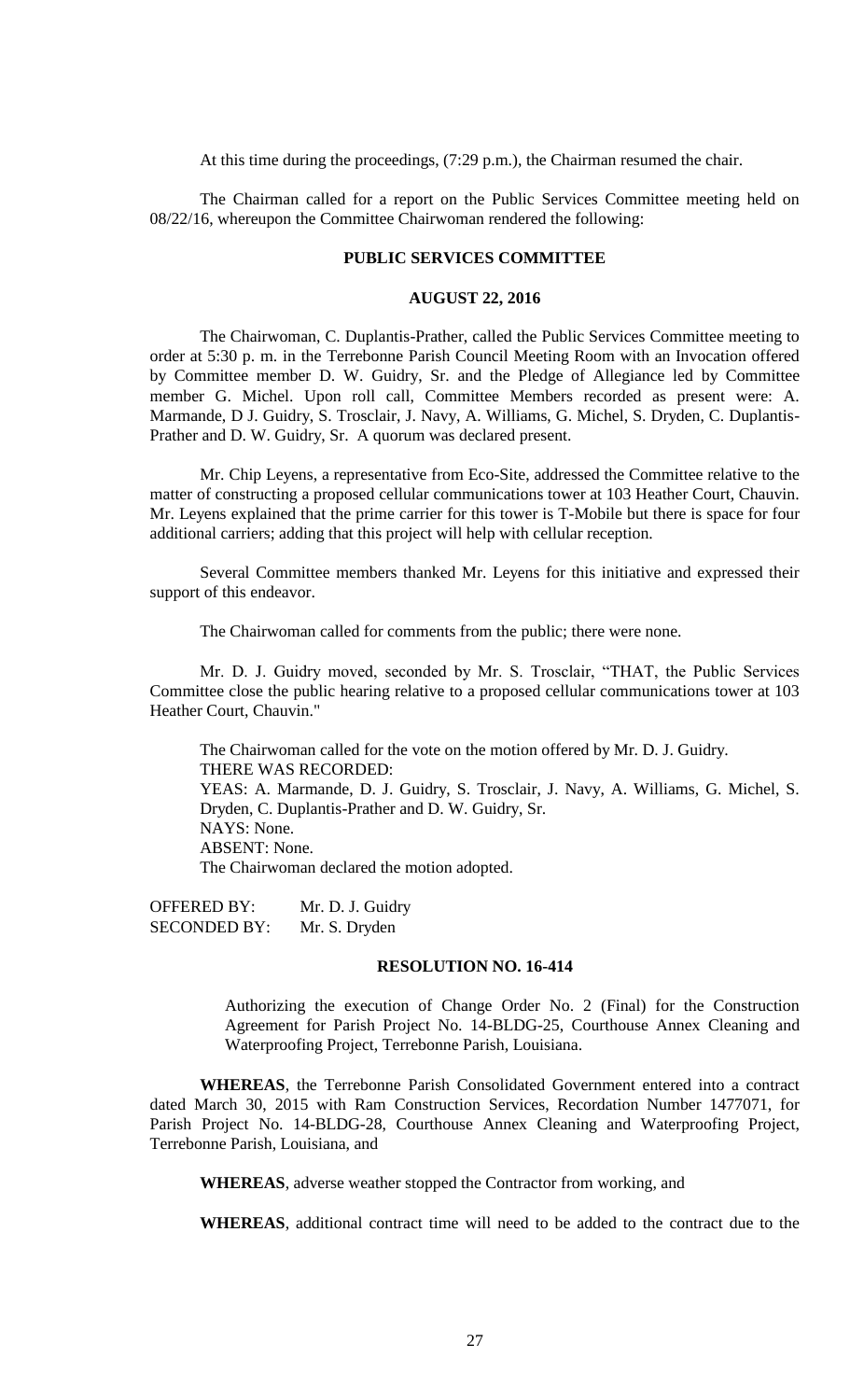weather in the month of October 2015, and

**WHEREAS**, this change order will add four (4) calendar days to the contract as a result of Change Order No. 2 (Final), and

**WHEREAS**, this Change Order No. 2 (Final) has been recommended by the Engineer, Providence/GSE Associates, LLC, for this project.

**NOW, THEREFORE, BE IT RESOLVED** that the Terrebonne Parish Council on behalf of the Terrebonne Parish Consolidated Government, does hereby approve and authorize the execution by Terrebonne Parish President Gordon E. Dove of Change Order No. 2 (Final) to the construction agreement with Ram Construction Services, for Parish Project No. 14-BLDG-28, Courthouse Annex Cleaning and Waterproofing Project, Terrebonne Parish, Louisiana, for an increase of Four (4) calendar days to the construction contract, and

BE IT FURTHER RESOLVED, that a certified copy of the resolution be forwarded to Engineer, Providence/GSE Associates, LLC.

# **THERE WAS RECORDED:**

YEAS: A. Marmande, D. J. Guidry, S. Trosclair, J. Navy, A. Williams, G. Michel, S. Dryden, C. Duplantis-Prather, and D. W. Guidry, Sr. NAYS: None. ABSTAINING: None. ABSENT: None. The Chairwoman declared the resolution adopted on this the 22nd day of August 2016.

| <b>OFFERED BY:</b>  | Mr. A. Marmande  |
|---------------------|------------------|
| <b>SECONDED BY:</b> | Mr. D. J. Guidry |

#### **RESOLUTION NO. 16-415**

Providing for the acceptance of work performed by Sealevel Construction, Inc., in accordance with the Certificate of Substantial Completion for Parish Project 12-CDBG-32, Falgout Canal Pontoon Bridge Replacement, Terrebonne Parish, Louisiana.

**WHEREAS**, the Terrebonne Parish Consolidated Government entered into a contract dated June 9, 2015 with Sealevel Construction, Inc., for Parish Project 12-CDBG-32, Falgout Canal Pontoon Bridge Replacement, Terrebonne Parish, Louisiana, as will be seen by reference to said contract which is recorded under Entry No. 1482070 of the records of Terrebonne Parish, and

**WHEREAS**, the work performed has been inspected by authorized representatives of the Owner, Engineer, and Contractor and found to be substantially complete, and

**WHEREAS**, the Engineer for this project, Providence/GSE Associates, LLC, recommends the acceptance of the substantial completion,

**NOW, THEREFORE BE IT RESOLVED** that the Terrebonne Parish Council, on behalf of the Terrebonne Parish Consolidated Government, does hereby accept the work performed, effective as of the date of recording of this resolution, and does authorize and direct the Clerk of Court and Ex-Officio Recorder of Mortgages of Terrebonne Parish to note this acceptance thereof in the margin of the inscription of said contract under Entry No. 1482070 of the Records of Terrebonne Parish, Louisiana, and

**BE IT FURTHER RESOLVED** that a certified copy of the resolution be forwarded to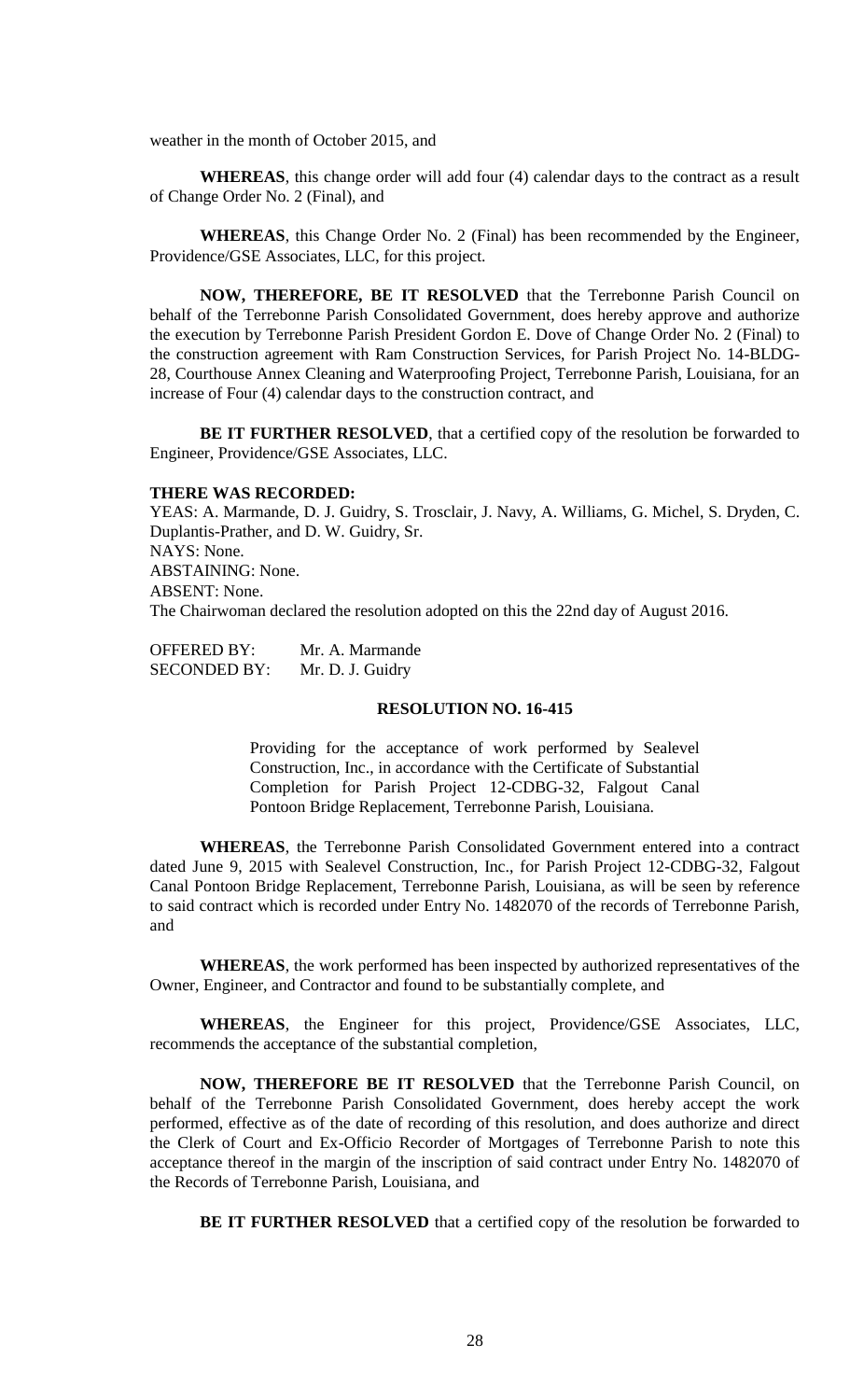the Engineer Providence/GSE Associates, LLC, and

**BE IT FURTHER RESOLVED** that a certified copy of the resolution be recorded in the office of the Clerk of Court of Terrebonne Parish to commence a 45-day clear lien period, and

**BE IT FURTHER RESOLVED** that the Administration is authorized to make payment of retainage upon the presentation of a Clear Lien Certificate.

#### **THERE WAS RECORDED:**

YEAS: A. Marmande, D. J. Guidry, S. Trosclair, J. Navy, A. Williams, G. Michel , S. Dryden, C. Duplantis-Prather, and D. W. Guidry, Sr. NAYS: None. ABSTAINING: None. ABSENT: None. The Chairwoman declared the resolution adopted on this the 22nd day of August 2016.

OFFERED BY: Mr. A. Marmande SECONDED BY: Mr. S. Dryden

### **RESOLUTION NO. 16-416**

AUTHORIZING THE PARISH PRESIDENT TO EXECUTE AN INTERGOVERNMENTAL AGREEMENT BETWEEN TERREBONNE PARISH CONSOLIDATED GOVERNMENT AND TERREBONNE LEVEE AND CONSERVATION DISTRICT.

**WHEREAS**, LA R.S. 33:1324 also known as the Local Services Act, provides that any parish or political subdivision of the state may make agreements between or among themselves to engage jointly in the acquisition or improvements of any public project or improvement provided that at least one of the participants to the agreement is authorized under a provision of law to perform such activity for completion of the undertaking; and; and

**WHEREAS,** LA R.S. 38:329 and 33:1236 specifically authorized TLCD and TPCG to enter into agreements of this nature; and

**WHEREAS,** TLCD has been granted by the Louisiana Legislature certain rights, power, and duties, including but not limited to establishing, constructing, operating, or maintain flood control works, as they relate to hurricane protection, tidewater flooding, saltwater intrusion, and conservation, in addition to all other rights, powers and duties provided by law; and

**WHEREAS,** the TPCG has been granted by the Louisiana Legislature certain rights, powers, and duties to establish, construct, operate, and maintain flood control works; and

**WHEREAS,** on certain levee, drainage and flood protection projects TPCG works directly and cooperatively with the TLCD on projects that are of mutual benefit, and overlap each agency's authority in an effort to provide additional flood protection to the resident of Terrebonne Parish, and

**WHEREAS,** in furtherance of these mutual goals, TPCG has requested in connection with certain projects that TLCD assist in providing land rights acquisitions concerning the Suzie Canal Levee Extension Project; and

**WHEREAS**, the proposed site of the Suzie Canal Levee Extension Project is located upon riparian land, and said project will serve to prevent flooding from Bayou Grand Caillou; and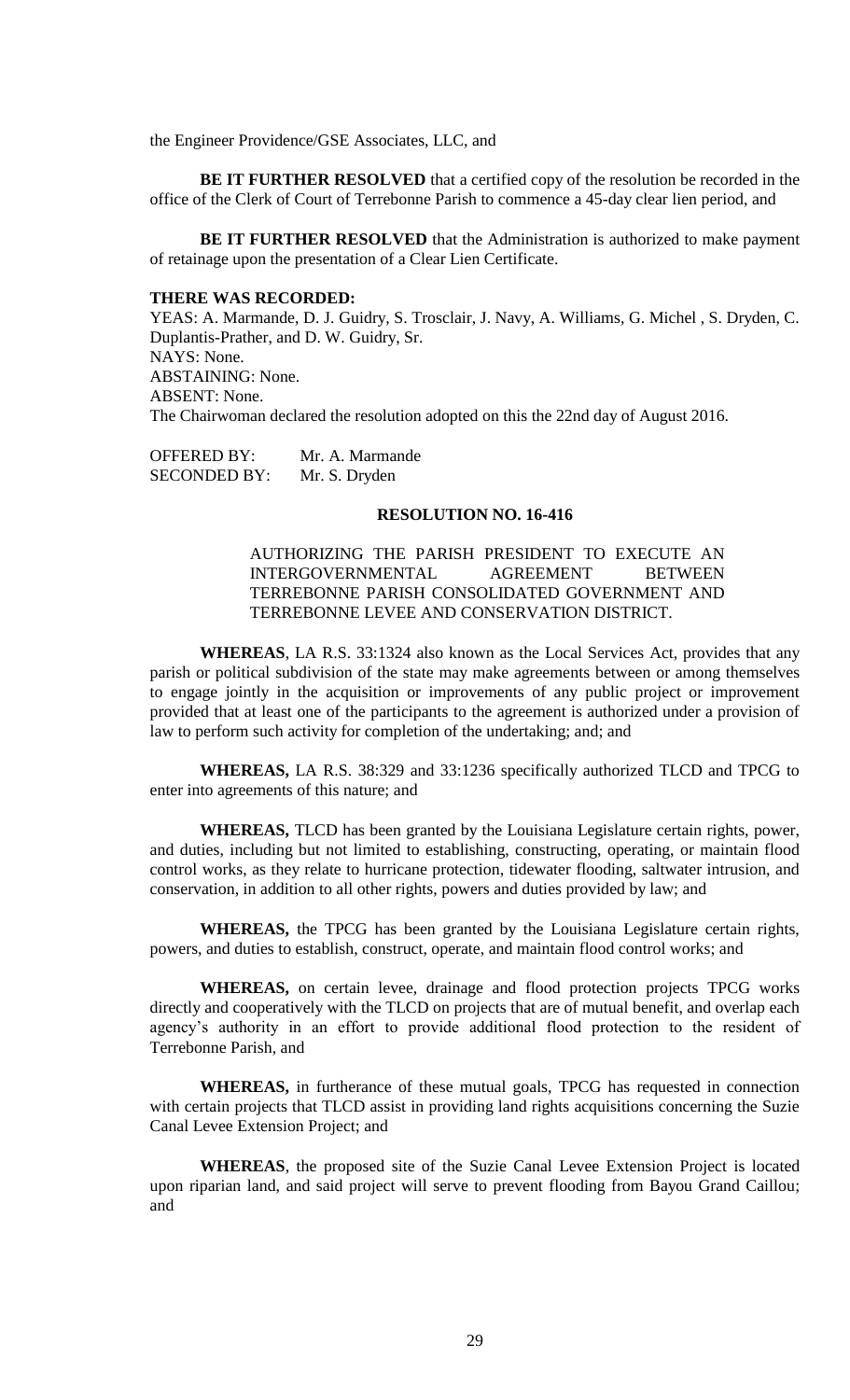**WHEREAS,** TLCD is authorized by Louisiana Civil Code Article 665 and LA. R.S. 38:301 *et seq.* and all other applicable Louisiana Laws to appropriate a permanent levee servitude over riparian properties for purposes of construction and/or maintenance of flood control works and/or levees, levee drainage, and those matters incidental thereto, including any mitigation associates with said project; and

**WHEREAS,** TLCD and TPCG recognize the public purpose of providing flood protection to the residents of Terrebonne Parish; and

**WHEREAS,** TLCD and TPCG desire to enter into this intergovernmental agreement in order to expeditiously assist in their shared mission of establishing additional flood protection for the residents of Terrebonne Parish.

**NOW, THEREFORE, BE IT RESOLVED** by the Terrebonne Parish Council, on behalf of the Terrebonne Parish Consolidated Government, that that the Parish President, Gordon E. Dove, is hereby authorized to execute an Intergovernmental Agreement between Terrebonne Parish Government and Terrebonne Levee and Conservation District, containing substantially the same terms as those set out in the Intergovernmental Agreement.

## **THERE WAS RECORDED:**

YEAS: A. Marmande, D. J. Guidry, S. Trosclair, J. Navy, A. Williams, G. Michel, S. Dryden, and C. Duplantis-Prather, and D. W. Guidry, Sr. NAYS: None. ABSTAINING: None. ABSENT: None. The Chairwoman declared the resolution adopted on this the 22nd day of August 2016.

| <b>OFFERED BY:</b>  | Mr. D J. Guidry  |
|---------------------|------------------|
| <b>SECONDED BY:</b> | Mr. S. Trosclair |

# **RESOLUTION NO. 16-417**

Authorizing the execution of Amendment No. 3 for the Engineering Agreement for Parish Project No. 10-CDBG-R-LEV-63, Ward 7 Levee Improvements & Extension (CDBG) Project.

**WHEREAS**, the Terrebonne Parish Consolidated Government entered into an engineering agreement dated November 10, 2010, with CB&I Coastal, Inc., for the project entitled Parish Project No. 10-CDBG-R-LEV-63, Ward 7 Levee Improvements & Extension (CDBG) Project, and

**WHEREAS,** the engineering agreement between OWNER and ENGINEER has provisions for certain limitations for Basic and Additional Services, and

**WHEREAS**, the Basic Services will increase by \$132,826.00 for additional Construction Administration services required due to construction time extension, and

**WHEREAS,** the Additional Services Section of the contract will increase by \$300,203.00 for Geotechnical Services, Engineering Surveys, Reimbursable Expenses, and Resident Project Representation, and

**WHEREAS,** the construction duration time for Phases I and II of this project are currently significantly over contract time, and

**WHEREAS,** the Terrebonne Parish Consolidated Government would like to continue with the engineering effort necessary to proceed with this project, and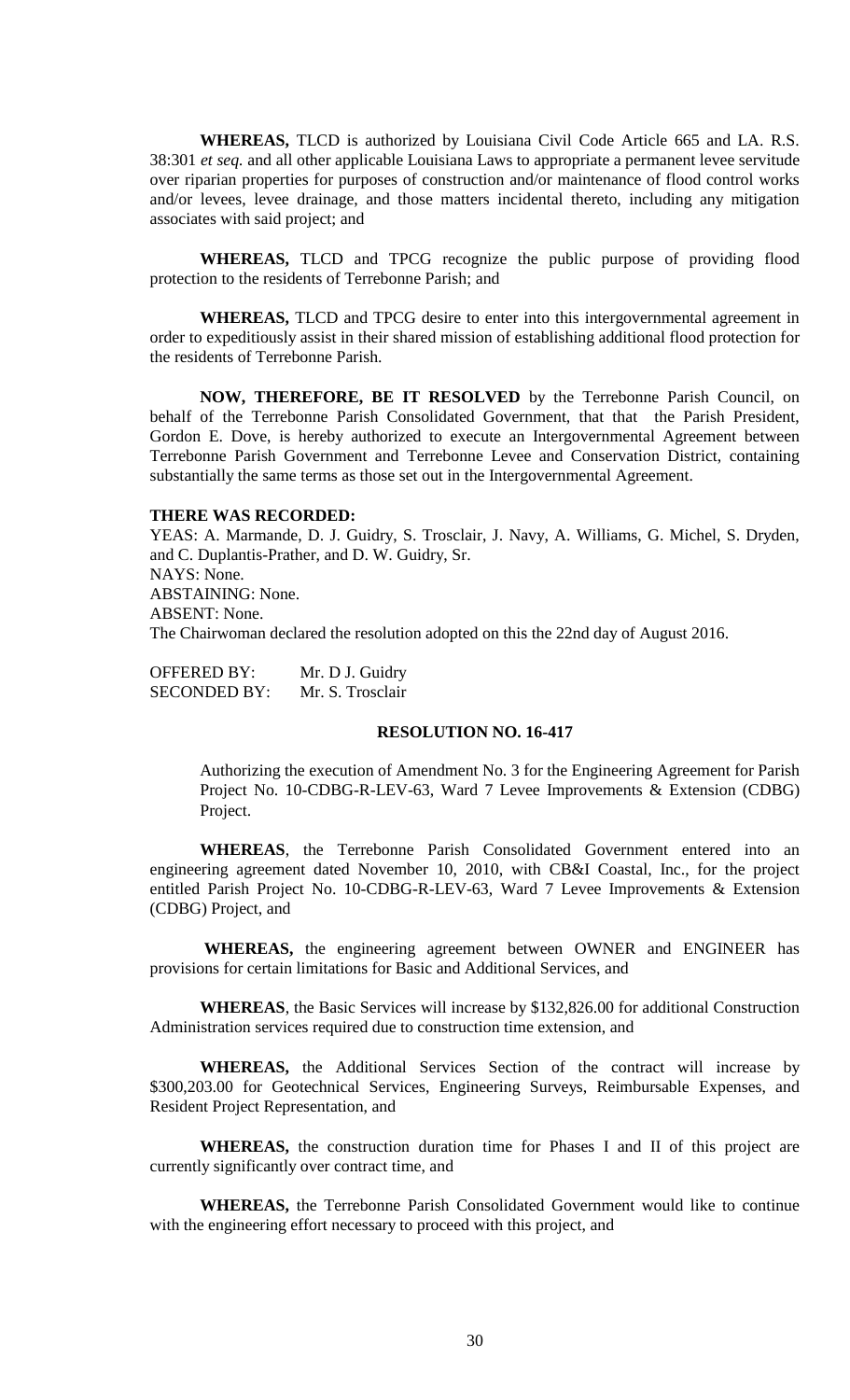**NOW, THEREFORE BE IT RESOLVED** that the Terrebonne Parish Council, on behalf of the Terrebonne Parish Consolidated Government, does hereby approve and authorize the execution by Terrebonne Parish President Gordon E. Dove of Amendment No. 3 for the engineering agreement with CB&I Coastal, Inc., to perform engineering services for project No. 10-CDBG-R-LEV-63, Ward 7 Levee Improvements & Extension (CDBG) Project which results in a increase of Basic Services (\$132, 826.00) and Additional Services (\$300, 203.00) for a combined total of Four Hundred Thirty-Three Thousand and Twenty-Nine Dollars and No Cents (\$433,029.00) to the original contract amount, and,

**BE IT FURTHER RESOLVED** that a certified copy of the resolution be forwarded to the Engineer, CB&I Coastal, Inc.

#### **THERE WAS RECORDED:**

YEAS: A. Marmande, D. J. Guidry, S. Trosclair, J. Navy, A. Williams, G. Michel, S. Dryden, C. Duplantis-Prather, and D. W. Guidry, Sr.. NAYS: None. ABSTAINING: None. ABSENT: None. The Chairwoman declared the resolution adopted on this the 22nd day of August 2016.

| <b>OFFERED BY:</b>  | Ms. A. Williams       |
|---------------------|-----------------------|
| <b>SECONDED BY:</b> | Mr. D. W. Guidry, Sr. |

## **RESOLUTION NO. 16-418**

Ratifying the Parish Presidents approval of Amendment No. 2 to the Engineering Agreement for Parish Project No. **16-EMG-03**, "**Mississippi River Backwater Flooding – Eight Mile Levee Phase III**", Terrebonne Parish, Louisiana.

**WHEREAS**, the Terrebonne Parish Consolidated Government did declare a state of emergency on January 4, 2016, as a pre-emptive measure in the event that back water flooding from the Atchafalaya River will present an imminent treat affective the property and people of Terrebonne Parish; and

**WHEREAS**, this Emergency Declaration gives the Parish President the authority to take actions on documents pertaining to the event; and

WHEREAS, the state of emergency was extended through June 24<sup>th</sup>, 2016; and

**WHEREAS**, the Terrebonne Parish Consolidated Government did enter into an original engineering agreement with T. Baker Smith (TBS) dated February 12, 2016, recordation number 1500438, for the "Mississippi River Backwater Flooding – Eight Mile Levee Phase III" identified as Parish Project 16-EMG-03; and

**WHEREAS**, the Engineering Agreement between OWNER and ENGINEER provided for certain limitations for Basic Services and specific Additional Services; and

**WHEREAS**, the construction contract duration for this project was estimated at 90 calendar days by the Terrebonne Parish Consolidated Government; and

**WHEREAS**, the construction contract duration for this project was been extended by the Terrebonne Parish Consolidated Government; and

**WHEREAS**, this amendment will increase the upset limits for basic and additional services sections of this contract by \$12,558.99 to account for the additional Construction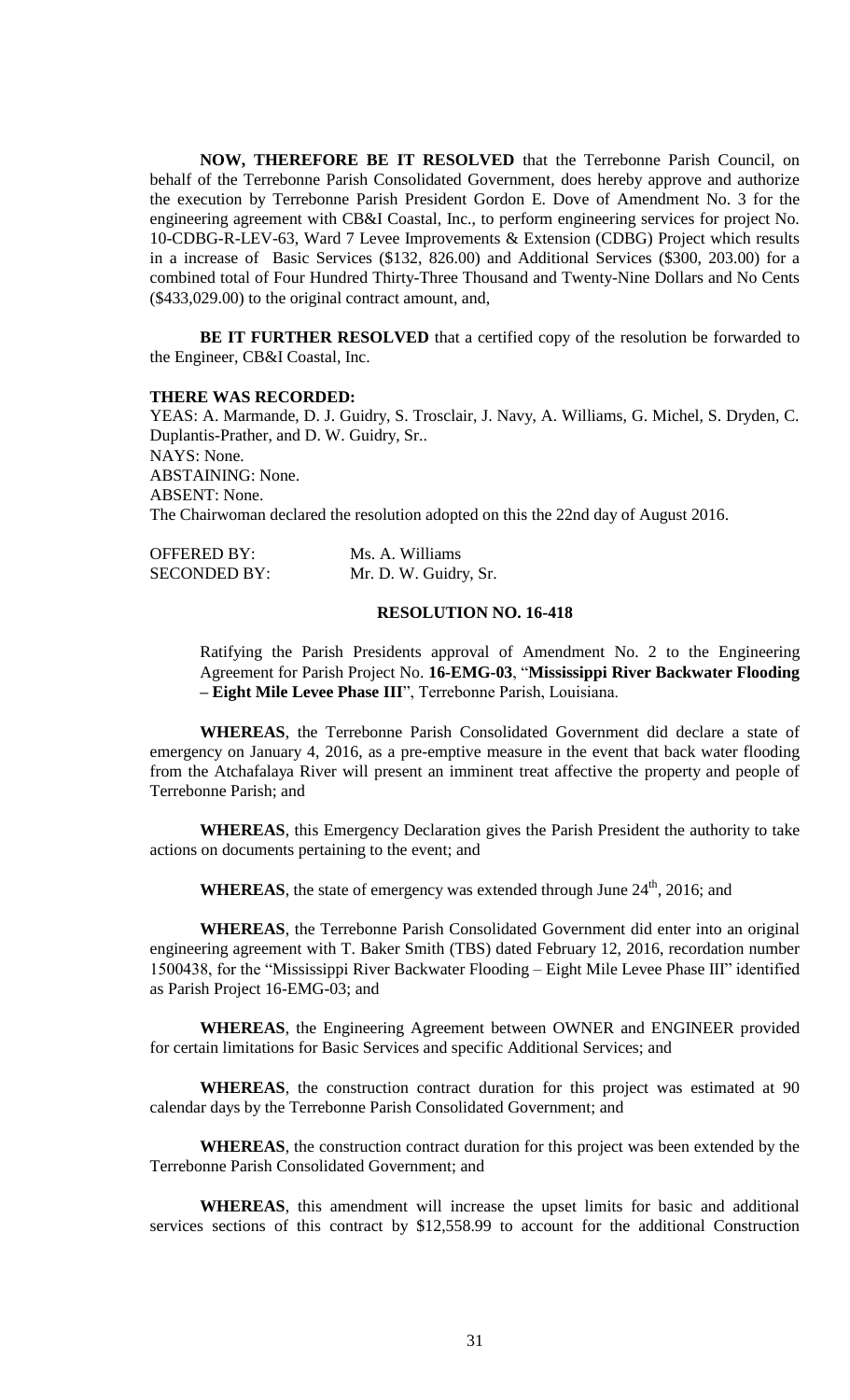Administration, Field Surveys, and Resident Project Representation services and Reimbursable Expenses provided during the extended construction contract period; and

**WHEREAS**, the firm of T. Baker Smith, LLC has been asked to perform these additional services for this project; and

**NOW, THEREFORE BE IT RESOLVED** that the Terrebonne Parish Council, on behalf of the Terrebonne Parish Consolidated Government, does hereby ratify the approval of this Amendment No. 2 to the Engineering Agreement for an total increase of \$12,558.99 to the Engineering Agreement for the "Mississippi River Backwater Flooding – Eight Mile Levee Phase III", Project Parish Project No. 16-EMG-03, with T. Baker Smith (TBS), LLC; and

**BE IT FURTHER RESOLVED** that a certified copy of the resolution be forwarded to the Engineer, T. Baker Smith (TBS).

## **THERE WAS RECORDED:**

YEAS: A. Marmande, D. J. Guidry, S. Trosclair, A. Williams, G. Michel, S. Dryden, C. Duplantis-Prather, and D. W. Guidry, Sr. NAYS: None. ABSTAINING: None. ABSENT: , J. Navy. The Chairwoman declared the resolution adopted on this the 22nd day of August 2016.

| <b>OFFERED BY:</b>  | Ms. A. Williams       |
|---------------------|-----------------------|
| <b>SECONDED BY:</b> | Mr. D. W. Guidry, Sr. |

#### **RESOLUTION NO. 16-419**

Providing for the acceptance of work performed by Global Industrial Contractor's, LLC., in accordance with the Certificate of Substantial Completion for Parish Project 14-SEW-25, Gum Street Sewer Lift Station Improvements, Terrebonne Parish, Louisiana.

**WHEREAS**, the Terrebonne Parish Consolidated Government entered into a contract dated October 22, 2015, with Global Industrial Contractor's, LLC. Recordation Number 1492616, for Parish Project No. 14-SEW-25, Gum Street Sewer Lift Station Improvements, Terrebonne Parish, Louisiana; and

**WHEREAS**, the work performed has been inspected by authorized representatives of the Owner, Engineer, and Contractor and found to be substantially complete; and

**WHEREAS**, the Engineer for this project, Providence/GSE Associates, LLC., recommends the acceptance of the substantial completion.

**NOW, THEREFORE BE IT RESOLVED** that the Terrebonne Parish Council, on behalf of the Terrebonne Parish Consolidated Government, does hereby accept the work performed, effective as of the date of recording of this resolution, and does authorize and direct the Clerk of Court and Ex-Officio Recorder of Mortgages of Terrebonne Parish to note this acceptance thereof in the margin of the inscription of said contract under Entry No. 1492616 of the Records of Terrebonne Parish, Louisiana; and

**BE IT FURTHER RESOLVED** that a certified copy of the resolution be forwarded to the Engineer, Providence/GSE Associates, LLC; and

**BE IT FURTHER RESOLVED** that a certified copy of the resolution be recorded in the office of the Clerk of Court of Terrebonne Parish to commence a 45-day clear lien period; and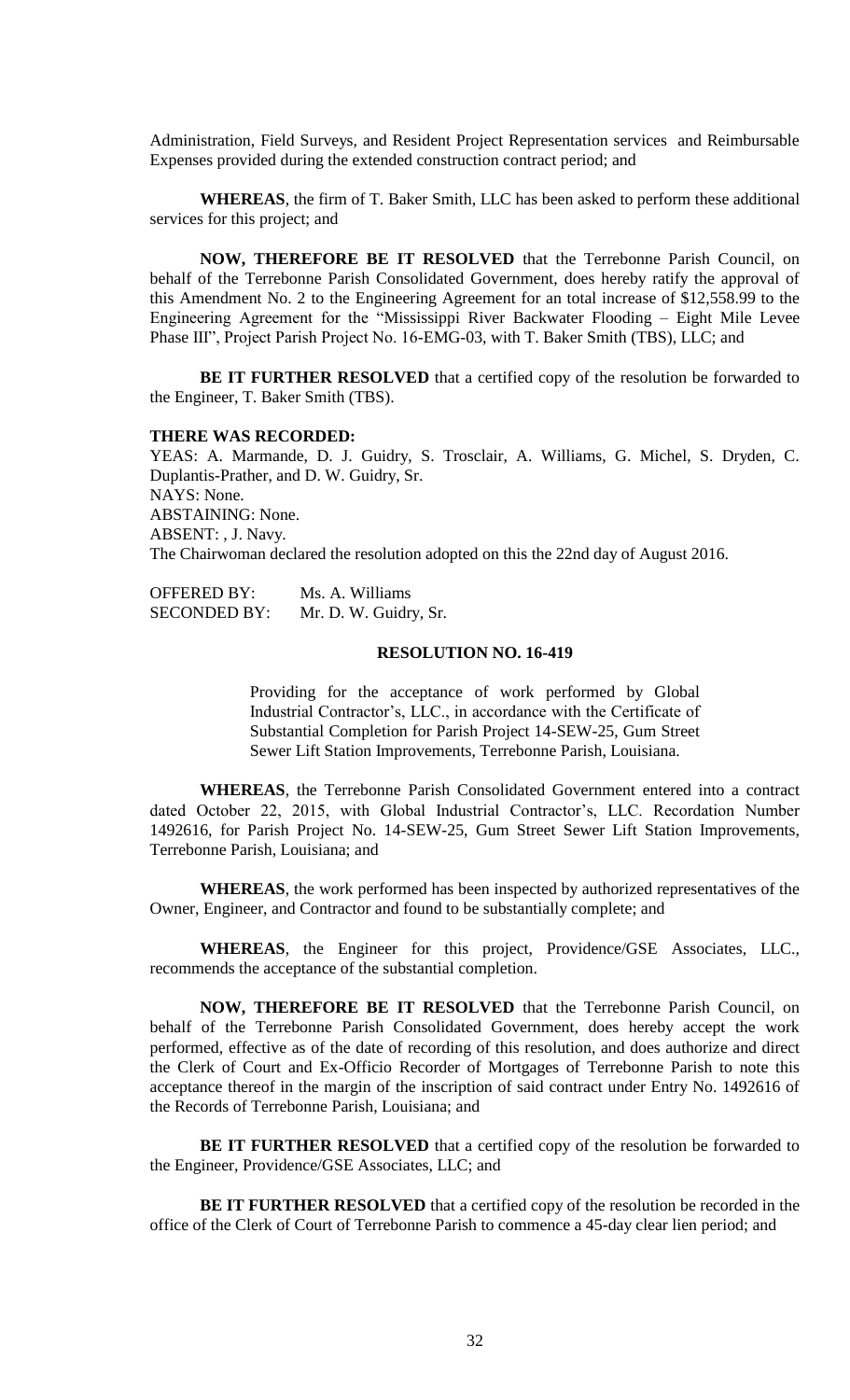**BE IT FURTHER RESOLVED** that the Administration is authorized to make payment of retainage upon the presentation of a Clear Lien Certificate.

#### **THERE WAS RECORDED:**

YEAS: A. Marmande, D. J. Guidry, S. Trosclair, A. Williams, G. Michel, S. Dryden, C. Duplantis-Prather, and D. W. Guidry, Sr. NAYS: None. ABSTAINING: None. ABSENT: J. Navy. The Chairwoman declared the resolution adopted on this the 22nd day of August 2016.

OFFERED BY: Mr. D. W. Guidry, Sr. SECONDED BY: Ms. A. Williams

#### **RESOLUTION NO. 16-420**

**Authorizing a contract with Associated Diversified Services, Inc., for Annual Electric Utility Labor, Equipment and Support Services in accordance with their proposal of July 8, 2016.**

**WHEREAS,** the Terrebonne Parish Consolidated Government received proposals for TPCG Request for Proposals No. 16-ELEC-49, Electric Utility Labor, Equipment and Support Services; and

**WHEREAS,** the evaluating committee has evaluated all proposals and has determined that the proposal most advantageous to the Terrebonne Parish Consolidated Government was submitted by Associated Diversified Services, Inc. with a score of 90 points; and

**WHEREAS, t**he Utilities department has recommended that the award of the contract be made to Associated Diversified Services, Inc.

**NOW THEREFORE BE IT RESOLVED**, by the Terrebonne Parish Council, on behalf of the Terrebonne Parish Consolidated Government, that the Parish President, Gordon Dove, be, and he is hereby, authorized to contract with Associated Diversified Services, Inc. in the amount of one million nine hundred forty-two thousand nineteen dollars and ninety-five cents (\$1,942,019.95) in accordance with their proposal of July 8, 2016; and

**BE IT FURTHER RESOLVED**, that the Parish President and all other appropriate parties be, and they are hereby authorized to execute any and all contract documents associated therewith.

## **THERE WAS RECORDED:**

YEAS: A. Marmande, D. J. Guidry, S. Trosclair, A. Williams, G. Michel, S. Dryden, C. Duplantis-Prather, and D. W. Guidry, Sr. NAYS: None. ABSTAINING: None. ABSENT: J. Navy. The Chairwoman declared the resolution adopted on this the 22nd day of August 2016.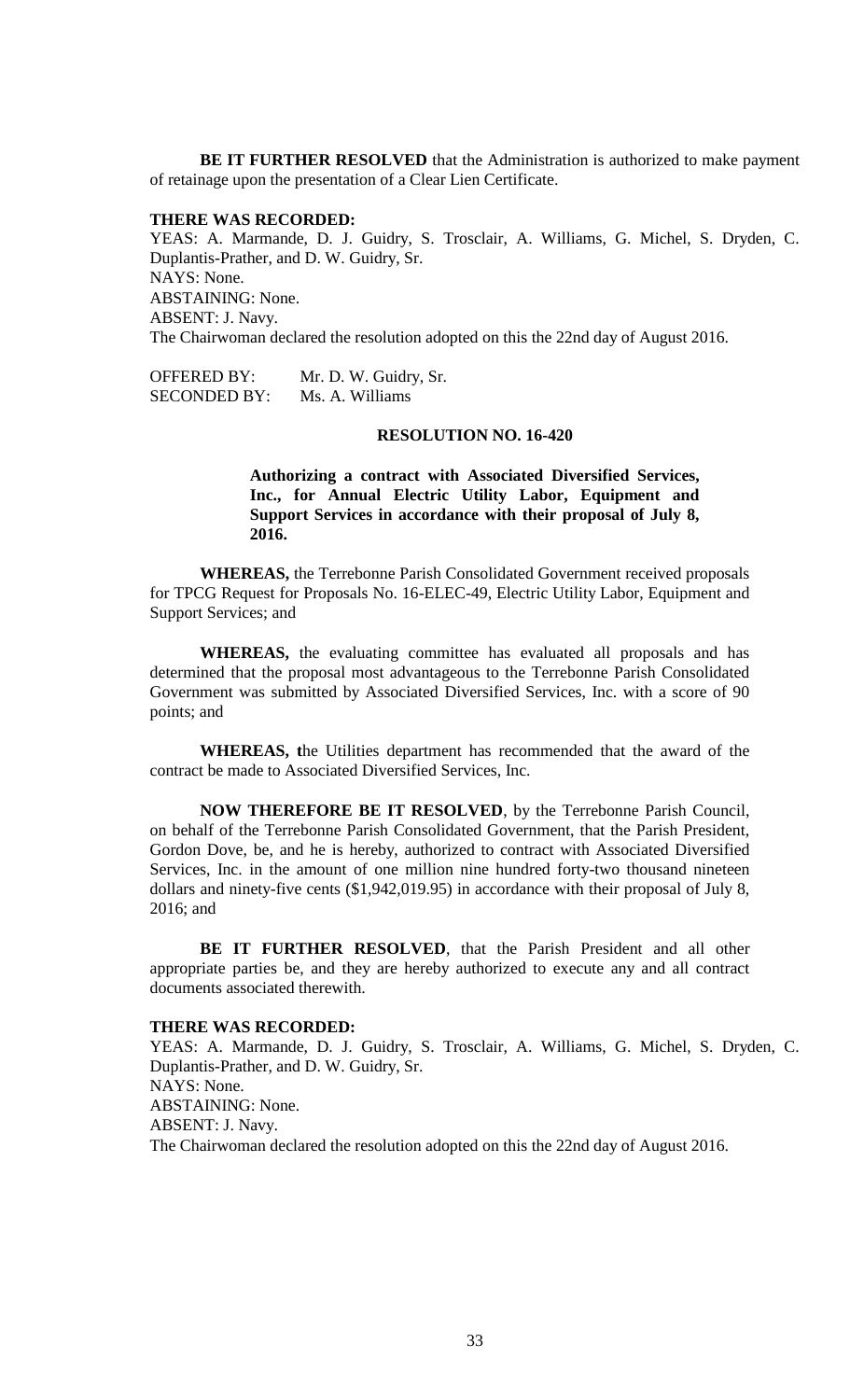| <b>OFFERED BY:</b>  | Mr. D. J. Guidry |
|---------------------|------------------|
| <b>SECONDED BY:</b> | Mr. G. Michel    |

### **RESOLUTION NO. 16-421**

Authorizing the execution of Change Order No. 2 (balancing) for the Construction Agreement for Parish Project No. 14-SEW-23, Redirection of Cleveland No. 1 and No. 2 Lift Stations to Elysian Lift Stations Project, Terrebonne Parish, Louisiana.

**WHEREAS**, the Terrebonne Parish Consolidated Government entered into a contract dated February19, 2016 with Sealevel Construction, Inc., Recordation Number 1500834, for Parish Project No. 14-SEW-23, Redirection of Cleveland No. 1 and No. 2 Lift Stations to Elysian Lift Stations Project, Terrebonne Parish, Louisiana, and

**WHEREAS**, TPCG is desirous of balancing the contract quantities with installed quantities, and

**WHEREAS**, this change order will increase the contract price in the amount of \$6,755.18, and

**WHEREAS**, this change order will increase the contract time by sixteen (16) days due to delays associated with scheduling of the substantial completion, and

**WHEREAS**, this Change Order No. 2 has been recommended by the Engineer, T. Baker Smith, LLC, for this project.

**NOW, THEREFORE BE IT RESOLVED** that the Terrebonne Parish Council on behalf of the Terrebonne Parish Consolidated Government, does hereby approve and authorize the execution by Terrebonne Parish President Gordon E. Dove of Change Order No. 2 to the construction agreement with Sealevel Construction, Inc. for Parish Project No. 14-SEW-23, Redirection of Cleveland No. 1 and No. 2 Lift Stations to Elysian Lift Stations Project, Terrebonne Parish, Louisiana, for an increase of six thousand seven hundred and fifty-five dollars and eighteen cents (\$6,755.18) to the contract and increase the contract time by sixteen (16) days, and

**BE IT FURTHER RESOLVED** that a certified copy of the resolution be forwarded to Engineer, T. Baker Smith, LLC.

## **THERE WAS RECORDED:**

YEAS: A. Marmande, D. J. Guidry, S. Trosclair, A. Williams, G. Michel, S. Dryden, C. Duplantis-Prather, and D. W. Guidry, Sr. NAYS: None. ABSTAINING: None. ABSENT: J. Navy. The Chairwoman declared the resolution adopted on this the 22nd day of August 2016.

Committee member D. J. Guidry asked whether the aforementioned project has any direct relationship to the drainage flow on Glynn and Laban Avenues, respectively; and noted that he has received numerous calls concerning sewage water backup in homes and flooding in yards. He explained that this has been an ongoing problem for a number of years and it is time to address this issue and find a viable solution to the problem.

Upon questioning, Public Works Director, Mike C. Toups explained that this line runs across Glynn Avenue and that it is anticipated that the project will help to alleviate the problem of flooding and sewage backup in this area; stating that further research will have to been done to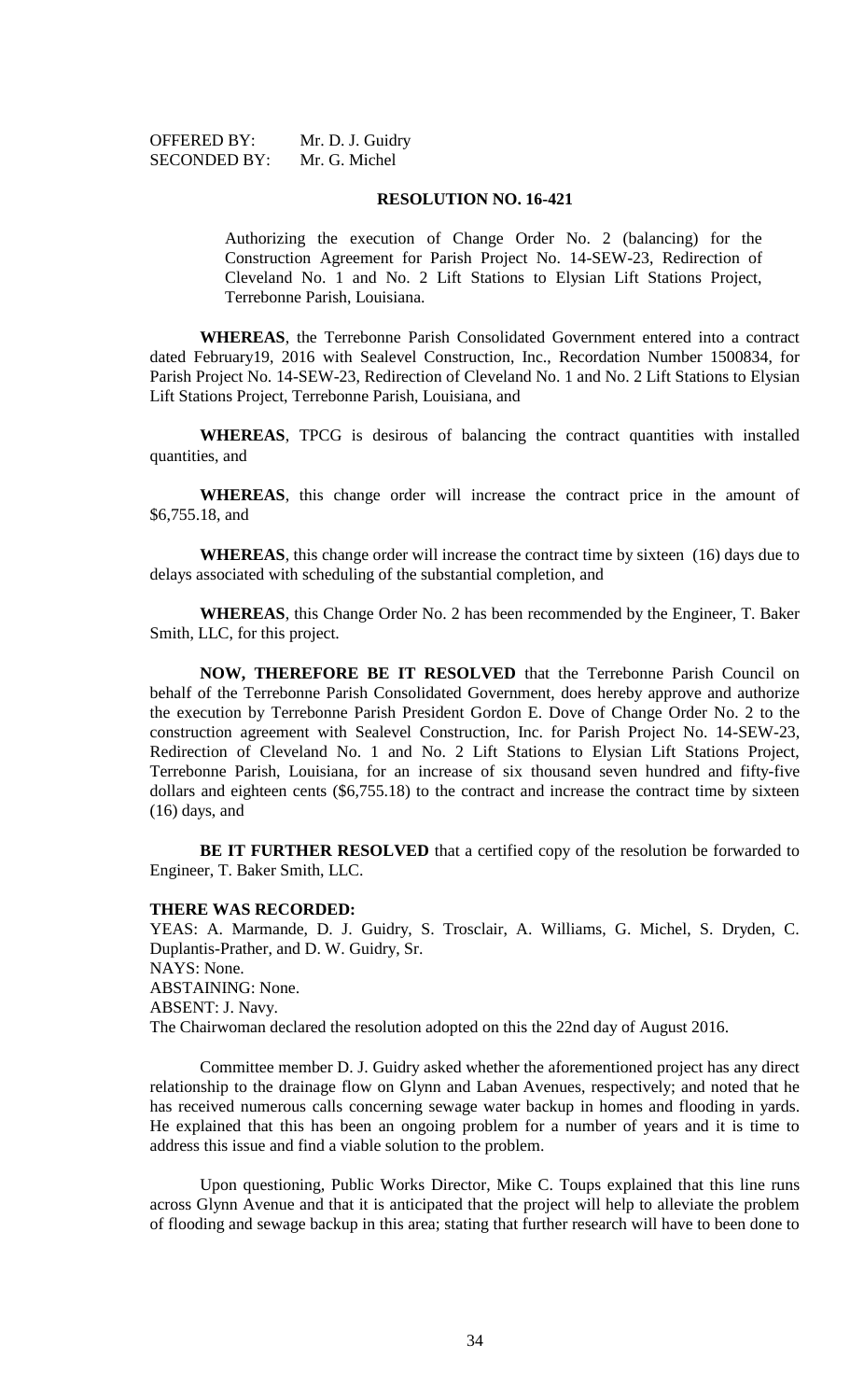determine the magnitude of this problem and to determine what needs to be done to fix the problem.

Upon questioning, Parish Manager A. Levron explained that when there is a major rain event, the ditches, as well as the streets and the yards, flood causing the sewer system to become surcharged; thereby, causing pressure to increase in the sewer lines, which in turn, causes the man hole covers to come up. He noted that welding the man hole covers down will only cause more pressure to build in the sewer line and create more problems. Mr. Levron explained that the problem in this particular sewer system is called infiltration and inflow, which means that there are cracks in the pipes that need to be identified and repaired in order to correct the sewer pressure problem.

Several committee members thanked Mr. Toups and his staff for a job well done and for all of the work that they perform throughout the parish.

OFFERED BY: Ms. A. Williams SECONDED BY: Mr. A. Marmande

# **RESOLUTION NO. 16-422**

Ratifying the Parish Presidents approval of Amendment No. 3 to the Engineering Agreement for Parish Project No. 16-EMG-03, "Mississippi River Backwater Flooding – Geraldine Levee and Tut's Court Area", Terrebonne Parish, Louisiana.

**WHEREAS**, the Terrebonne Parish Consolidated Government did declare a state of emergency on January 4, 2016, as a pre-emptive measure in the event that back water flooding from the Atchafalaya River will present an imminent treat affective the property and people of Terrebonne Parish; and

**WHEREAS**, the engineering agreement between OWNER and ENGINEER provides for certain limitations for Basic Services and Specific Additional Services; and

WHEREAS, the original construction contract duration for this project was estimated at 30 calendar days by the Terrebonne Parish Consolidated Government; and

**WHEREAS**, the construction contract duration for this project has been extended by the Terrebonne Parish Consolidated Government; and

**WHEREAS**, this amendment will increase the upset limits for basic and additional services sections of this contract by \$75,727.50 to account for the extended construction contract period.

**NOW, THEREFORE BE IT RESOLVED** that the Terrebonne Parish Council, on behalf of the Terrebonne Parish Consolidated Government, does hereby ratify the approval of this Amendment No. 3 to the Engineering Agreement for an total increase of \$75,727.50 to the Engineering Agreement for the "Mississippi River Backwater Flooding – Geraldine Levee and Tut's Court Area", Project Parish Project No. 16-EMG-03, with GIS Coastal Design & Engineering (GIS); and

**BE IT FURTHER RESOLVED** that a certified copy of the resolution be forwarded to the Engineer, GIS Coastal Design & Engineering (GIS).

#### **THERE WAS RECORDED:**

YEAS: A. Marmande, D. J. Guidry, S. Trosclair, J. Navy, A. Williams, G. Michel, S. Dryden, C. Duplantis-Prather, and D. W. Guidry, Sr. NAYS: None.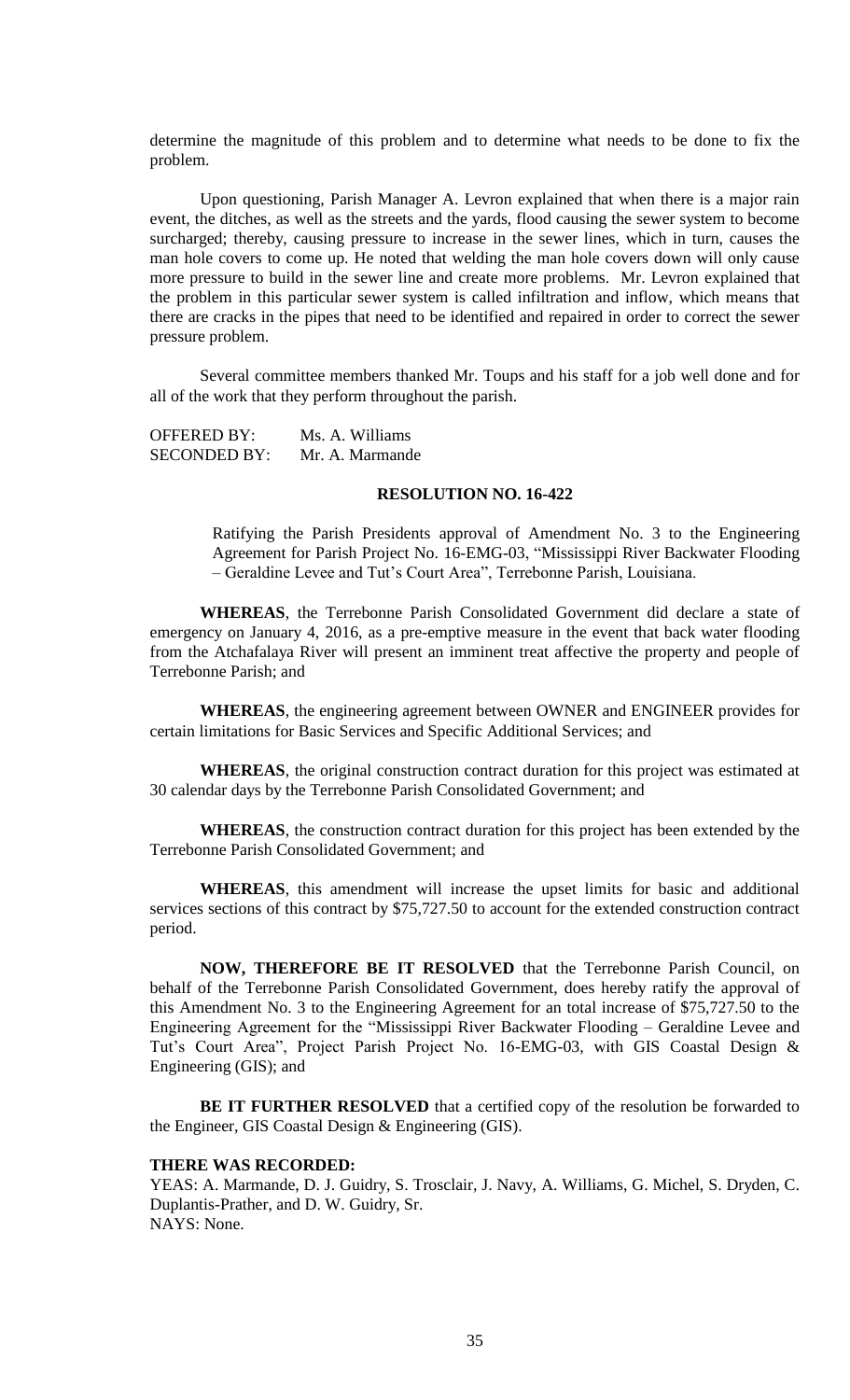ABSTAINING: None. ABSENT: None. The Chairwoman declared the resolution adopted on this the 22nd day of August 2016.

OFFERED BY: Mr. A. Marmande SECONDED BY: Mr. S. Trosclair

# **RESOLUTION NO. 16-423**

AUTHORIZING THE PARISH PRESIDENT TO EXECUTE A SUB-RECIPIENT AGREEMENT BETWEEN TERREBONNE PARISH CONSOLIDATED GOVERNMENT AND TERREBONNE LEVEE AND CONSERVATION DISTRICT (SUB-RECIPIENT) FOR IMPLEMENTATION OF A GRANT UNDER THE COMMUNITY DEVELOPMENT BLOCK GRANT DISASTER RECOVERY PROGRAM THROUGH THE PARISH IMPLEMENTED RECOVERY PROGRAM FOR THE CONSTRUCTION OF THE WEST FALGOUT CANAL BARGE GATE STRUCTURE PROJECT.

**WHEREAS**, Article VII, Section 14(c) of the Constitution of the State of Louisiana provided, political subdivisions or political corporations may engage in cooperative endeavors with each other, and

**WHEREAS,** in the aftermath of Hurricanes Gustav and Ike in 2008, the United States Congress, through Public Law 110-329, appropriated funds to the U.S. Department of Housing and Urban Development ("HUD") Community Development Block Grant ("CDBG") Program for use through the State of Louisiana for disaster recovery; and

**WHEREAS,** the Office of Community Development (OCD), on behalf of the State of Louisiana (the "State"), administers the State's CDBG disaster recovery program (the "CDBG Disaster Recovery Program"), which is subject to the Federal statutes and regulations governing CDBG grants, as modified by exceptions and waivers previously granted and which may hereinafter be granted by HUD; and

**WHEREAS,** the Parish is a political subdivision and the unit of local government of the State of Louisiana responsible for rebuilding and recovery efforts within the Parish of Terrebonne (the "Parish") with regard to damage caused by Hurricanes Gustav and Ike; and

**WHEREAS,** the Sub-Recipient is the political subdivision of the State of Louisiana responsible for the recovery and rebuilding of infrastructure within Terrebonne Parish from damage caused by Hurricanes Gustav and Ike; and

**WHEREAS,** the Parish has applied for and has been awarded a grant from the CDBG Disaster Recovery Program through the Parish Implemented Recovery Program for damages suffered by the Parish as a result of Hurricanes Gustav and/or Ike; and

**WHEREAS,** the Sub-Recipient has applied for, assistance from the Parish through the Parish Implemented Recovery Program for Infrastructures as the result of Hurricanes Gustav and/or Ike; and

**WHEREAS,** the public purpose to be derived from this Agreement is the expeditious and effective recovery of the Parish as part of the CDBG Disaster Recovery Program through he Parish Implemented Recovery Program; and

**WHEREAS,** the actions of the Parish and Sub-Recipient will result in a public benefit described in detail in this Agreement not disproportionate to the consideration in this Agreement;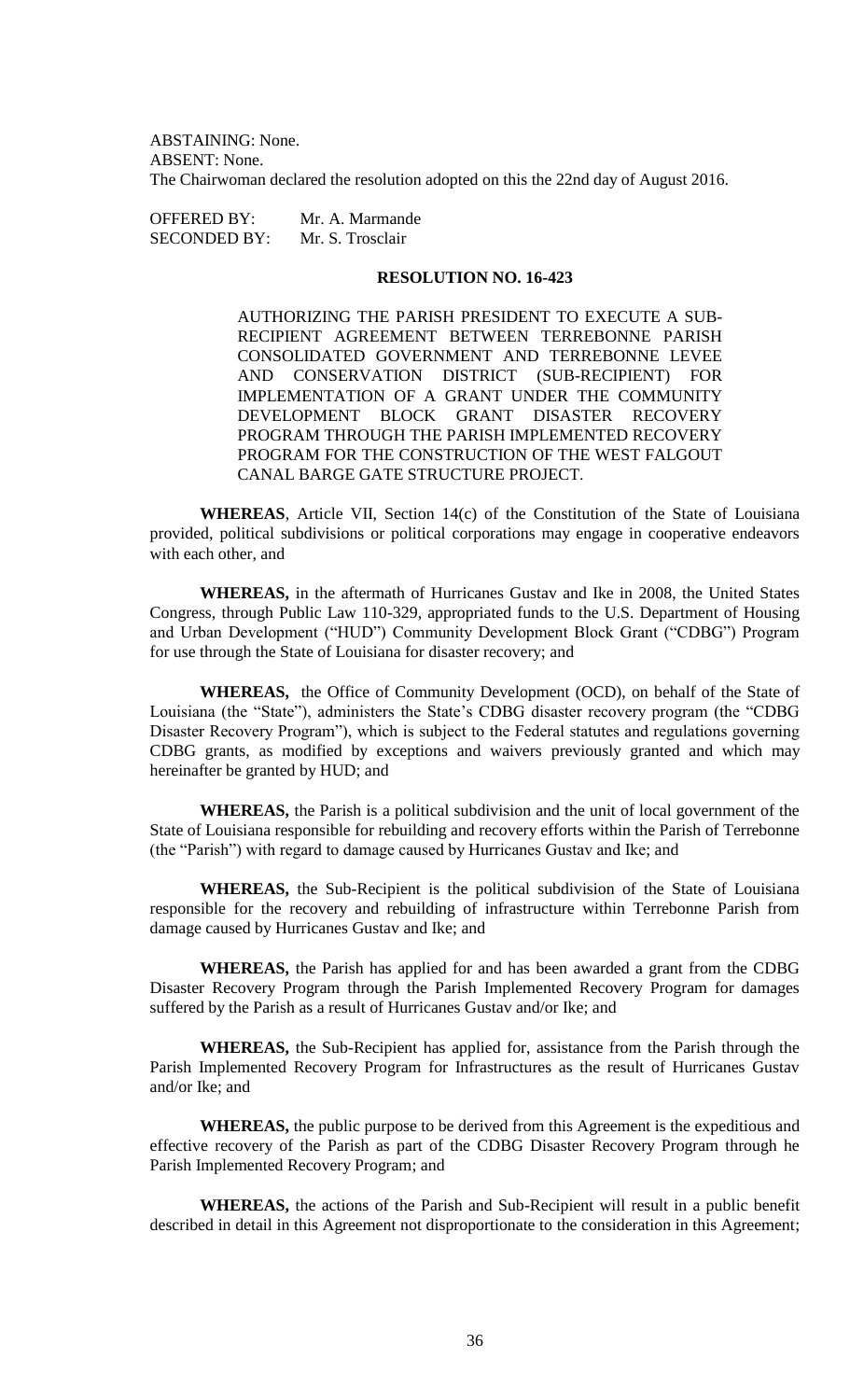**WHEREAS,** TPCG is now prepared to execute a Sub-Recipient Agreement with TLCD for the administration, design, construction, and operation and maintenance of the West Falgout Canal Barge Gate Structure Project, and

**WHEREAS,** TPCG shall require TLCD to conduct all activities under the Parish-Implemented Recovery Program-Infrastructure in compliance with current Office of Community Development ("OCD") policy, all HUD regulations and guidelines and the Action Plan and all current, pending and future applicable Action Plan Amendments; and

**NOW, THEREFORE, BE IT RESOLVED** by the Terrebonne Parish Council (Public Services Committee), on behalf of the Terrebonne Parish Consolidated Government, hereby authorizes the Parish President to execute a "Sub-Recipient" Agreement with the Terrebonne Levee and Conservation District, for the design, construction, and operation and maintenance of the West Falgout Canal Barge Gate Structure Project, and to conduct all activities under the Parish-Implemented Recovery Program-Infrastructure in compliance with current Office of Community Development ("OCD") policy, all HUD regulations and guidelines and the Action Plan and all current, pending and future applicable Action Plan Amendments.

#### **THERE WAS RECORDED:**

YEAS: A. Marmande, D. J. Guidry, S. Trosclair, J. Navy, A. Williams, G. Michel, S. Dryden, C. Duplantis-Prather, and D. W. Guidry, Sr. NAYS: None. ABSTAINING: None. ABSENT: None.

The Chairwoman declared the resolution adopted on this the 22nd day of August 2016.

Upon questioning from Committee member A. Marmande, Parish President G. Dove explained that the permit for this project has not been received yet because there was a mitigation issue; noted that they are thirty to forty days away from receiving the permit; and that once the permit is received, they will move to the next phase of the project.

Mr. A. Marmande moved, seconded by Mr. S Trosclair, "THAT, there being no further business to come before the Public Services Committee, the meeting be adjourned."

The Chairwoman called for the vote on the motion offered by Mr. A. Marmande. THERE WAS RECORDED:

YEAS: A. Marmande, D. J. Guidry, S. Trosclair, J. Navy, A. Williams, G. Michel, S. Dryden, C. Duplantis-Prather and D. W. Guidry, Sr.

NAYS: None.

ABSENT: None.

The Chairwoman declared the motion adopted and the meeting was adjourned at 5:53 p.m.

Christa Duplantis-Prather, Chairwoman

Tammy E. Triggs, Minute Clerk

Ms. C. Duplantis-Prather moved, seconded by Mr. D. W. Guidry Sr., "THAT, the Council accept and ratify the minutes of the Public Services Committee meeting held on  $08/22/16$ ."

The Chairman called for a vote on the motion offered by Ms. C. Duplantis-Prather. THERE WAS RECORDED:

and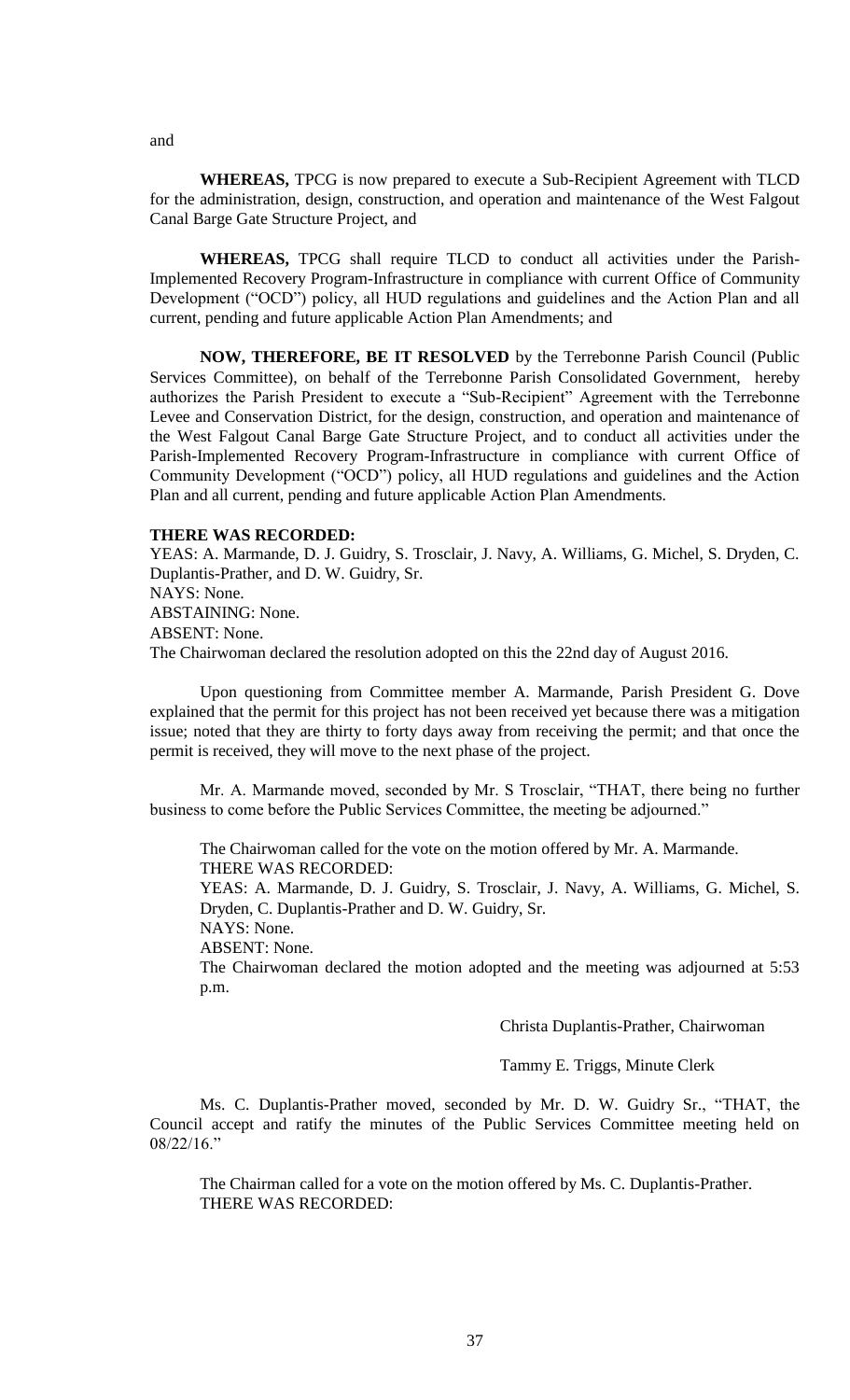YEAS: A. Marmande, D. J. Guidry, J. Navy, A. Williams, G. Michel, S. Dryden, C. Duplantis-Prather and D. W. Guidry Sr. NAYS: None. ABSENT: S. Trosclair. The Chairman declared the motion adopted.

The Chairman called for a report on the Community Development and Planning Committee meeting held on 08/22/16, whereupon the Committee Chairman rendered the following:

# **COMMUNITY DEVELOPMENT & PLANNING COMMITTEE**

#### **AUGUST 22, 2016**

The Chairman, Dirk Guidry, called the Community Development & Planning Committee meeting to order at 5:56 p. m. in the Terrebonne Parish Council Meeting Room with an Invocation offered by Committee member S. Trosclair and the Pledge of Allegiance by Committee member C. Duplantis-Prather. Upon roll call, Committee Members recorded as present were: A. Marmande, D. J. Guidry, S. Trosclair, J. Navy, A. Williams, G. Michel, S. Dryden, C. Duplantis-Prather and D. W. Guidry, Sr. A quorum was declared present.

OFFERED BY: Mr. S. Trosclair SECONDED BY: Ms. A. Williams

## **RESOLUTION NO. 16-424**

**A RESOLUTION OBLIGATING THE NECESSARY FUNDING UNDER THE TERREBONNE PARISH FLOOD HAZARD MITIGATION GRANT PROGRAM/HURRICANE GUSTAV, PROJECT NO. 1786-109-0006 TO COMPLETE THE STRUCTURE ELEVATION OF 5206 LIBBY STREET, CHAUVIN, LA 70344.**

WHEREAS, **THE TERREBONNE PARISH CONSOLIDATED GOVERNMENT HAS BEEN FORMALLY NOTIFIED BY FEMA THAT THE HURRICANE GUSTAV FLOOD HAZARD MITIGATION GRANT PROGRAM (HMGP), PROJECT NO. 1786- 109-0006, CAN PROCEED WITH THE MITIGATION OF THE FOLLOWING PROPERTY:**

> **ADDRESS:** 5206 LIBBY STREET CHAUVIN, LA 70344

## **OWNED BY:**KENNY PELLEGRIN**;**

# WHEREAS, **UNDER THE ADMINISTRATIVE GUIDANCE OF SOLUTIENT, THE REQUIRED "ELEVATION PACKET" HAS BEEN PREPARED AND EXECUTED FOR THE PROPERTY OWNERS RECOMMENDING ELEVATION THROUGH THE HMGP PROGRAM.**

NOW, THEREFORE, BE IT RESOLVED**, BY THE TERREBONNE PARISH COUNCIL THAT THE NECESSARY FUNDING UNDER THE TERREBONNE PARISH FLOOD HAZARD MITIGATION GRANT PROGRAM/HURRICANE GUSTAV, PROJECT NO. 1786-109-0006 BE HEREBY OBLIGATED TO MITIGATE THE PROPERTY ABOVE.**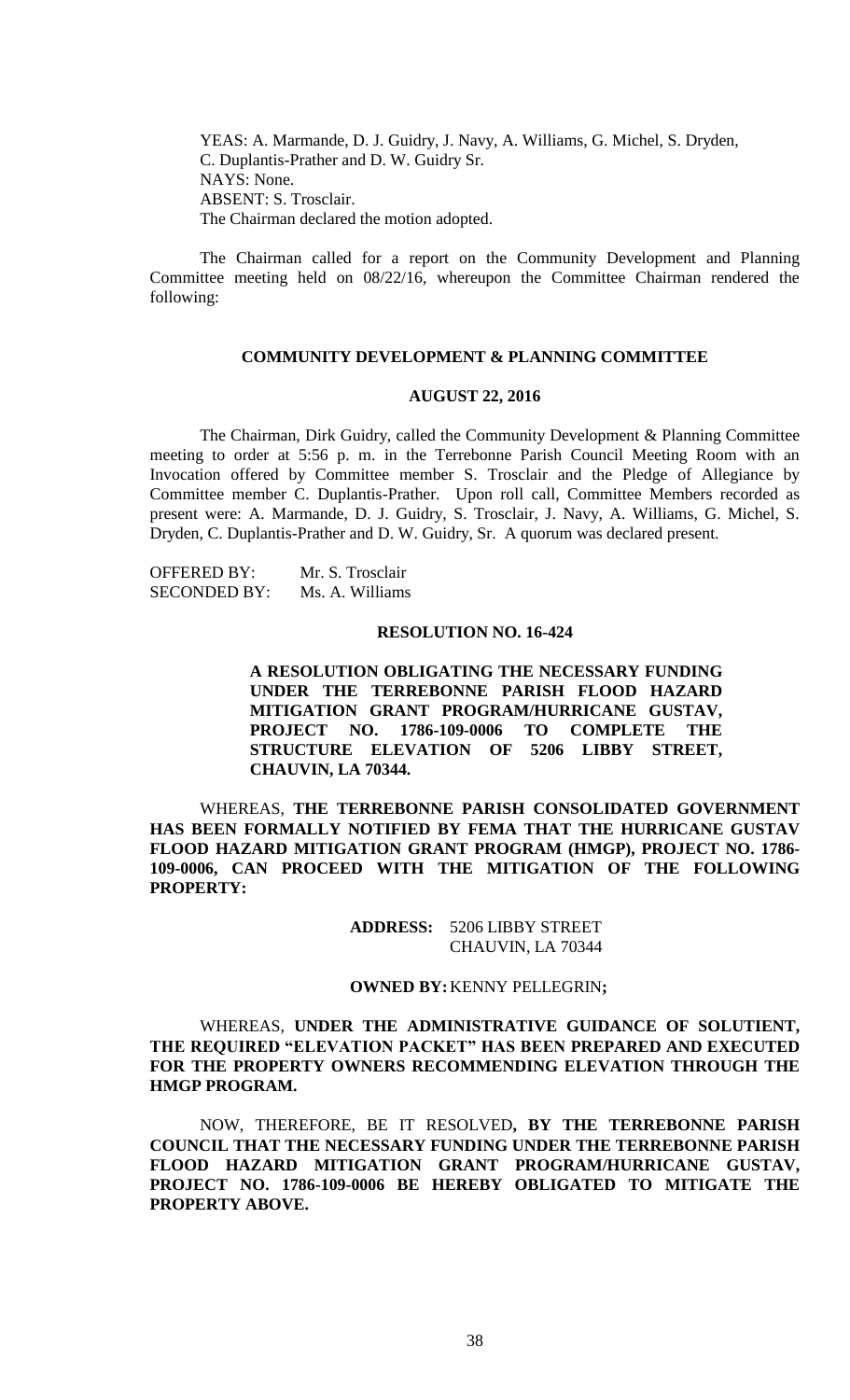#### **THERE WAS RECORDED:**

YEAS: A. Marmande, D. J. Guidry, S. Trosclair, J. Navy, A. Williams, G. Michel, S. Dryden, C. Duplantis-Prather, and D. W. Guidry, Sr. NAYS: None. ABSTAINING: None. ABSENT: None. The Chairman declared the resolution adopted on this the 22nd day of AUGUST 2016.

Mr. J. Navy moved, seconded by Ms. A. Williams, "THAT, the Community Development and Planning Committee rescind the condemnation order for the structure located at 612 High Street due to legal issues and reconsider the aforementioned structure for condemnation on Monday, January 23, 2017."

The Chairman called for the vote on the motion offered by Ms. A. Williams. THERE WAS RECORDED: YEAS: A. Marmande, D. J. Guidry, S. Trosclair, J. Navy, A. Williams, G. Michel, S. Dryden, C. Duplantis-Prather and D. W. Guidry, Sr. NAYS: None. ABSENT: None. The Chairman declared the motion adopted.

Ms. A. Williams moved, seconded by Mr. S. Trosclair, "THAT, there being no further business to come before the Community Development & Planning Committee, the meeting be adjourned."

The Chairman called for the vote on the motion offered by Ms. A. Williams. THERE WAS RECORDED: YEAS: A. Marmande, D. J. Guidry, S. Trosclair, J. Navy, A. Williams, G. Michel, S. Dryden, C. Duplantis-Prather and D. W. Guidry, Sr. NAYS: None.

ABSENT: None.

The Chairman declared the motion adopted and the meeting was adjourned at 5:57 p. m.

Dirk J. Guidry, Chairman

Tammy E. Triggs, Minute Clerk

Mr. D. J. Guidry moved, seconded by Mr. G. Michel, "THAT, the Council accept and ratify the minutes of the Community Development and Planning Committee meeting held on 08/22/16."

The Chairman called for a vote on the motion offered by Mr. D. J. Guidry. THERE WAS RECORDED: YEAS: A. Marmande, D. J. Guidry, J. Navy, A. Williams, G. Michel, S. Dryden, C. Duplantis-Prather and D. W. Guidry Sr. NAYS: None. ABSENT: S. Trosclair. The Chairman declared the motion adopted.

The Chairman called for a report on the Budget and Finance Committee meeting held on 08/22/16, whereupon the Committee Chairwoman rendered the following: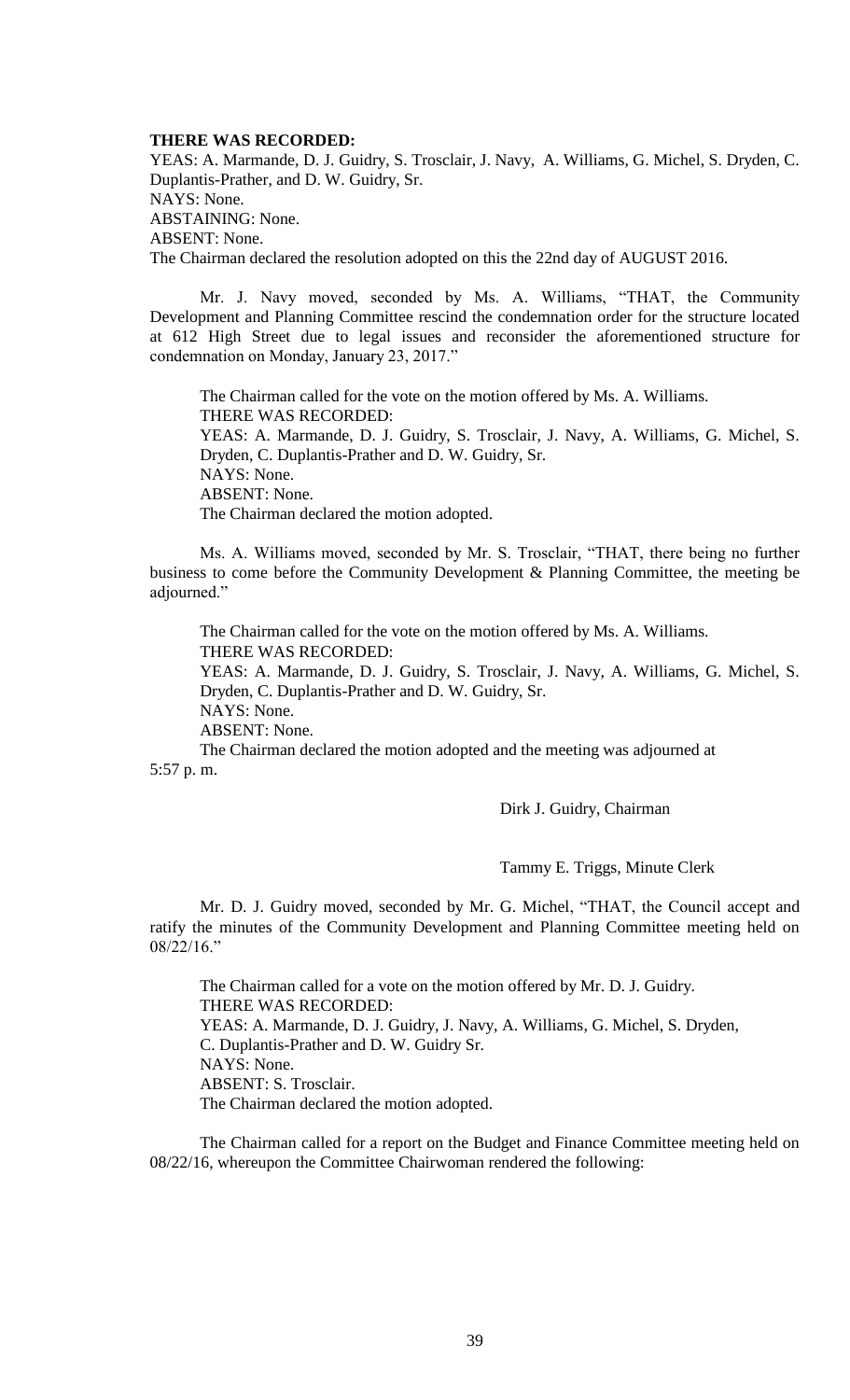## **BUDGET & FINANCE COMMITTEE**

#### **AUGUST 22, 2016**

The Chairwoman, Arlanda Williams, called the Budget & Finance Committee meeting to order at 5:59 p. m. in the Terrebonne Parish Council Meeting Room with an Invocation offered by Committee member G. Michel and the Pledge of Allegiance led by Committee member J. Navy. Upon roll call, Committee Members recorded as present were: A. Marmande, D. J. Guidry, S. Trosclair, J. Navy, A. Williams, G. Michel, S. Dryden, C. Duplantis-Prather and D. W. Guidry. A quorum was declared present.

OFFERED BY: Mr. D. J. Guidry SECONDED BY: Mr. A. Marmande

#### **RESOLUTION NO. 16-425**

**WHEREAS,** on July 14, 2016 bid were received electronically via Central Auction House by the Terrebonne Parish Consolidated Government for Bid No. 16-WHSE-50 Purchase New/Unused Transformer and Wire (6-Month Requirements Contract), and

**WHEREAS,** after careful review by the Purchasing Division, Mary Crochet, Warehouse Manager, and Tommy LeCompte, Electric Distribution Superintendent it has been determined that the lowest qualified bids are that of Reulet Electric Supplies LLC, Gresco Utility Supply, Stuart C. Irby Company, Techline Inc., Utility and Industrial Supply and Anixter Power Solutions for items on the attached listing and the bid of Wesco Distribution, must be rejected for failure to comply with the "Requirements and Instructions for Bidders", and

**WHEREAS,** should the awarded vendor be unable to supply the Warehouse Division with the required transformers and wire inventory, the Warehouse Division shall be authorized to award the item(s) to the next lowest qualified bidder, and

**WHEREAS,** Parish Administration has concurred with the recommendation to award the bids of Reulet Electric Supplies LLC, Gresco Utility Supply, Stuart C. Irby Company, Techline Inc., Utility and Industrial Supply and Anixter Power Solutions and reject the bid of Wesco Distribution for Bid 16-WHSE-50 Purchase New/Unused Transformer and Wire (6-Month Requirements Contract) as per attached document, and

**NOW, THEREFORE BE IT RESOLVED** by the Terrebonne Parish Council (Budget and Finance Committee), on behalf of the Terrebonne Parish Consolidated Government, that the recommendation of Parish Administration be approved for the purchase of transformers and wire warehouse inventory as per the attached documents.

# **THERE WAS RECORDED:**

YEAS: A. Marmande, D. J. Guidry, S. Trosclair, J. Navy, A. Williams, G. Michel, S. Dryden, and C. Duplantis-Prather, and D. W. Guidry, Sr. NAYS: None. ABSTAINING: None. ABSENT: None. The Chairwoman declared the resolution adopted on this the 22nd day of August 2016.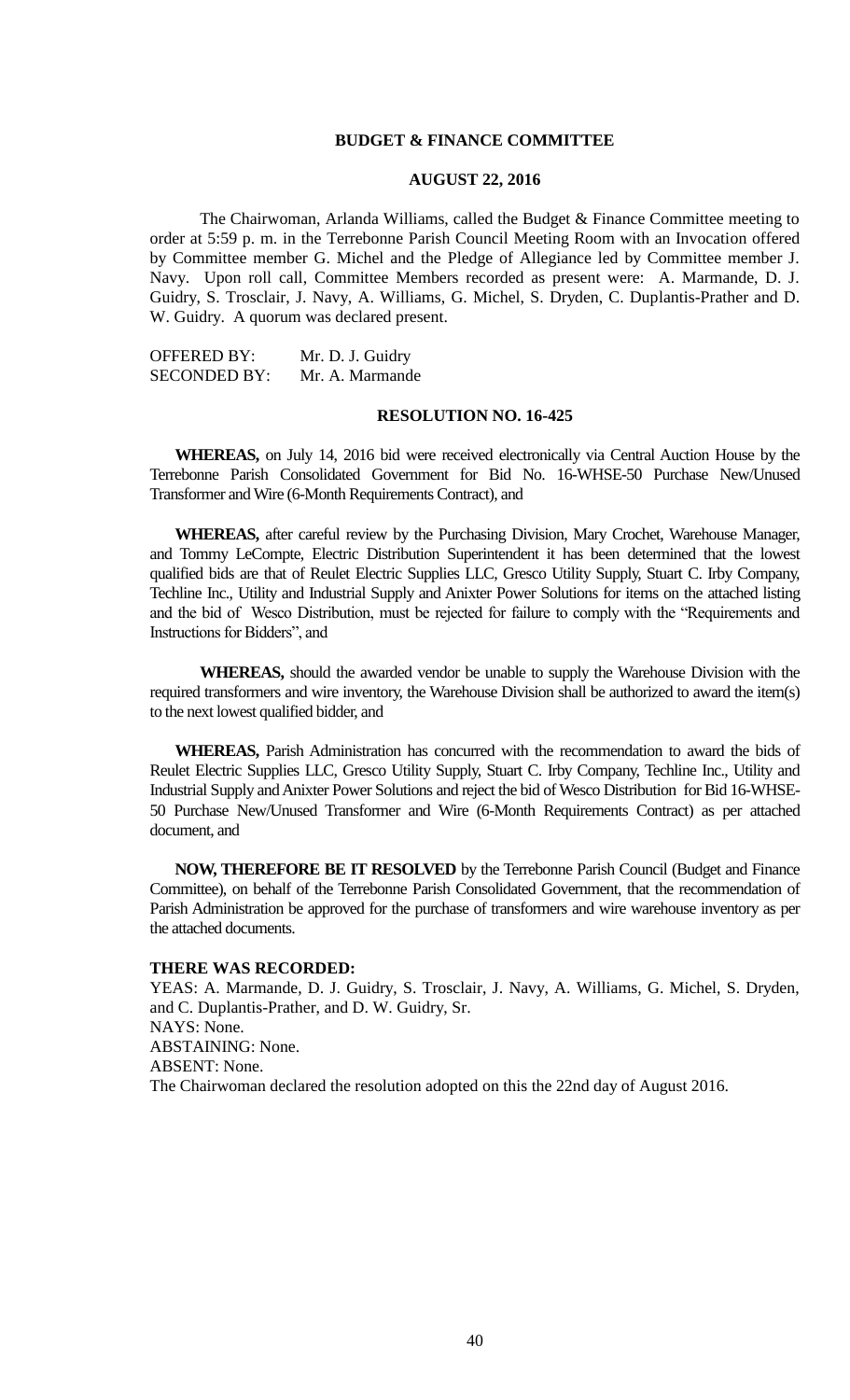OFFERED BY: Mrs. C. Duplantis-Prather SECONDED BY: Mr. D. W. Guidry, Sr.

## **RESOLUTION NO. 16-426**

Authorizing the award for Bid No. 16-MUNAUD-54 Purchase and Installation of a 40 ton Chiller for the Terrebonne Parish Municipal Auditorium.

**WHEREAS**, the Terrebonne Parish Consolidated Government received bids on July 25, 2016 for Bid No. 16-MUNAUD-54 Purchase and Installation of a 40 ton Chiller or Equal, and a Alternate/Optional Bid for One 80 ton Trane Cooled Chiller or Equal, and

**WHEREAS**, the Public Works Department/Government Buildings Division has recommended accepting the Alternate # 1 bid submitted by Leblanc & Associates, LLC in the bid amount of \$88,018.00 and

**WHEREAS,** the Parish Administration has concurred with the recommendation that the Alternate # 1 bid (80 ton chiller) of Leblanc & Associates, LLC should be accepted for Bid #16- MUNAUD-54 Purchase and Installation of a 40 ton Chiller for the Terrebonne Parish Municipal Auditorium for the Public Works Department/Government Building Division, as per the attached bid forms.

**NOW, THEREFORE BE IT RESOLVED** by the Terrebonne Parish Council, on behalf of the Terrebonne Parish Consolidated Government, does hereby accept the Alternate # 1 bid submitted by Leblanc & Associates in the amount of \$88,018.00 as per attached bid forms.

## **THERE WAS RECORDED:**

YEAS: A. Marmande, D. J. Guidry, S. Trosclair, J. Navy, A. Williams, G. Michel, S. Dryden, and C. Duplantis-Prather, and D. W. Guidry, Sr. NAYS: None. ABSTAINING: None. ABSENT: None. The Chairwoman declared the resolution adopted on this the 22nd day of August 2016.

OFFERED BY: Mrs. C. Duplantis-Prather SECONDED BY: Mr. S. Trosclair

# **RESOLUTION NO. 16-427**

**WHEREAS,** on August 5, 2016 bids were received by the Terrebonne Parish Consolidated Government (TPCG) for Bid 16-OEPEMG-19 (Re-Bid) Hotel Accommodations for Parish Personnel in Support Of Emergency Operations, and

**WHEREAS,** after careful review the Purchasing Division and Earl Eues, Director of the Office Homeland Security and Emergency Preparedness it has been determined that the lowest qualified bid is that of the Plantation Inn for Item #1 at \$69.24 per day, Item #2 at \$69.24 per day and Item #3 at \$4.50 per load, and

**WHEREAS,** The initial contract term shall be for a one (1) year period. The contract may be extended, at TPCG's option, for two (2) additional one (1) year provided there is no change in the terms, conditions, specifications and pricing structure.

**WHEREAS**, Parish Administration concurs with the recommendation to award Bid 16- OEPEMG-19 (Re-Bid) Hotel Accommodations for Parish Personnel in Support of Emergency Operations to the Plantation Inn as per attached documents, and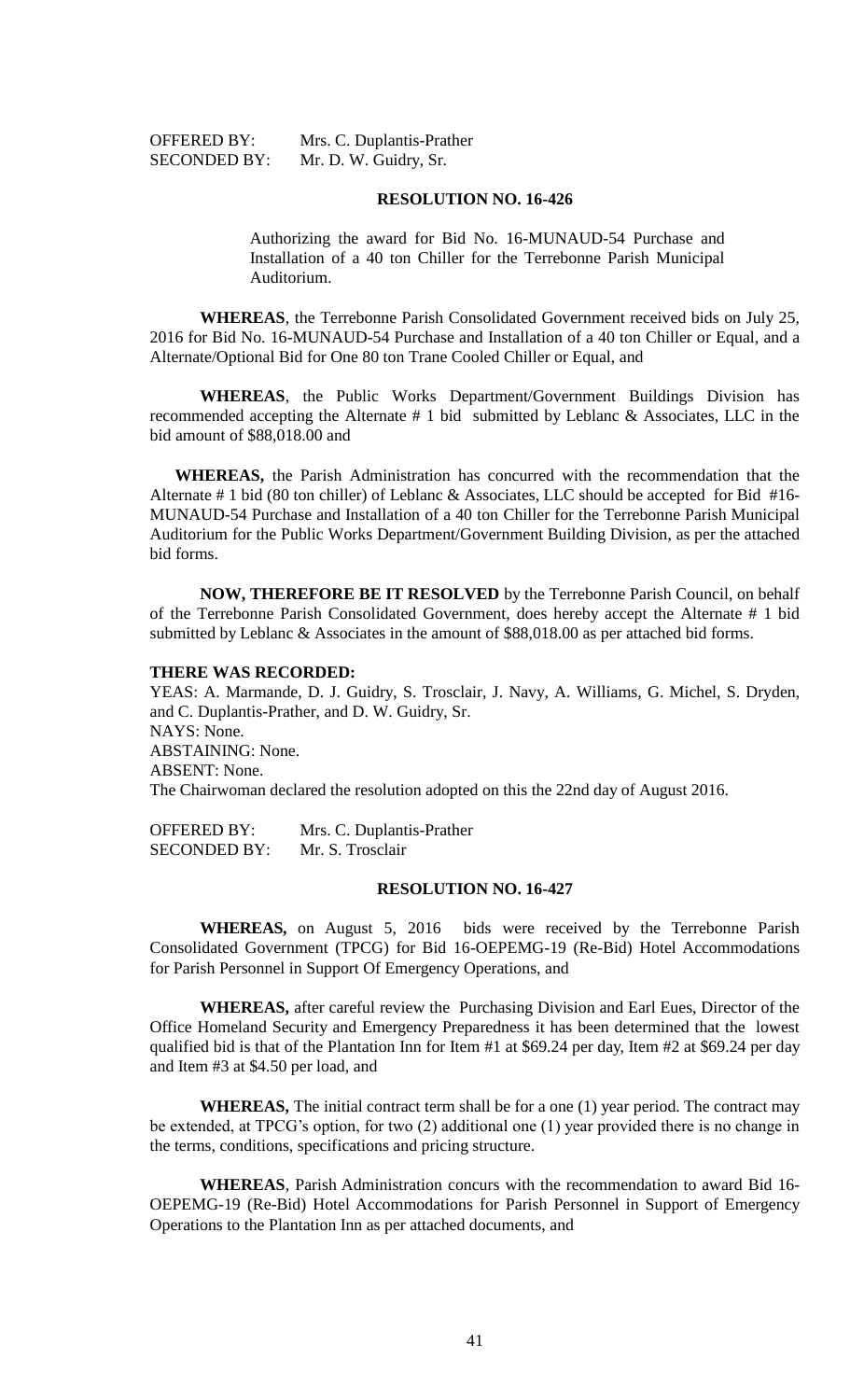**NOW, THEREFORE BE IT RESOLVED,** by the Terrebonne Parish Council, on behalf of the Terrebonne Parish Consolidated Government, that the recommendation of the Parish Administration for hotel accommodations be approved, as per attached documents.

## **THERE WAS RECORDED:**

YEAS: A. Marmande, D. J. Guidry, S. Trosclair, J. Navy, A. Williams, G. Michel, S. Dryden, and C. Duplantis-Prather, and D. W. Guidry, Sr. NAYS: None. ABSTAINING: None. ABSENT: None. The Chairwoman declared the resolution adopted on this the 22nd day of August 2016.

OFFERED BY: Mr. D. J. Guidry SECONDED BY: Mr. D. W. Guidry, Sr.

#### **RESOLUTION NO. 16-428**

**WHEREAS**, several Recreation Districts hosted 2016 summer camps throughout the Parish are requesting additional supplements from the Parishwide Summer Camp Allocation, and

**WHEREAS**, the initial allocations are based on estimated children attending and are adjusted when the final numbers of registered campers are known, and

**WHEREAS**, with the additional allocation, the following Districts will exceed \$30,000 and requires Council approval:

| <b>Recreation District 1</b>  | \$5,000.00 (Total \$33,000) |
|-------------------------------|-----------------------------|
| <b>Recreation District 7</b>  | \$5,000.00 (Total \$33,000) |
| <b>Recreation District 9</b>  | \$5,000.00 (Total \$33,000) |
| <b>Recreation District 10</b> | \$5,000.00 (Total \$33,000) |
| <b>Recreation District 11</b> | \$5,000.00 (Total \$33,000) |
|                               |                             |

**NOW, THEREFORE BE IT RESOLVED** by the Terrebonne Parish Council, on behalf of the Terrebonne Parish Consolidated Government, hereby authorizes Gordon E. Dove, Parish President to execute the Amendments to the Contracts with Recreation Districts #1, #7, #9, #10, and #11 relative to their 2016 Summer Camps.

## **THERE WAS RECORDED:**

YEAS: A. Marmande, D. J. Guidry, S. Trosclair, J. Navy, A. Williams, G. Michel, S. Dryden, and C. Duplantis-Prather, and D. W. Guidry, Sr. NAYS: None. ABSTAINING: None. ABSENT: None. The Chairwoman declared the resolution adopted on this the 22nd day of August 2016.

Mr. Daniel "Dan" Toepfler, Director of Accounting and Auditing Services with Bourgeois Bennett, LLC, presented the 2015 Audited Comprehensive Annual Financial Report for Terrebonne Parish. Mr. Toepfler stated that the audit consists of a financial statement audit and a single audit. He continued that the audit on federal programs and internal controls were in compliance with state and federal laws; and noted that there were no internal control findings for the current year and no compliance violations as it relates to the state and local programs, as well as, the federal programs regulations.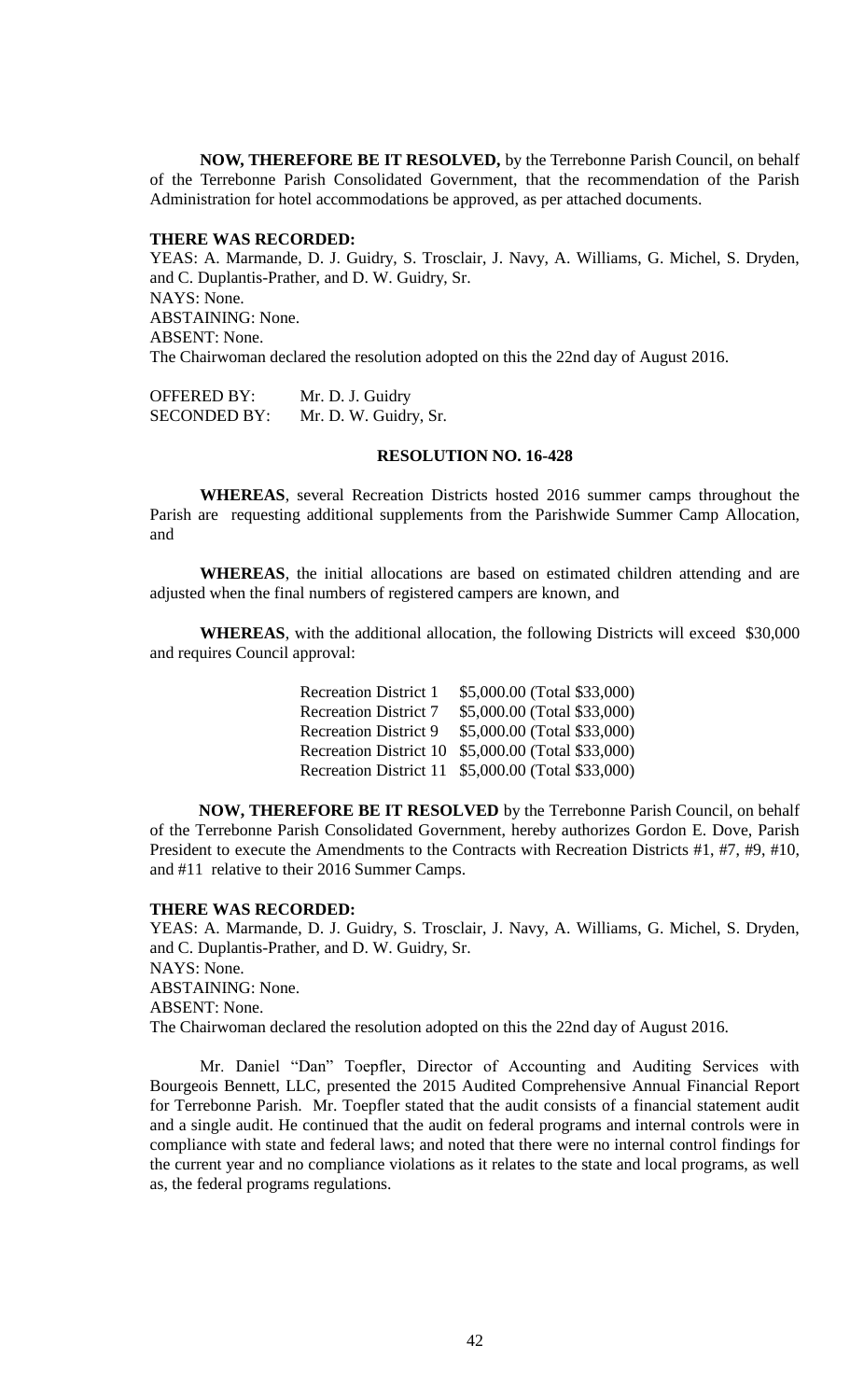Several Committee members thanked Mr. Toepfler and his firm for their services and for a job well done.

Mr. Toepfler acknowledged Ms. Tamela P. Shearer, Director of Tax Services for Bourgeois and Bennett, LLC who was in the audience for tonight's proceedings.

OFFERED BY: Mr. S. Dryden SECONDED BY: Mr. A. Marmande

#### **RESOLUTION NO. 16-429**

Awarding Bid# 15-S/P-57 (E) Surplus Sale of Adjudicated Property at 1512 Highway 20 to Lemuel W. Glidewell, Jr.

**WHEREAS,** on August 26, 2015 the Terrebonne Parish Council adopted Ordinance No. 8591 declaring the following described property adjudicated to the Terrebonne Parish Consolidated Government, with an owner of record as Barry Paul Dominique, Jr., as surplus:

> A CERTAIN LOT OF GROUND SITUATED A SHORT DISTANCE FROM THE VILLAGE OF CHACAHOULA STATION MEASURING A FRONT OF ONE HUNDRED TWO (102') FEET ON THE SOUTH SIDE OF THE RIGHT-OF-WAY OF THE M.L & T.R.R. AND EXTENDING BACK TO THE PUBLIC ROAD ON THE BAYOU CHACAHOULAS AS A MEASURE OF FRONTAGE OF NINTY-TWO AND ONE-HALF (92 1/2) FEET ON SAID PUBLIC ROAD; AND MEASURING NINETY (90') FEET ON ITS UPPER LINE AND ONE HUNDRED AND FIVE (105') FEET ON ITS LOWER LINE; BOUNDED ABOVE BY PROPERTY OF ALBERT M. BOUDREAUX, NOW OR FORMERLY, AND BELOW BY PROPERTY OF LUKE S. BOUDREAUX; SECTION 10 T16S-R15E. (ACCOUNT# T08- 37533) (1512 HIGHWAY 20), AND

**WHEREAS,** on July 18, 2016 bids were received electronically via Central Auction House by the Terrebonne Parish Consolidated Government for Bid No. 15-S/P-57(E) Surplus Sale of Adjudicated Property Located at 1512 Highway 20 (100%) (Account# T08-37533), and

**WHEREAS,** after careful review by Parish Administration it has been determined that the highest bid received is that of Lemuel W. Glidewell, Jr. in the amount of Ten Thousand Dollars (\$10,000.00) plus the 5% website transaction fee of Five Hundred Dollars (\$500.00) for a total of Ten Thousand Five Hundred Dollars (\$10,500.00) and that the bid should be accepted as per attached bid forms and pursuant to all the terms and conditions as stated in Ordinance 8591, and

**WHEREAS,** the Parish Administration has recommended the acceptance of the aforementioned bid for Bid No. 15-S/P-57(E) Surplus Sale of Adjudicated Property Located at 1512 Highway 20 (100%) (Account# T08-37533) as described in attached hereto and made a part hereof.

**NOW, THEREFORE BE IT RESOLVED** by Terrebonne Parish Council (Budget and Finance Committee), on behalf of the Terrebonne Parish Consolidated Government, that the recommendation of the Parish Administration is approved and the bid of Lemuel W. Glidewell, Jr. is accepted as per attached bid forms and pursuant to all the terms and conditions as stated in Ordinance 8591.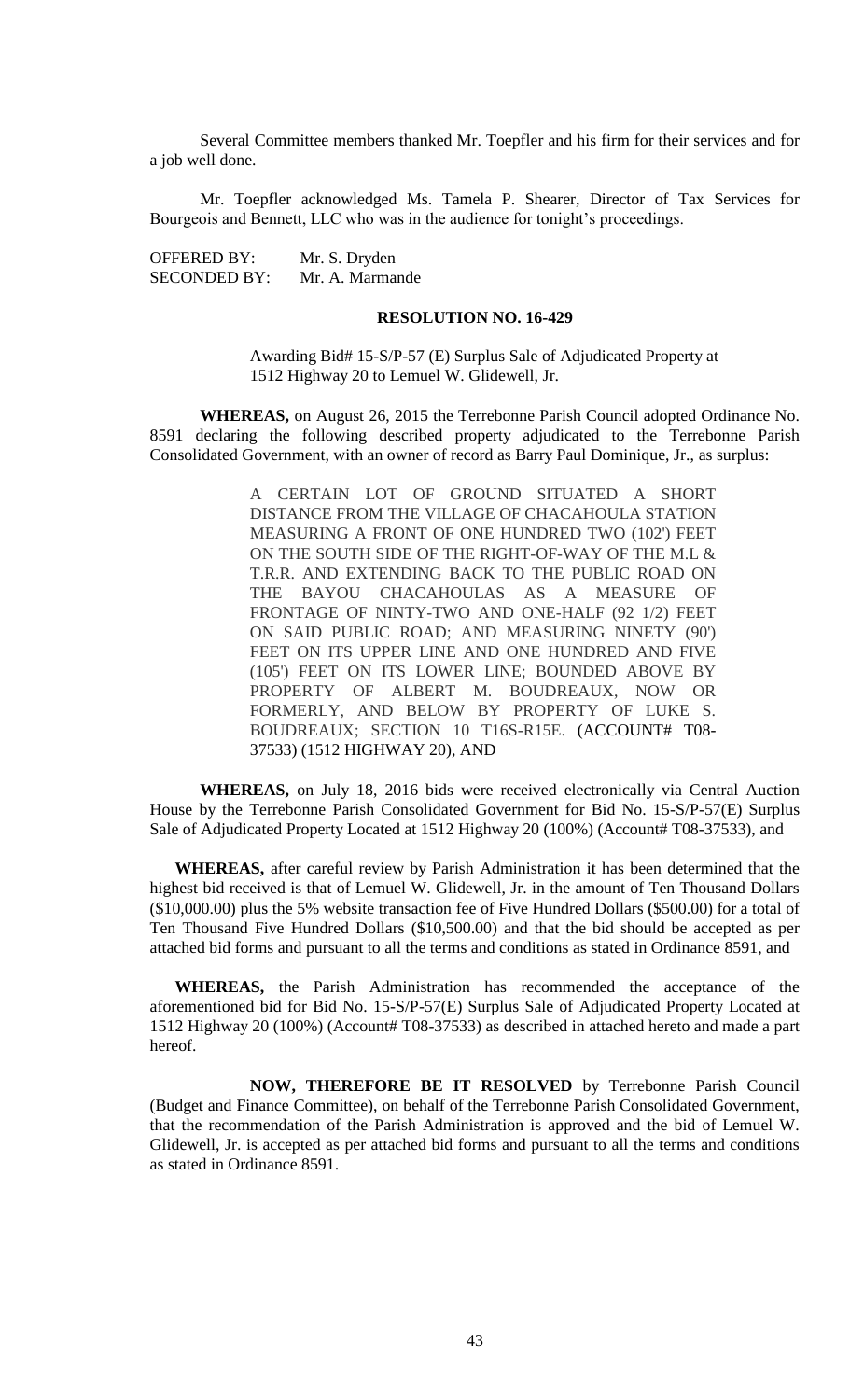#### **THERE WAS RECORDED:**

YEAS: A. Marmande, D. J. Guidry, S. Trosclair, J. Navy, A. Williams, G. Michel, S. Dryden, and C. Duplantis-Prather, and D. W. Guidry, Sr. NAYS: None. ABSTAINING: None. ABSENT: None. The Chairwoman declared the resolution adopted on this the 22nd day of August 2016.

OFFERED BY: Mr. A. Marmande SECONDED BY: Mr. S. Dryden

#### **RESOLUTION NO. 16-430**

Awarding Bid# 15-S/P-58 (AD) (Re-Bid) Surplus Sale of Adjudicated Property at 7364 Shrimpers Row to Bryant Voisin.

**WHEREAS,** on September 9, 2015 the Terrebonne Parish Council adopted Ordinance No. 8619 declaring the following described property adjudicated to the Terrebonne Parish Consolidated Government, with owners of record as Adam Leroy Billiot (1/2) and Adam Leroy  $&$  Rita Billiot (1/2), as surplus:

> ON THE RIGHT DESCENDING BANK OF BAYOU GRAND CAILLOU. BOUNDED ABOVE BY DAVID BILLIOT. BOUNDED BELOW BY JIMMIE BILLIOT. HAVING A FRONTAGE 3/4 ARPTS. BY DEPTH SURVEY. LESS LOT 48 X 100' SOLD TO MYRON L. DUTHU, CB 338/400. LESS LOT 117.26' (BATTURE) SOLD ROBERT CARLOS, JR., CB 677/666. LESS 50 X 100' SOLD ADAM BILLIOT, CB 443/39. LESS 58.64' BATTURE LOT SOLD ROBERT CARLOS, JR., CB 1086/301. CB 2293/306. (Account# T04-26479) (7364 Shrimpers Row), and

**WHEREAS,** on July 18, 2016 bids were received electronically via Central Auction House by the Terrebonne Parish Consolidated Government for Bid No. 15-S/P-58(AD) (Re-Bid) Surplus Sale of Adjudicated Property Located at 7364 Shrimpers Row (100%) (Account# T04- 26479), and

**WHEREAS,** after careful review by Parish Administration it has been determined that the highest bid received is that of Bryant Voisin in the amount of Three Thousand Nine Hundred Sixty-Seven Dollars (\$3,967.00) plus the 5% website transaction fee of One Hundred Ninety-Eight Dollars and Thirty-Five Cents (\$198.35) for a total of Four Thousand One Hundred Sixty-Five Dollars and Thirty-Five Cents (\$4,165.35) and that the bid should be accepted as per attached bid forms and pursuant to all the terms and conditions as stated in Ordinance 8619, and

**WHEREAS,** the Parish Administration has recommended the acceptance of the aforementioned bid for Bid No. 15-S/P-58(AD) (Re-Bid) Surplus Sale of Adjudicated Property Located at 7364 Shrimpers Row (100%) (Account# T04-26479) as described in attached hereto and made a part hereof.

**NOW, THEREFORE BE IT RESOLVED** by Terrebonne Parish Council (Budget and Finance Committee), on behalf of the Terrebonne Parish Consolidated Government, that the recommendation of the Parish Administration is approved and the bid of Bryant Voisin is accepted as per attached bid forms and pursuant to all the terms and conditions as stated in Ordinance 8619.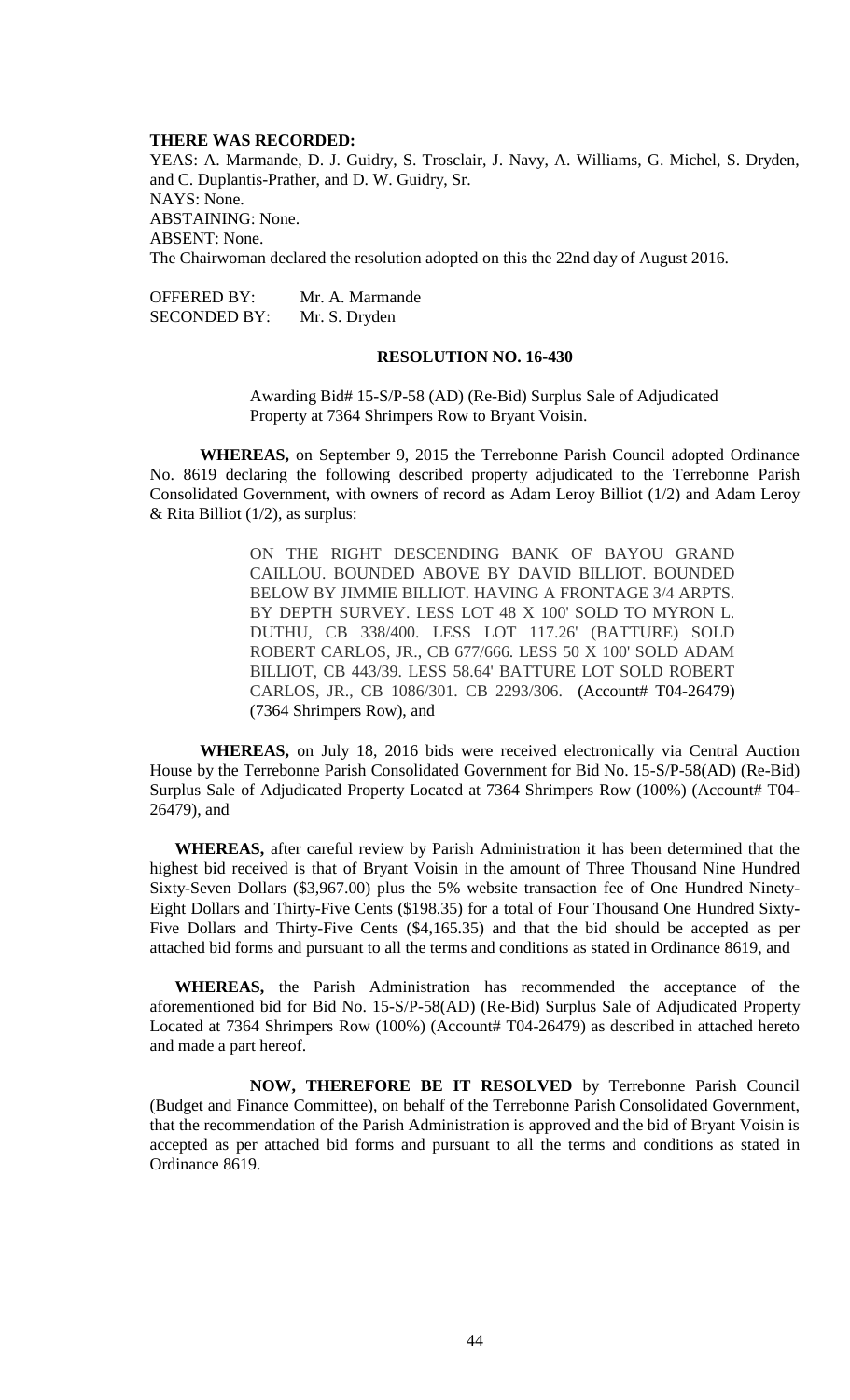#### **THERE WAS RECORDED:**

YEAS: A. Marmande, D. J. Guidry, S. Trosclair, J. Navy, A. Williams, G. Michel, S. Dryden, and C. Duplantis-Prather, and D. W. Guidry, Sr. NAYS: None. ABSTAINING: None. ABSENT: None. The Chairwoman declared the resolution adopted on this the 22nd day of August 2016.

| OFFERED BY:  | Mr. A. Marmande |
|--------------|-----------------|
| SECONDED BY: | Mr. G. Michel   |

# **RESOLUTION NO. 16-431**

Awarding Bid# 15-S/P-58 (S) (Re-Bid) Surplus Sale of Adjudicated Property at 2810 Express Boulevard to Lance Hemphill.

**WHEREAS,** on September 9, 2015 the Terrebonne Parish Council adopted Ordinance No. 8627 declaring the following described property adjudicated to the Terrebonne Parish Consolidated Government, with an owner of record as Joseph Edward Lodrigue, Jr., as surplus:

> LOT 2 BLOCK 7 REDIVISION PHASE I ASHLAND NORTH SUBDIVISION. CB 2293/528. (ACCOUNT# T04-54327) (2810 EXPRESS BOULEVARD), AND

**WHEREAS,** on July 18, 2016 bids were received electronically via Central Auction House by the Terrebonne Parish Consolidated Government for Bid No. 15-S/P-58(S) (Re-Bid) Surplus Sale of Adjudicated Property Located at 2810 Express Boulevard (100%) (Account# T04-54327), and

**WHEREAS,** after careful review by Parish Administration it has been determined that the highest bid received is that of Lance Hemphill in the amount of Three Thousand Four Hundred Thirty-Three Dollars (\$3,433.00) plus the 5% website transaction fee of One Hundred Seventy-One Dollars and Sixty-Five Cents (\$171.65) for a total of Three Thousand Six Hundred Four Dollars and Sixty-Five Cents (\$3,604.65) and that the bid should be accepted as per attached bid forms and pursuant to all the terms and conditions as stated in Ordinance 8627, and

**WHEREAS**, the Parish Administration has recommended the acceptance of the aforementioned bid for Bid No. 15-S/P-58(S) (Re-Bid) Surplus Sale of Adjudicated Property Located at 2810 Express Boulevard (100%) (Account# T04-54327) as described in attached hereto and made a part hereof.

**NOW, THEREFORE BE IT RESOLVED** by Terrebonne Parish Council (Budget and Finance Committee), on behalf of the Terrebonne Parish Consolidated Government, that the recommendation of the Parish Administration is approved and the bid of Lance Hemphill is accepted as per attached bid forms and pursuant to all the terms and conditions as stated in Ordinance 8627.

#### **THERE WAS RECORDED:**

YEAS: A. Marmande, D. J. Guidry, S. Trosclair, J. Navy, A. Williams, G. Michel, S. Dryden, and C. Duplantis-Prather, and D. W. Guidry, Sr. NAYS: None. ABSTAINING: None. ABSENT: None. The Chairwoman declared the resolution adopted on this the 22nd day of August 2016.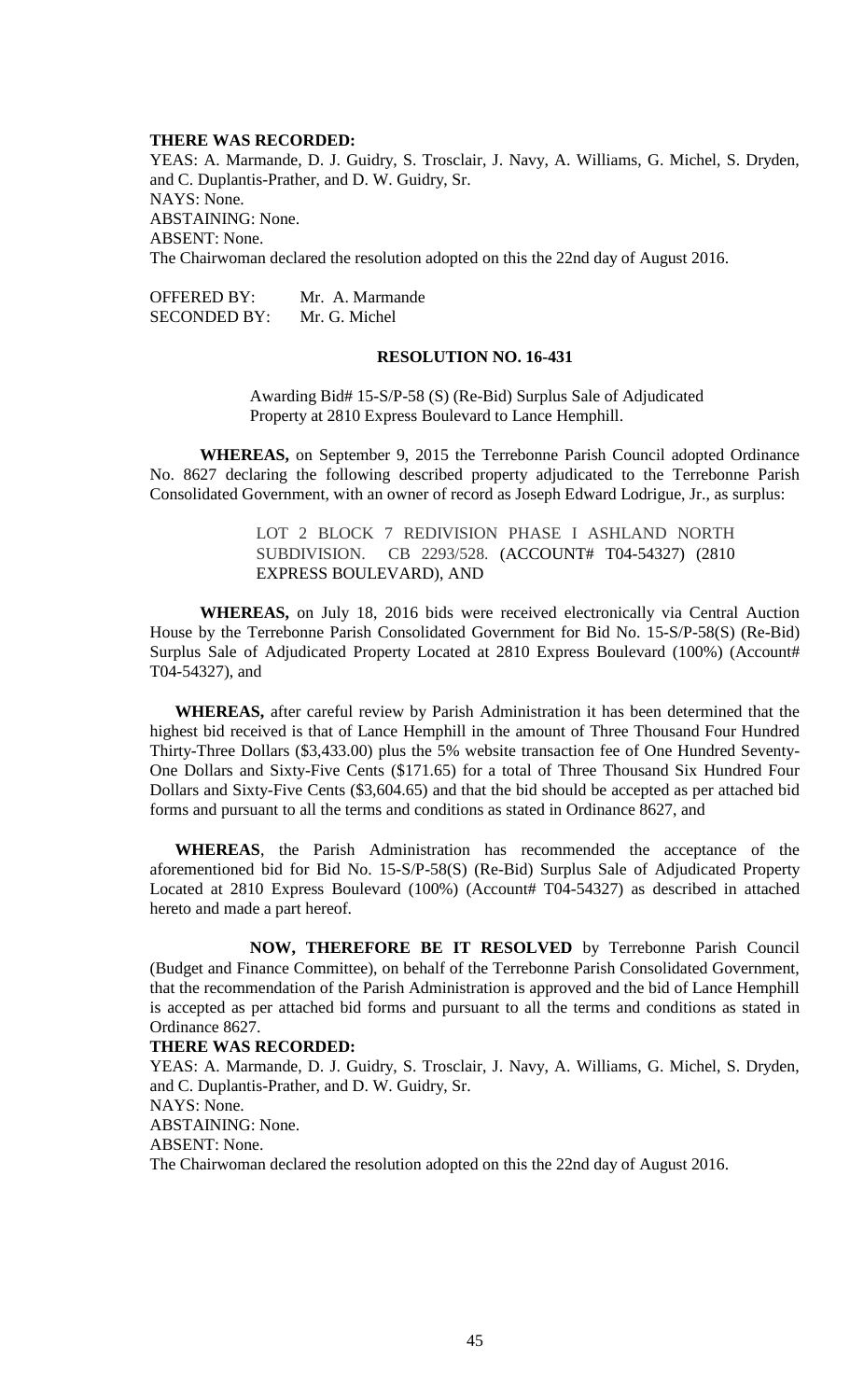OFFERED BY: Mr. A. Marmande SECONDED BY: Mr. S. Dryden

#### **RESOLUTION NO. 16-432**

Awarding Bid# 15-S/P-58 (T) (Re-Bid) Surplus Sale of Adjudicated Property at 236 American Boulevard to Lance Hemphill.

**WHEREAS,** on August 26, 2015 the Terrebonne Parish Council adopted Ordinance No. 8600 declaring the following described property adjudicated to the Terrebonne Parish Consolidated Government, with an owner of record as Quoc Thanh Phan, as surplus:

> LOTS 3-A & 3-B BLOCK 16 (REDIVISION) PHASE I, ASHLAND NORTH SUBD. CB 2293/543. (ACCOUNT# T04- 46480) (236 AMERICAN BOULEVARD), AND

**WHEREAS,** on July 18, 2016 bids were received electronically via Central Auction House by the Terrebonne Parish Consolidated Government for Bid No. 15-S/P-58(T) (Re-Bid) Surplus Sale of Adjudicated Property Located at 236 American Boulevard (100%) (Account# T04-46480), and

**WHEREAS,** after careful review by Parish Administration it has been determined that the highest bid received is that of Lance Hemphill in the amount of Eight Thousand Three Hundred Thirty-Three Dollars (\$8,333.00) plus the 5% website transaction fee of Four Hundred Sixteen Dollars and Sixty-Five Cents (\$416.65) for a total of Eight Thousand Seven Hundred Forty-Nine Dollars and Sixty-Five Cents (\$8,749.65) and that the bid should be accepted as per attached bid forms and pursuant to all the terms and conditions as stated in Ordinance 8600, and

**WHEREAS**, the Parish Administration has recommended the acceptance of the aforementioned bid for Bid No. 15-S/P-58(T) (Re-Bid) Surplus Sale of Adjudicated Property Located at 236 American Boulevard (100%) (Account# T04-46480) as described in attached hereto and made a part hereof.

**NOW, THEREFORE BE IT RESOLVED** by Terrebonne Parish Council (Budget and Finance Committee), on behalf of the Terrebonne Parish Consolidated Government, that the recommendation of the Parish Administration is approved and the bid of Lance Hemphill is accepted as per attached bid forms and pursuant to all the terms and conditions as stated in Ordinance 8600.

#### **THERE WAS RECORDED:**

YEAS: A. Marmande, D. J. Guidry, S. Trosclair, J. Navy, A. Williams, G. Michel, S. Dryden, and C. Duplantis-Prather, and D. W. Guidry, Sr. NAYS: None. ABSTAINING: None. ABSENT: None. The Chairwoman declared the resolution adopted on this the 22nd day of August 2016.

| <b>OFFERED BY:</b>  | Mr. D. J. Guidry |
|---------------------|------------------|
| <b>SECONDED BY:</b> | Mr. S. Trosclair |

## **RESOLUTION NO. 16-433**

Awarding Bid# 15-S/P-58 (V) (Re-Bid) Surplus Sale of Adjudicated Property at 319 R J Drive to Christine Brunet.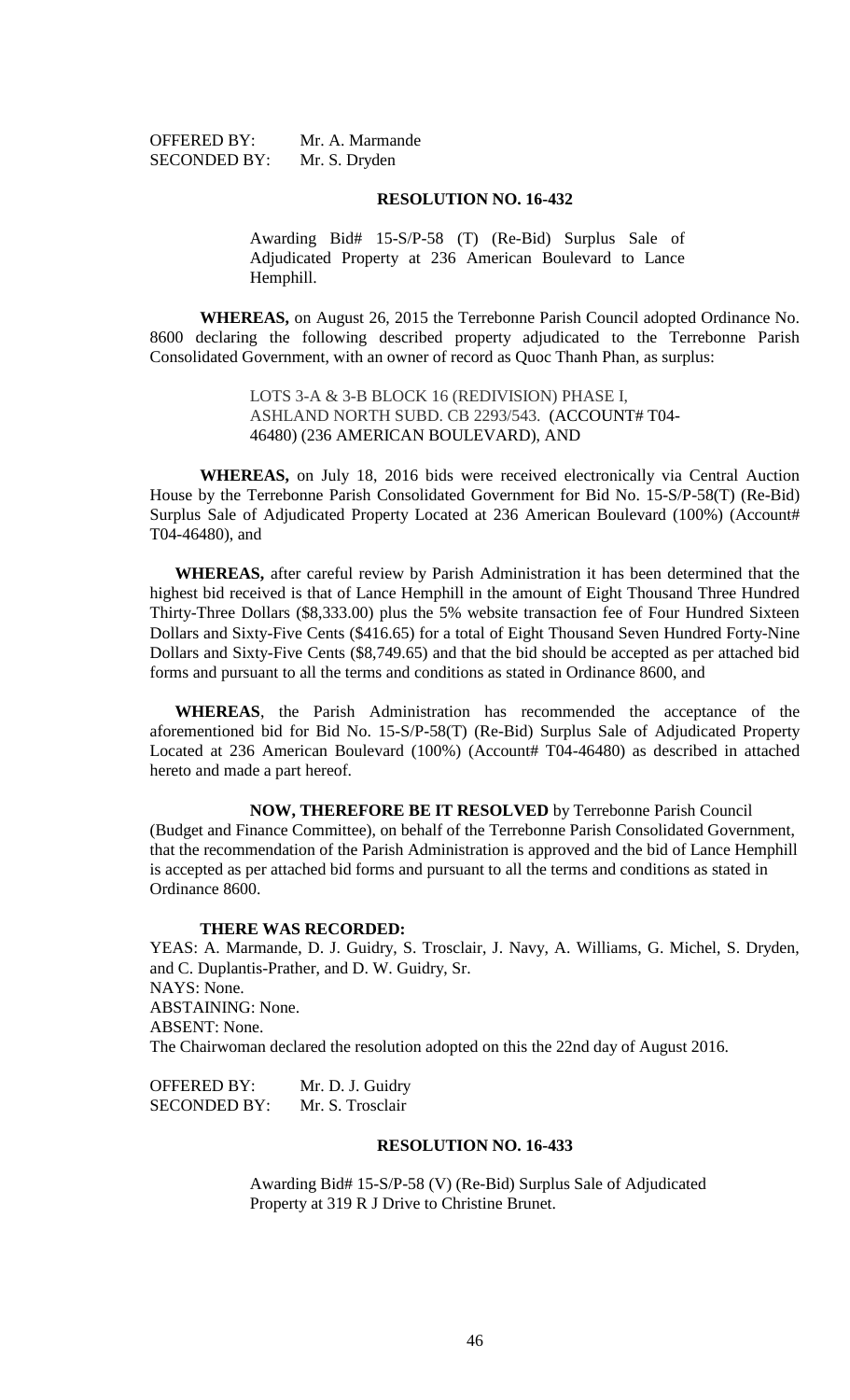**WHEREAS,** on March 25, 2015 the Terrebonne Parish Council adopted Ordinance No. 8529 declaring the following described property adjudicated to the Terrebonne Parish Consolidated Government, with an owner of record as Marie Foret, as surplus:

> LOT 17 BLOCK C FAITH SUBD. CB 2249/286. (Account# A07-33072) (319 R J Drive), and

**WHEREAS,** on July 18, 2016 bids were received electronically via Central Auction House by the Terrebonne Parish Consolidated Government for Bid No. 15-S/P-58(V) (Re-Bid) Surplus Sale of Adjudicated Property Located at 319 R J Drive (100%) (Account# A07-33072), and

**WHEREAS,** after careful review by Parish Administration it has been determined that the highest bid received is that of Christine Brunet in the amount of One Thousand Nine Hundred Dollars (\$1,900.00) plus the 5% website transaction fee of Ninety-Five Dollars (\$95.00) for a total of One Thousand Nine Hundred Ninety-Five Dollars (\$1,995.00) and that the bid should be accepted as per attached bid forms and pursuant to all the terms and conditions as stated in Ordinance 8529, and

**WHEREAS**, the Parish Administration has recommended the acceptance of the aforementioned bid for Bid No. 15-S/P-58(V) (Re-Bid) Surplus Sale of Adjudicated Property Located at 319 R J Drive (100%) (Account# A07-33072) as described in attached hereto and made a part hereof.

**NOW, THEREFORE BE IT RESOLVED** by Terrebonne Parish Council (Budget and Finance Committee), on behalf of the Terrebonne Parish Consolidated Government, that the recommendation of the Parish Administration is approved and the bid of Christine Brunet is accepted as per attached bid forms and pursuant to all the terms and conditions as stated in Ordinance 8529.

#### **THERE WAS RECORDED:**

YEAS: D. W. Guidry, Sr., A. Marmande, D. J. Guidry, S. Trosclair, J. Navy, A. Williams, G. Michel, S. Dryden, and C. Duplantis-Prather. NAYS: None. ABSTAINING: None. ABSENT: None. The Chairwoman declared the resolution adopted on this the 22nd day of August 2016.

OFFERED BY: Mr. A. Marmande SECONDED BY: Mr. S. Dryden

## **RESOLUTION NO. 16-434**

Awarding Bid# 15-S/P-58 (AF) (Re-Bid) Surplus Sale of Adjudicated Property at 7406 Shrimpers Row to Cuzan Services, L.L.C.

**WHEREAS,** on August 28, 2013 the Terrebonne Parish Council adopted Ordinance No. 8343 declaring the following described property adjudicated to the Terrebonne Parish Consolidated Government, with an owner of record as Martin & Annie Parfait, as surplus:

> TRACT 1: A CERTAIN TRACT OF LAND SITUATED ON THE RIGHT DESCENDING BANK OF BAYOU GRAND CAILLOU IN SECTION 86 T19S R17E., TERREBONNE PARISH LA. BEING MORE PARTICULARLY DESCRIBED AS FOLLOWS: BEGINNING AT A POINT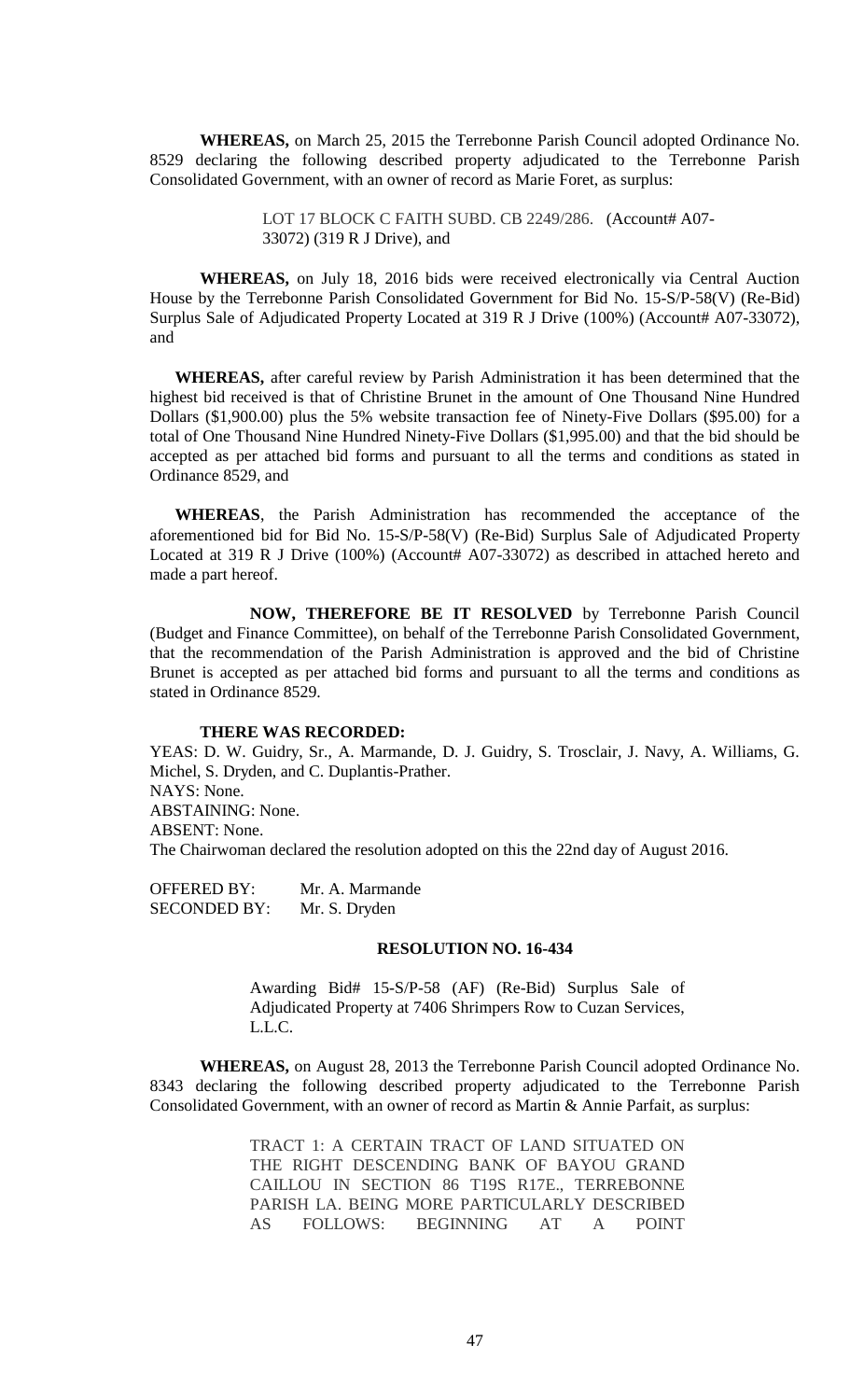APPROXIMATELY 39 FEET DIRECTLY EASTWARD FROM THE NORTHEASTERN MOST CORNER OF LOT 8 AS SHOWN ON MAP ENTITLED, "MAP SHOWING DIVISION OF PROPERTY OF MRS. ROBERT SOLET ETAL LOCATED ON THE RIGHT DESCENDING BANK OF BAYOU GRAND CAILLOU IN SECTION 86 T19S R17E. TERREBONNE PARISH, LA. MADE BY WILLIAM CLIFFORD SMITH, C.E. DATED MAY 26, 1970 REVISED 9/6/79; THENCE GO SOUTH A DISTANCE OF 62 FT.; THENCE GO IN A SOUTHEASTERLY DIRECTION A DISTANCE OF 97.15 FT.; THENCE GO DIRECTLY EASTWARD A DISTANCE OF 134 FT. TO THE TERREBONNE PARISH ROAD; THENCE GO NORTHEASTERLY ALONG SAID TERREBONNE PARISH ROAD A DISTANCE OF 21.51 FT.; THENCE GO DIRECTLY WESTWARD A DISTANCE OF 134 FT.; THENCE GO DIRECTLY NORTHWARD A DISTANCE OF 60 FT.; THENCE GO DIRECTLY WESTWARD A DISTANCE OF 95 FT. TO THE POINT OF BEGINNING. SAID HEREINABOVE DESCRIBED TRACT OF LAND BEING BOUNDED NOW OR FORMERLY AS FOLLOWS: ON THE NORTH BY MRS. ALBERT GREGOIRE AND/OR REV. HEBERT ON THE WEST AND SOUTH BY MRS. ROBERT SOLET; AND ON THE EAST BY REV. HEBERT AND/OR THE TERREBONNE PARISH ROAD. TRACT 2: A CERTAIN TRACT OF LAND SITUATED ON THE RIGHT DESCENDING BANK OF BAYOU GRAND CAILLOU IN SECTION 86 T. 19 S. R. 17 E. TERREBONNE PARISH, LA. BEING MORE PARTICULARLY DESCRIBED AS FOLLOWS: BEGINNING AT THE NORTHEASTERN- MOST CORNER OF LOT 1, AS SHOWN ON MAP ENTITLED "MAP SHOWING DIVISION OF PROPERTY OF MRS. ROBERT SOLET ETAL LOCATED ON THE RIGHT DESCENDING BANK OF BAYOU GRAND CAILLOU IN SECTION 86 T. 19 S. R. 17 E. TERREBONNE PARISH, LA." MADE BY WILLIAM CLIFFORD SMITH, C.E. DATED MAY 26, 1970 REVISED 9/6/79; THENCE GO SOUTH A DISTANCE OF 76 FT. TO THE SOUTHEASTERNMOST CORNER OF SAID LOT 1; THENCE GO IN A NORTHEASTERLY DIRECTION A DISTANCE OF 67.15 FT., THENCE GO DIRECTLY EASTWARD A DISTANCE OF 150 FT. TO THE TERREBONNE PARISH ROAD THENCE GO NORTHEASTERLY ALONG SAID TERREBONNE PARISH ROAD A DISTANCE OF 35.01 FT.; THENCE GO DIRECTLY WESTWARD A DISTANCE OF 218.27 FT. TO THE POINT OF BEGINNING. SAID HEREINABOVE DESCRIBED TRACT OF LAND BEING BOUNDED NOW OR FORMERLY AS FOLLOWS: ON THE NORTH BY MRS. ROBERT SOLET, ON THE WEST BY MR. AND MRS. MARTIN PARFAIT, ON THE SOUTH BY ADAM FORET, AND/OR JOSEPH SOLET, AND ON THE EAST BY JOSEPH SOLET AND/OR THE TERREBONNE PARISH ROAD. ALSO: TRACT MEASURING 129.33 FT. ALONG NORTHWESTERLY SIDE PARISH ROAD 61 WITHIN POINTS A-E-B-H-I-C-D-G-A ON "SURVEY OF FORMER PROPERTY OF GRAND CAILLOU FULL GOSPEL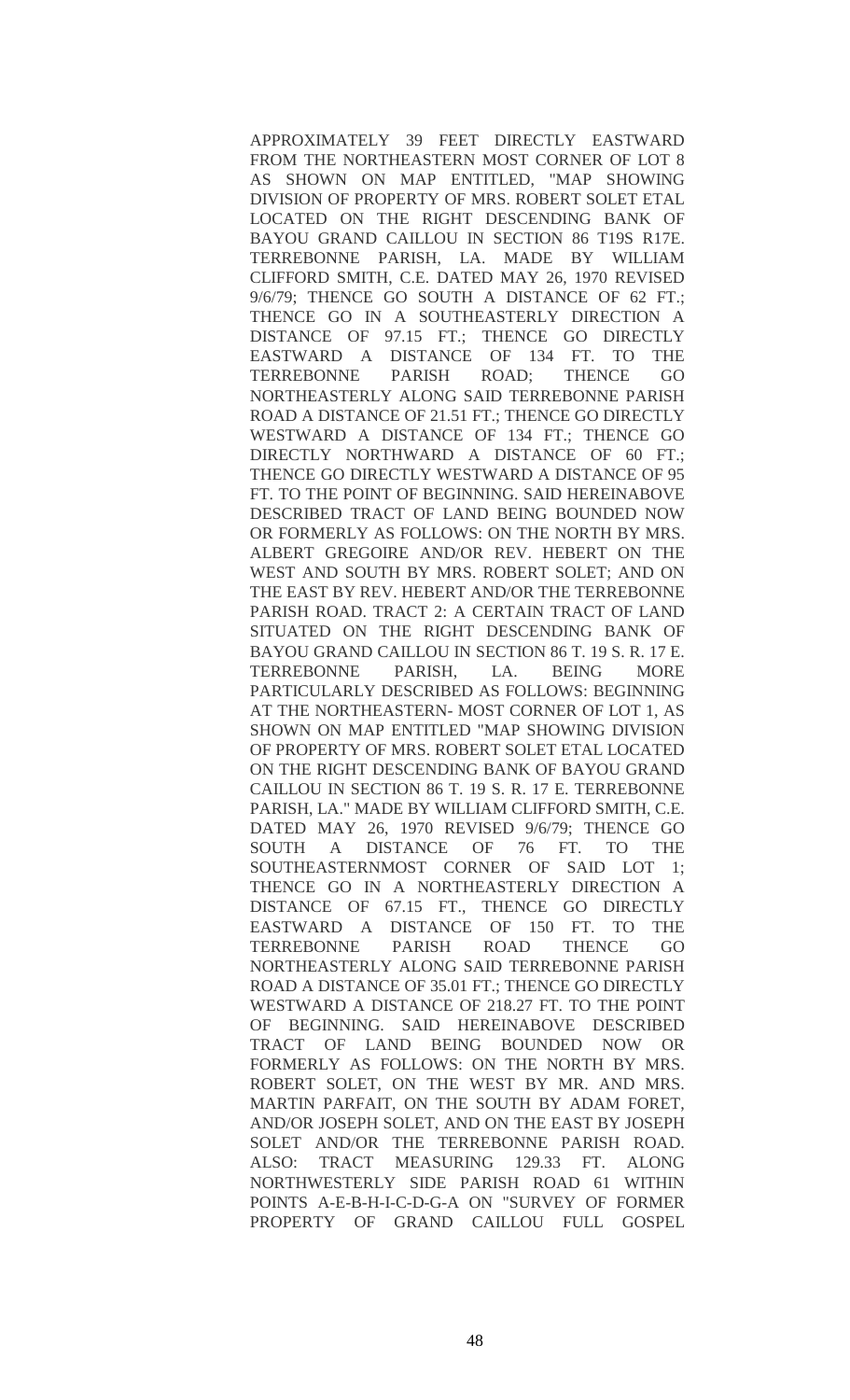## CHURCH, ETAL IN SECTION 86T19S R17E." CB 2200/790. (ACCOUNT# A04-27966) (7406 SHRIMPERS ROW), AND

**WHEREAS,** on July 18, 2016 bids were received electronically via Central Auction House by the Terrebonne Parish Consolidated Government for Bid No. 15-S/P-58(AF) (Re-Bid) Surplus Sale of Adjudicated Property Located at 7406 Shrimpers Row (100%) (Account# A04- 27966), and

**WHEREAS,** after careful review by Parish Administration it has been determined that the highest bid received is that of Cuzan Services, L.L.C. in the amount of Three Thousand Three Hundred Seventeen Dollars (\$3,317.00) plus the 5% website transaction fee of One Hundred Sixty-Five Dollars and Eighty-Five Cents (\$165.85) for a total of Three Thousand Four Hundred Eighty-Two Dollars and Eighty-Five Cents (\$3,482.85) and that the bid should be accepted as per attached bid forms and pursuant to all the terms and conditions as stated in Ordinance 8343, and

*WHEREAS,* the Parish Administration has recommended the acceptance of the aforementioned bid for Bid No. 15-S/P-58(AF) (Re-Bid) Surplus Sale of Adjudicated Property Located at 7406 Shrimpers Row (100%) (Account# A04-27966) as described in attached hereto and made a part hereof.

**NOW, THEREFORE BE IT RESOLVED** by Terrebonne Parish Council (Budget and Finance Committee), on behalf of the Terrebonne Parish Consolidated Government, that the recommendation of the Parish Administration is approved and the bid of Cuzan Services, L.L.C. is accepted as per attached bid forms and pursuant to all the terms and conditions as stated in Ordinance 8343.

#### **THERE WAS RECORDED:**

YEAS: A. Marmande, D. J. Guidry, S. Trosclair, J. Navy, A. Williams, G. Michel, S. Dryden, and C. Duplantis-Prather, and D. W. Guidry, Sr. NAYS: None. ABSTAINING: None. ABSENT: None. The Chairwoman declared the resolution adopted on this the 22nd day of August 2016.

OFFERED BY: Mr. A. Marmande SECONDED BY: Mr. S. Dryden

#### **RESOLUTION NO. 16-435**

Awarding Bid# 16-S/P-06(F) Surplus Sale of Adjudicated Property at 6601 Shrimpers Row to Cuzan Services, L.L.C.

**WHEREAS,** on September 9, 2015 the Terrebonne Parish Council adopted Ordinance No. 8626 declaring the following described property adjudicated to the Terrebonne Parish Consolidated Government, with an owner of record as Joseph E. Lodrigue, Jr., as surplus:

> TRACT 3 AS SHOWN ON "SURVEY OF TRACTS 1 2 & 3 PROPERTY OF JOSEPH E. LODRIGUE,SR. IN SECTIONS 68, T19S-R17E." CB 2293/522. (ACCOUNT# T04-27487) (6601 SHRIMPERS ROW), AND

**WHEREAS,** on July 18, 2016 bids were received electronically via Central Auction House by the Terrebonne Parish Consolidated Government for Bid No. 16-S/P-06(F) Surplus Sale of Adjudicated Property Located at 6601 Shrimpers Row (100%) (Account**#** T04-27487), and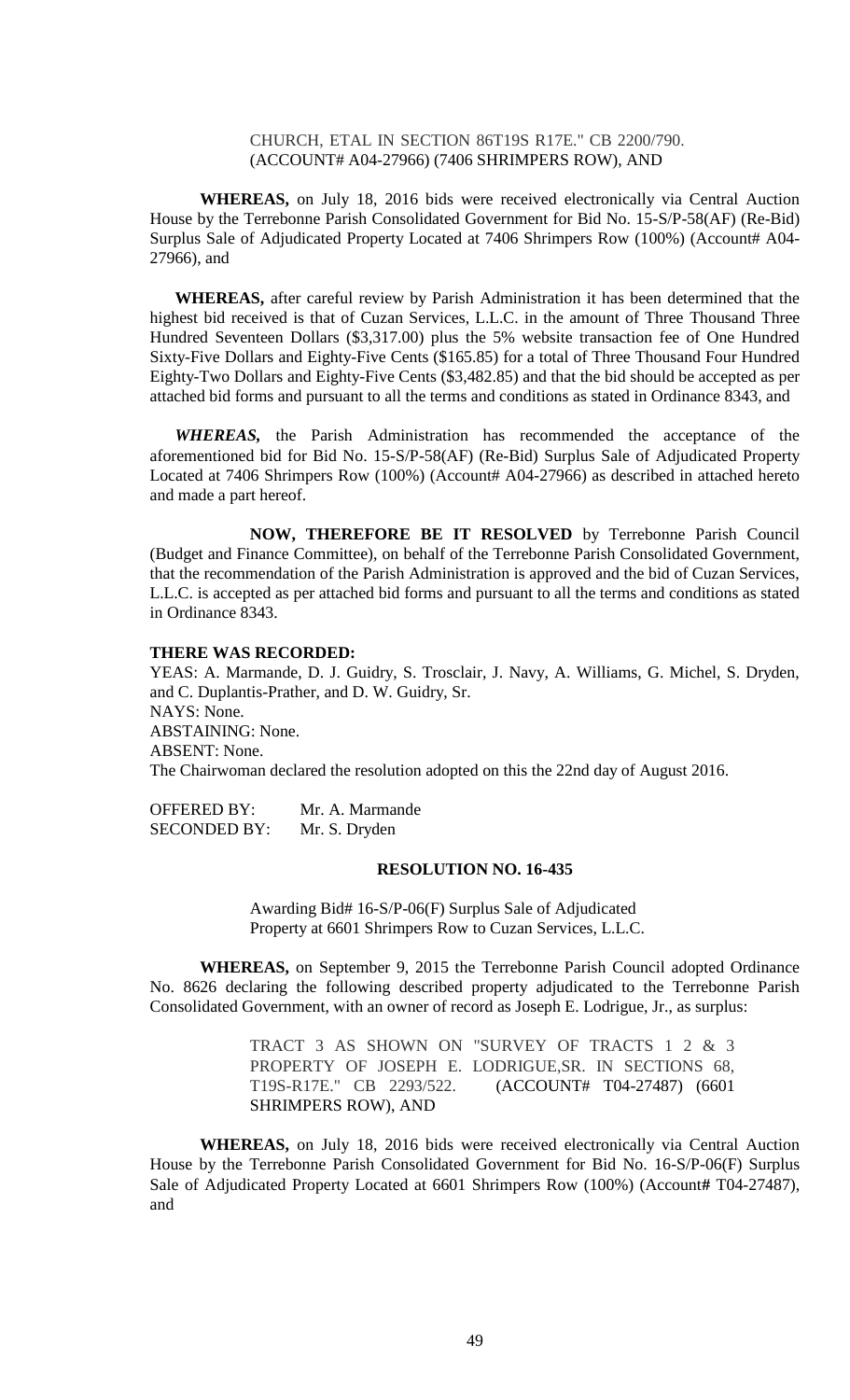**WHEREAS,** after careful review by Parish Administration it has been determined that the highest bid received is that of Cuzan Services, L.L.C. in the amount of Four Thousand Four Hundred Sixty-Seven Dollars (\$4,467.00) plus the 5% website transaction fee of Two Hundred Twenty-Three Dollars and Thirty-Five Cents (\$223.35) for a total of Four Thousand Six Hundred Ninety Dollars and Thirty-Five Cents (\$4,690.35) and that the bid should be accepted as per attached bid forms and pursuant to all the terms and conditions as stated in Ordinance 8626, and

**WHEREAS,** the Parish Administration has recommended the acceptance of the aforementioned bid for Bid No. 16-S/P-06(F) Surplus Sale of Adjudicated Property Located at 6601 Shrimpers Row (100%) (Account# T04-27487) as described in attached hereto and made a part hereof.

**NOW, THEREFORE BE IT RESOLVED** by Terrebonne Parish Council (Budget and Finance Committee), on behalf of the Terrebonne Parish Consolidated Government, that the recommendation of the Parish Administration is approved and the bid of Cuzan Services, L.L.C. is accepted as per attached bid forms and pursuant to all the terms and conditions as stated in Ordinance 8626.

#### **THERE WAS RECORDED:**

YEAS: A. Marmande, D. J. Guidry, S. Trosclair, J. Navy, A. Williams, G. Michel, S. Dryden, and C. Duplantis-Prather, and D. W. Guidry, Sr. NAYS: None. ABSTAINING: None. ABSENT: None. The Chairwoman declared the resolution adopted on this the 22nd day of August 2016.

Mr. S. Trosclair moved, seconded by Mr. A. Marmande and Mr. D. J. Guidry, "THAT, the Budget and Finance Committee approve the co-sponsorship request from Women: Make a Move "I Matter" Community Engagement Forum to be held at the Houma Municipal Auditorium on August 28, 2016." *\*(Motion Voted on After Discussion)*

Ms. Terrolyn Mitchell, founder of the non-profit organization, Women Make a Move, explained that their organization provides self-development and self help classes for women to help them to address community issues and make better life decisions. The organization has launched the aforementioned forum, "I Matter", as a way to enhance conversations and "bridge the gap" concerning issues with law enforcement across all racial lines, ethnicities, political lines, religious lines, etc. that are plaguing our state and the nation.

Several committee members thanked Ms. Mitchell and her organization for the innovative ideas used to bring awareness to issues that are hindering the progress of communities moving forward and for bettering the lives of individuals throughout Terrebonne Parish.

\*The Chairwoman called for the vote on the motion offered by Mr. S. Trosclair. THERE WAS RECORDED: YEAS: A. Marmande, D. J. Guidry, S. Trosclair, J. Navy, G. Michel, S. Dryden, C. Duplantis-Prather and D. W. Guidry, Sr. NAYS: None. ABSENT: None. ABSTAINING: A. Williams. The Chairwoman declared the motion adopted.

At the request of the Parish President, the committee allowed Hilary Thibodeaux, engineer with CB & I, to explain the matter that was previously addressed on the Public Services' agenda regarding the permitting phase of the Falgout Canal Project. He noted that the project is progressing on schedule and explained that they are in the process of banking with a mitigation bank to decrease the amount of money that will be used to complete this project. Mr.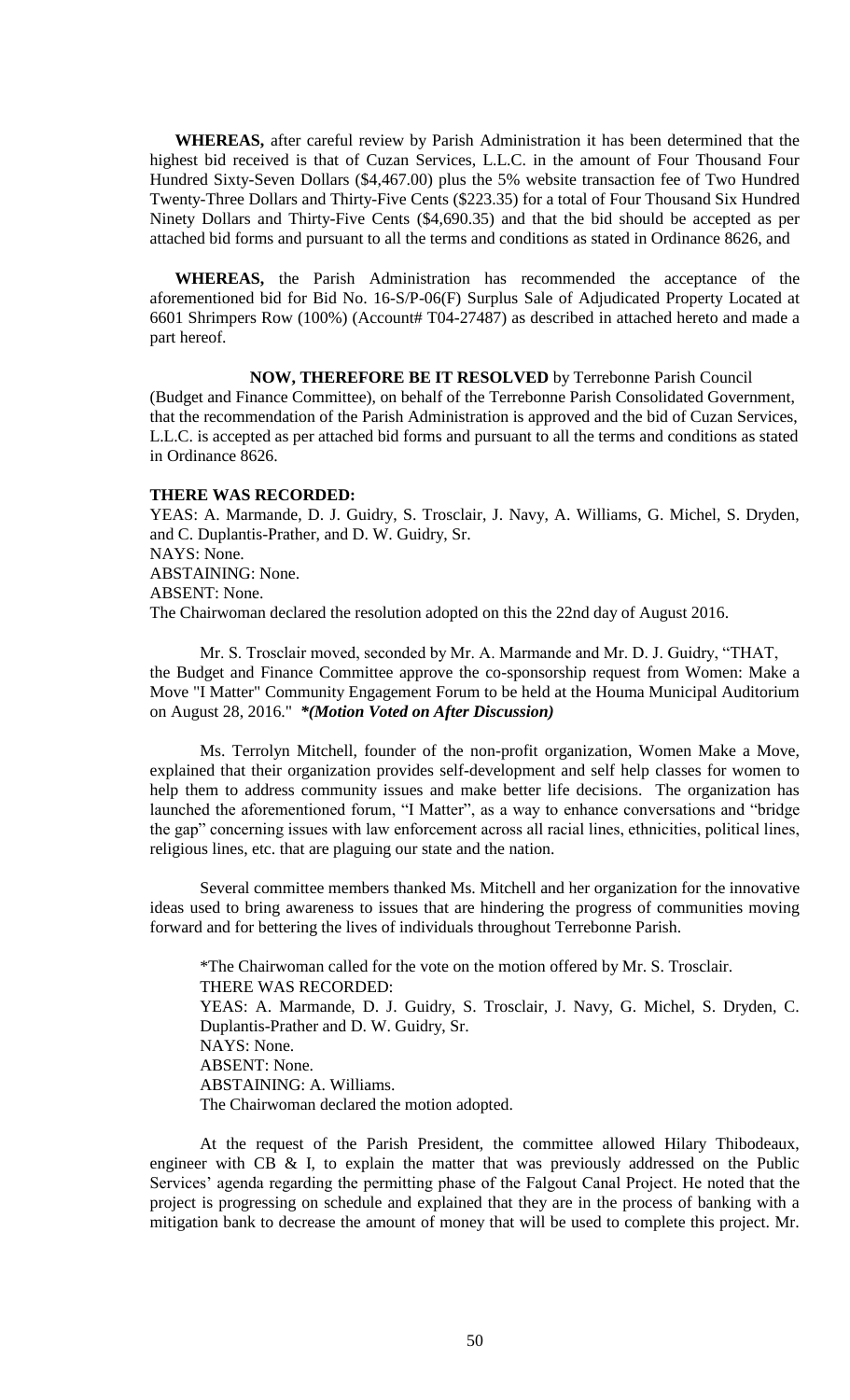Thibodeaux stated that if there are no other timing issues, the permitting process could be completed in approximately thirty to forty days.

Mr. S. Dryden moved, seconded by Mr. A. Marmande, "THAT, there being no further business to come before the Budget & Finance Committee, the meeting be adjourned."

The Chairwoman called for the vote on the motion offered by Mr. S. Dryden. THERE WAS RECORDED: YEAS: A. Marmande, D. J. Guidry, S. Trosclair, J. Navy, A. Williams, G. Michel, S. Dryden, C. Duplantis-Prather and D. W. Guidry, Sr. NAYS: None. ABSENT: None. The Chairwoman declared the motion adopted and the meeting was adjourned at 6:30 p.m.

Arlanda J. Williams, Chairwoman

Tammy E. Triggs, Minute Clerk

Ms. A. Williams moved, seconded by Mr. S. Dryden, "THAT, the Council accept and ratify the minutes of the Budget and Finance Committee meeting held on 08/22/16."

The Chairman called for a vote on the motion offered by Ms. A. Williams. THERE WAS RECORDED: YEAS: A. Marmande, D. J. Guidry, J. Navy, A. Williams, G. Michel, S. Dryden, C. Duplantis-Prather and D. W. Guidry Sr. NAYS: None. ABSENT: S. Trosclair. The Chairman declared the motion adopted.

The Chairman called for a report on the Policy, Procedure and Legal Committee meeting held on 08/22/16, whereupon the Committee Chairman rendered the following:

# **POLICY, PROCEDURE, & LEGAL COMMITTEE**

# **AUGUST 22, 2016**

The Chairman, Darrin W. Guidry, Sr., called the Policy, Procedure, & Legal Committee meeting to order at 6:32 p. m. in the Terrebonne Parish Council Meeting Room with an Invocation offered by Committee member A. Williams and the Pledge of Allegiance led by Committee member C. Duplantis-Prather. Upon roll call, Committee Members recorded as present were: A. Marmande, D. J. Guidry, S. Trosclair, J. Navy, A. Williams, G. Michel, S. Dryden, C. Duplantis-Prather and D. W. Guidry, Sr. A quorum was declared present.

Ms. C. Duplantis-Prather moved, seconded by Ms. A. Williams, "THAT, the Policy, Procedure, & Legal Committee approve the co-sponsorship (security) of the Mothers Against Drunk Drivers (MADD) event at the Downtown Marina on Saturday, October 1, 2016."

The Chairman called for the vote on the motion offered by Ms. C. Duplantis-Prather. THERE WAS RECORDED: YEAS: A. Marmande, D. J. Guidry, S. Trosclair, J. Navy, A. Williams, G. Michel, S. Dryden, C. Duplantis-Prather and D. W. Guidry, Sr. NAYS: None. ABSENT: None. The Chairman declared the motion adopted.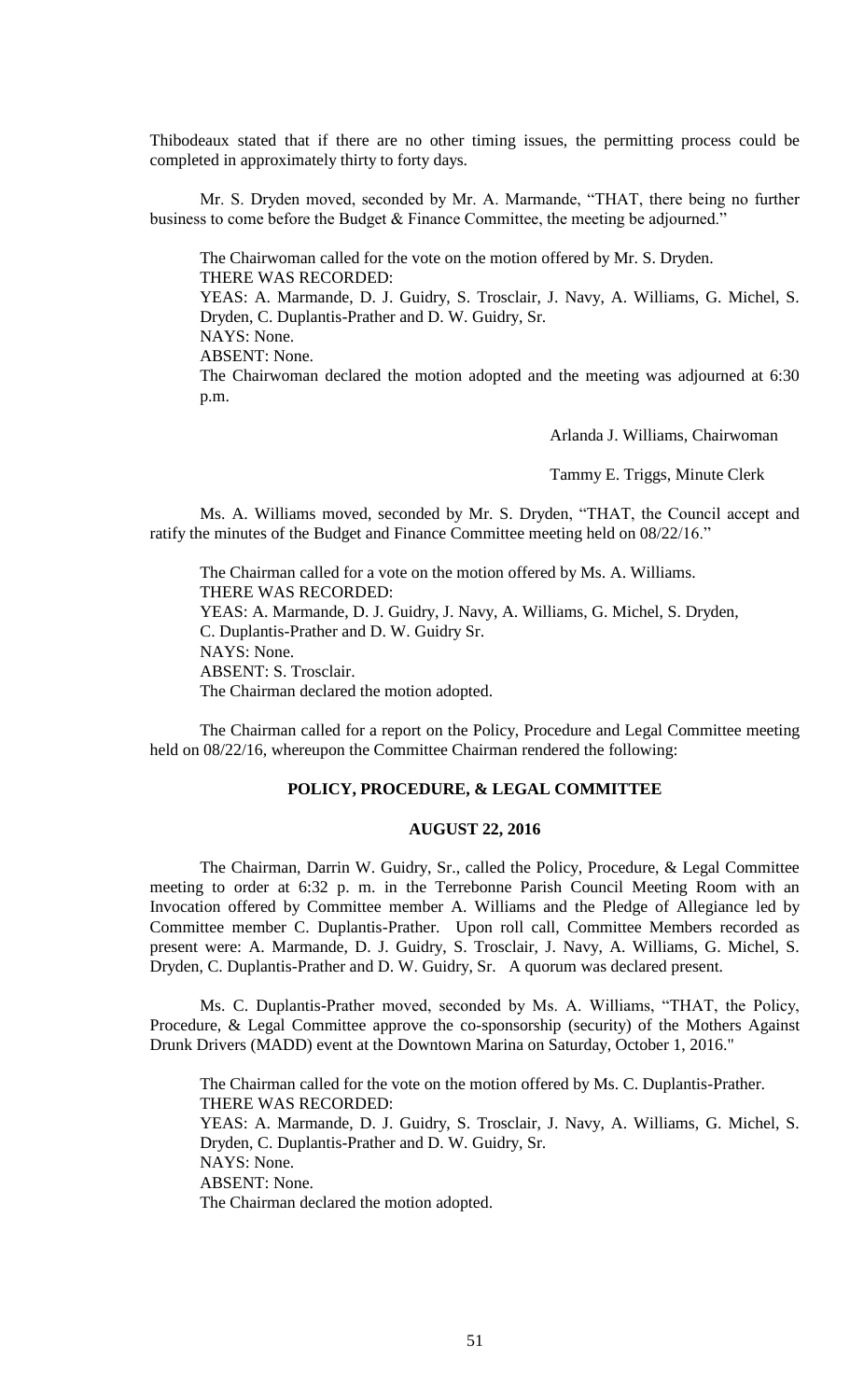Committee member C. Duplantis-Prather encouraged her fellow colleagues to attend this event.

Ms. Ava Fontenot, a member of Mother Against Drunk Divers (MADD), explained that the aforementioned event is a non-competitive 5-K Run that begins at the Downtown Marina; and noted that their goal is to raise money for families and/or individuals that are affected by tragedies associated with drunk driving.

Mr. D. J. Guidry moved, seconded by Ms. C. Duplantis-Prather, "THAT, the Policy, Procedure, & Legal Committee approve the co-sponsorship (security) request from the South LA Wetlands Discovery Center for the Annual Rougarou Fest to be on October 22-23, 2016 in Downtown Houma."

The Chairman called for the vote on the motion offered by Mr. D. J. Guidry. THERE WAS RECORDED: YEAS: A. Marmande, D. J. Guidry, S. Trosclair, J. Navy, A. Williams, G. Michel, S. Dryden, C. Duplantis-Prather and D. W. Guidry, Sr. NAYS: None. ABSENT: None. The Chairman declared the motion adopted.

Mr. Jonathan Foret, an organizer of the Rougarou Fest, gave a brief synopsis about the Rougarou Fest and mentioned that it was voted one of the top 20 festivals. He stated that the aforementioned co-sponsorship will be used to cover security because of the large crowd and the parade that will be held. Mr. Foret thanked the Council and Administration for their support with this event.

Mr. D. J. Guidry moved, seconded by Ms. A. Williams, "THAT, the Policy, Procedure, & Legal Committee approve the co-sponsorship (insurance and supplies) request from the Terrebonne Advocates for Possibility for the Chauvin Culture and Heritage Festival to be held on October 15 and 16, 2016."

The Chairman called for the vote on the motion offered by Mr. D. J. Guidry. THERE WAS RECORDED: YEAS: A. Marmande, D. J. Guidry, S. Trosclair, J. Navy, A. Williams, G. Michel, S. Dryden, C. Duplantis-Prather and D. W. Guidry, Sr. NAYS: None. ABSENT: None. The Chairman declared the motion adopted.

OFFERED BY: Mr. S. Dryden SECONDED BY: Mr. G. Michel

#### **RESOLUTION NO. 16-436**

A resolution amending Resolution No. 16-001, establishing the Terrebonne Parish Council meeting dates for FY 2016, to change the date for the first set of Committee Meetings for the month of November to Tuesday, November 1, 2016, so that committee meetings will not be held on Halloween night.

**WHEREAS**, with regards to meetings of the Terrebonne Parish Council, the Home Rule Charter for a Consolidated Government for Terrebonne Parish provides as follows:

# **"Sec. 2-07. Council meetings and rules.**

(a) The council shall meet regularly at least twice a month at intervals of at least two (2) weeks at such times and places as the council may prescribe….."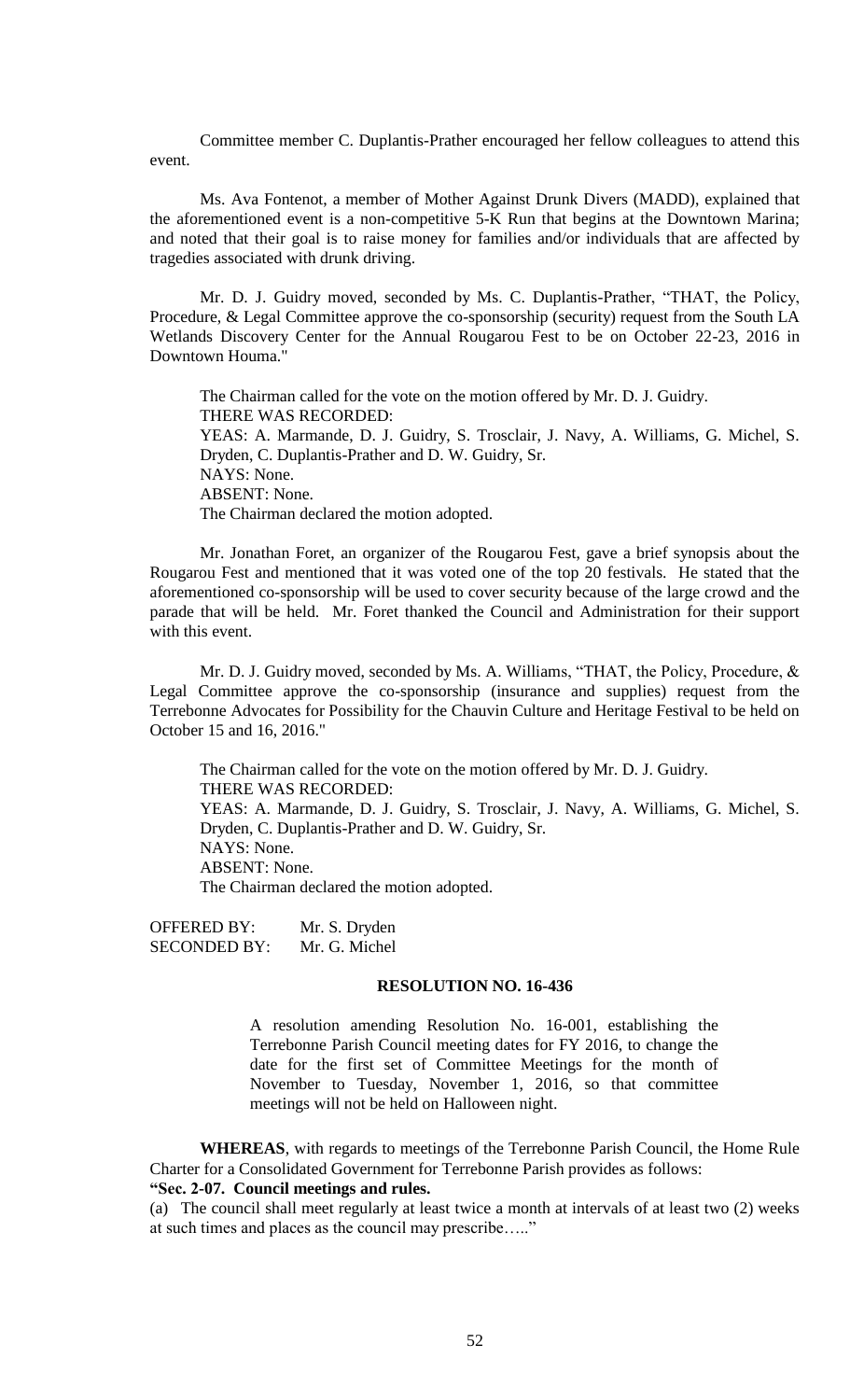**WHEREAS**, the usual dates for these meetings are the second and fourth Wednesdays of each month, and

**WHEREAS,** due to certain \***holidays, meetings & conferences** which conflict with these meeting dates, there are certain months during which meeting days/dates must be changed, and

**WHEREAS**, in order to provide the general public ample time to schedule attendance at the meetings of the governing body, the Council wishes to establish a meeting schedule for the entire year.

**NOW, THEREFORE BE IT RESOLVED** by the Terrebonne Parish Council, on behalf of the Terrebonne Parish Consolidated Government, that the Council's Regular Session Meeting dates for 2016 shall be as follows:

| January 13 & 27                     | July 13 & 27 (*Committees – $7/26$ , NACo)      |
|-------------------------------------|-------------------------------------------------|
| February 3 & 17 *Mardi Gras & NACo) | August 10 & 24                                  |
| March $9 & 23$                      | September 7 $\&$ 21 (*due to upcoming holidays; |
|                                     | Committees $-9/7$ due to Labor Day)             |
| April 13 & 27                       | October 5 & 19 (*due to upcoming holidays)      |
| May 11 & 25                         | November 2 & 16 (*Thanksgiving, $11/24/16$ ;    |
|                                     | Committees – 11/1 due to Halloween)             |
| June $8 & 22$                       | December 7 & 21 (*Christmas, $12/25/16$ )       |

**BE IT FURTHER RESOLVED** that all Regular Session Council Meetings shall begin at 6:00 p.m. in the Council Meeting Room on the second floor of the Government Tower at 8026 Main Street, and

**BE IT FURTHER RESOLVED** that the Council will schedule committee meetings on the Monday preceding the Regular Meetings of the Council as regularly as possible, however **\*\*committee meetings** may be scheduled on a different day and/or at a different time, as decided upon by the Council; and,

BE IT FURTHER RESOLVED that the Council may call additional committee meetings and/or Special Sessions of the Council as deemed necessary.

#### **THERE WAS RECORDED:**

YEAS: D. J. Guidry, S. Trosclair, J. Navy, A. Williams, G. Michel, S. Dryden, C. Duplantis-Prather, D. W. Guidry, Sr., and A. Marmande. NAYS: None. ABSTAINING: None. ABSENT: None. The Chairman declared the resolution adopted on this the 22nd day of August 2016.

Upon questioning from Committee member C. Duplantis-Prather, Council Clerk V. Chauvin explained that the first set of committee meetings in November will be held on November 1, 2016 instead of Monday, October  $31<sup>st</sup>$ , 2016, due to Halloween.

Mr. G. Michel moved, seconded by Mr. S. Trosclair, "THAT, there being no further business to come before the Policy, Procedure, & Legal Committee, the meeting be adjourned."

The Chairman called for the vote on the motion offered by Mr. G. Michel. THERE WAS RECORDED:

YEAS: A. Marmande, D. J. Guidry, S. Trosclair, J. Navy, A. Williams, G. Michel, S. Dryden, C. Duplantis-Prather and D. W. Guidry, Sr.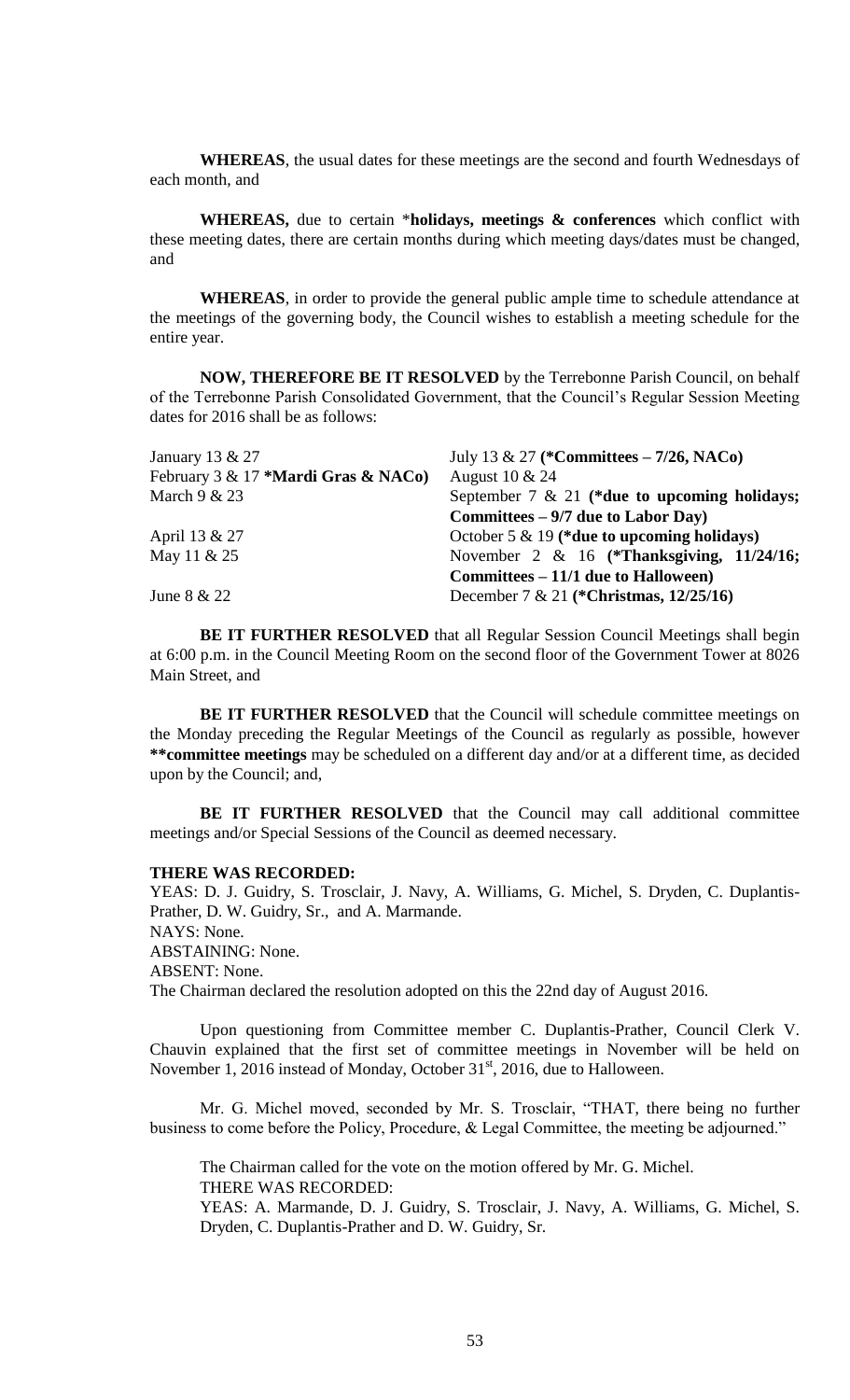NAYS: None.

ABSENT: None.

The Chairman declared the motion adopted and the meeting was adjourned at 6:42 p. m.

Darrin W. Guidry, Sr., Chairman

Tammy E. Triggs, Minute Clerk

Mr. D. W. Guidry Sr. moved, seconded by Mr. D. J. Guidry, "THAT, the Council accept and ratify the minutes of the Policy, Procedure and Legal Committee meeting held on 08/22/16."

The Chairman called for a vote on the motion offered by Mr. D. W. Guidry Sr. THERE WAS RECORDED: YEAS: A. Marmande, D. J. Guidry, J. Navy, A. Williams, G. Michel, S. Dryden, C. Duplantis-Prather and D. W. Guidry Sr. NAYS: None. ABSENT: S. Trosclair. The Chairman declared the motion adopted.

Ms. A. Williams moved, seconded by Mr. D. J. Guidry, "THAT, the Council approve the following street light list:

INCREASE THE WATTAGE OF ELEVEN (11) EXISTING STREET LIGHTS ALONG RICHMOND AVENUE TO 250-WATT HPS; ENTERGY; RLD #3A; JOHN NAVY, DIST. 1

INCREASE THE WATTAGE OF ONE EXISTING STREET LIGHT BETWEEN 3201 GRENES STREET AND 9208 PARK AVENUE TO 250-WATTS (THIS LIGHT FACES THE ROADWAY); ENTERGY; RLD #3A; STEVE TROSCLAIR, DISTRICT 9

INCREASE ALL EXISTING 100, 150, AND 175 WATT STREET LIGHTS **ALONG EAST STREET FROM 8974 NORMAN STREET TO 1107 EAST STREET** TO **250-WATTS;**  ENTERGY; RLD #3A; JOHN NAVY, DISTRICT 1."

The Chairman called for a vote on the motion offered by Ms. A. Williams. THERE WAS RECORDED: YEAS: A. Marmande, D. J. Guidry, J. Navy, A. Williams, G. Michel, S. Dryden, C. Duplantis-Prather and D. W. Guidry Sr. NAYS: None. ABSENT: S. Trosclair. The Chairman declared the motion adopted.

Ms. C. Duplantis-Prather moved, seconded by Ms. A. Williams, "THAT, the Council approve the attendance to the Police Jury Association of Louisiana Region I & II meeting, in Luling, La. on September 14, 2016, per the current Travel Policy."

The Chairman called for a vote on the motion offered by Ms. C. Duplantis-Prather. THERE WAS RECORDED: YEAS: A. Marmande, D. J. Guidry, J. Navy, A. Williams, G. Michel, S. Dryden, C. Duplantis-Prather and D. W. Guidry Sr. NAYS: None. ABSENT: S. Trosclair. The Chairman declared the motion adopted.

Mr. G. Michel moved, seconded by Mr. D. W. Guidry Sr., "THAT, the Council open nominations for the one expiring term on the Recreation District No. 2,3 Board, nominate Mr.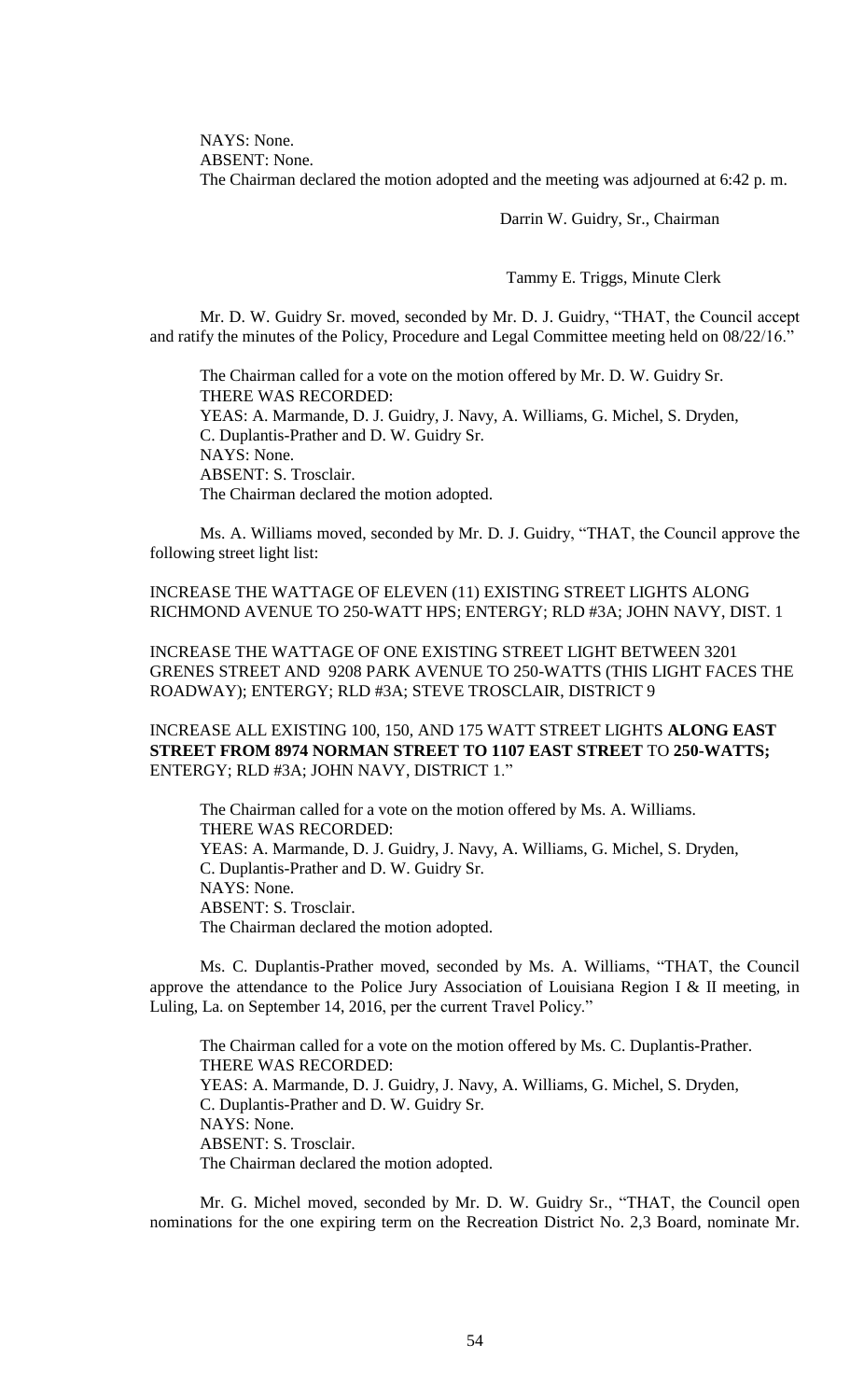Gary Beeson, close nominations and re-appoint Mr. Gary Beeson to serve another term on said board."

The Chairman called for a vote on the motion offered by Mr. G. Michel. THERE WAS RECORDED: YEAS: A. Marmande, D. J. Guidry, J. Navy, A. Williams, G. Michel, S. Dryden, C. Duplantis-Prather and D. W. Guidry Sr. NAYS: None. ABSENT: S. Trosclair. The Chairman declared the motion adopted.

Councilmember G. Michel expressed his gratitude for Mr. Beeson and stated that Mr. Beeson most certainly appreciates being re-appointed.

Ms. A. Williams moved, seconded by Ms. C. Duplantis-Prather, "THAT, the Council open nominations for the two expiring terms on the Recreation District No. 1 Board, nominate Mr. Arnold Adams and Ms. Karen Moore, close nominations and re-appoint Mr. Arnold Adams and Ms. Karen Moore to serve another term on said board."

The Chairman called for a vote on the motion offered by Ms. A. Williams. THERE WAS RECORDED: YEAS: A. Marmande, D. J. Guidry, J. Navy, A. Williams, G. Michel, S. Dryden, C. Duplantis-Prather and D. W. Guidry Sr. NAYS: None. ABSENT: S. Trosclair. The Chairman declared the motion adopted.

Mr. D. J. Guidry moved, seconded by Mr. A. Marmande, "THAT, the Council open nominations for the three expiring terms on the Terrebonne Parish Veterans' Memorial District, accept Parish President Dove's re-appointment of Mr. Edward Domangue to represent the South of the Intracoastal; accept and re-appoint American Legions Post 380's nominee Mr. Edward Pontiff; hold nominations open for the remaining expiring term on said board until the next Council meeting."

The Chairman called for a vote on the motion offered by Mr. D. J. Guidry. THERE WAS RECORDED: YEAS: A. Marmande, D. J. Guidry, J. Navy, A. Williams, G. Michel, S. Dryden, C. Duplantis-Prather and D. W. Guidry Sr. NAYS: None. ABSENT: S. Trosclair. The Chairman declared the motion adopted.

Mr. D. W. Guidry Sr. moved, seconded by Ms. A. Williams, "THAT, the Council open nominations for the four expiring terms on the Terrebonne Economic Development Authority, accept the Chamber of Commerce's nomination of Dr. Michael Garcia and the SCIA's nomination of Mrs. Priscilla Larpenter and accept President Dove's appointment of Mr. Bobby Barthel; close nominations and appoint Dr. Michael Garcia, Mrs. Priscilla Larpenter and Mr. Bobby Barthel to serve a term on said board; and hold nominations open for the remaining expiring term on said board until the next Council meeting."

The Chairman called for a vote on the motion offered by Mr. D. W. Guidry Sr. THERE WAS RECORDED: YEAS: A. Marmande, D. J. Guidry, J. Navy, A. Williams, G. Michel, S. Dryden, C. Duplantis-Prather and D. W. Guidry Sr. NAYS: None. ABSENT: S. Trosclair.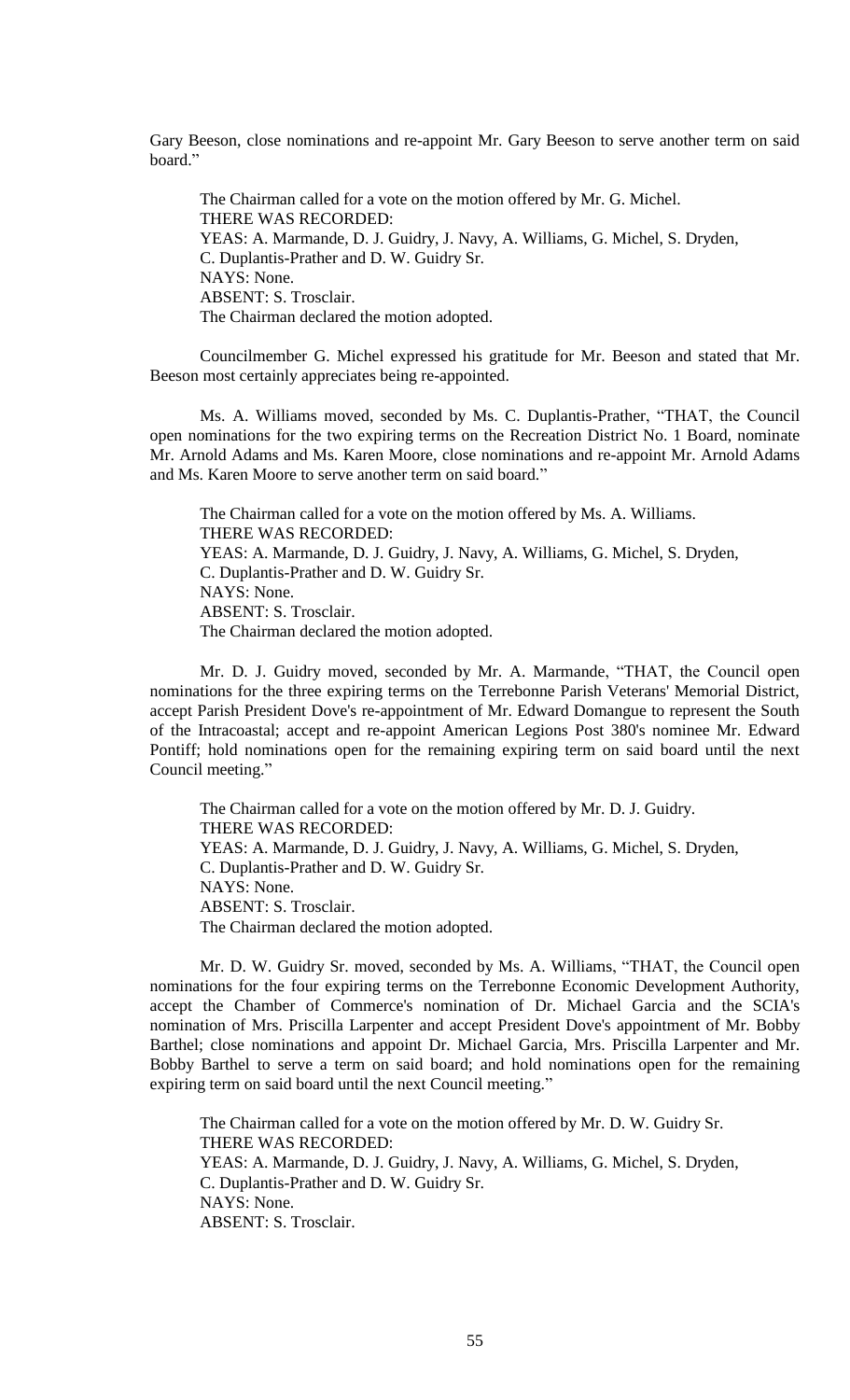The Chairman declared the motion adopted.

Ms. C. Duplantis-Prather moved, seconded by Mr. D. W. Guidry Sr., "THAT, the Council open nominations for the three expiring terms on the Houma Board of Adjustments, nominate Ms. Katie Sims, Ms. Trudy Hebert and Mr. David Tauzin (alternate), close nominations and re-appoint Ms. Katie Sims, Ms. Trudy Hebert and Mr. David Tauzin (alternate) to serve another term on said board."

The Chairman called for a vote on the motion offered by Ms. C. Duplantis-Prather. THERE WAS RECORDED: YEAS: A. Marmande, D. J. Guidry, J. Navy, A. Williams, G. Michel, S. Dryden, C. Duplantis-Prather and D. W. Guidry Sr. NAYS: None. ABSENT: S. Trosclair. The Chairman declared the motion adopted.

Mr. D. J. Guidry moved, seconded by Mr. D. W. Guidry Sr., "THAT, the Council open nominations for the one expiring term on the Houma-Terrebonne Airport Commission, nominate Mr. Robert Landry; close nominations and re-appoint Mr. Robert Landry to serve another term on said board."

The Chairman called for a vote on the motion offered by Mr. D. J. Guidry. THERE WAS RECORDED: YEAS: A. Marmande, D. J. Guidry, J. Navy, A. Williams, G. Michel, S. Dryden, C. Duplantis-Prather and D. W. Guidry Sr. NAYS: None. ABSENT: S. Trosclair. The Chairman declared the motion adopted.

Mr. D. J. Guidry moved, seconded by Ms. C. Duplantis-Prather, "THAT, the Council hold nominations open for the one vacancy on the Fire District No. 5 Board until the next Council meeting."

The Chairman called for a vote on the motion offered by Mr. D. J. Guidry. THERE WAS RECORDED: YEAS: A. Marmande, D. J. Guidry, J. Navy, A. Williams, G. Michel, S. Dryden, C. Duplantis-Prather and D. W. Guidry Sr. NAYS: None. ABSENT: S. Trosclair. The Chairman declared the motion adopted.

Ms. A. Williams moved, seconded by Ms. C. Duplantis-Prather, "THAT, the Council hold nominations open for the one vacancy on the Fire District No. 8 Board until the next Council meeting."

The Chairman called for a vote on the motion offered by Ms. A. Williams. THERE WAS RECORDED: YEAS: A. Marmande, D. J. Guidry, J. Navy, A. Williams, G. Michel, S. Dryden, C. Duplantis-Prather and D. W. Guidry Sr. NAYS: None. ABSENT: S. Trosclair. The Chairman declared the motion adopted.

Ms. A. Marmande moved, seconded by Ms. C. Duplantis-Prather, "THAT, the Council hold nominations open for the one vacancy on the Fire District No. 10 Board until the next Council meeting."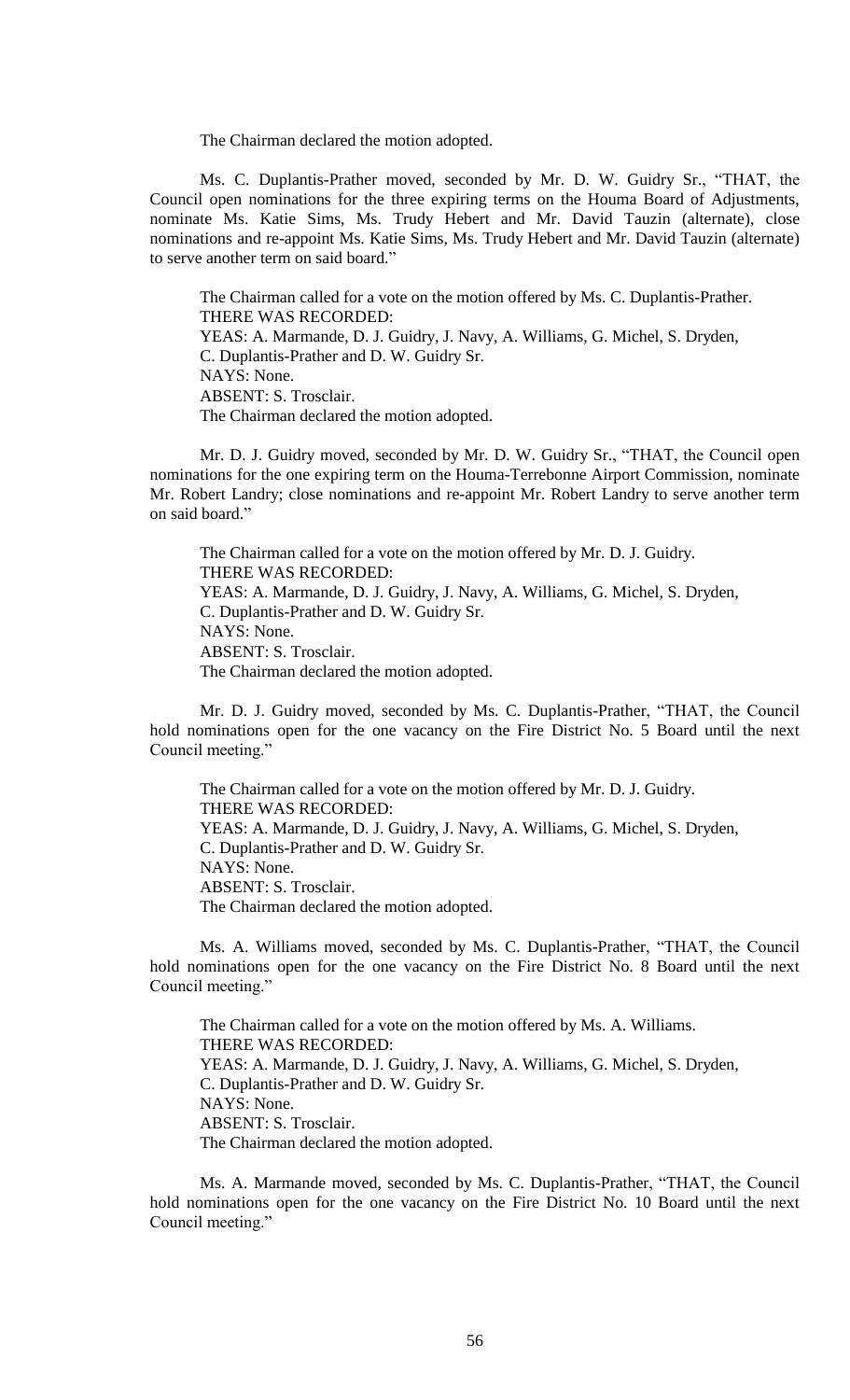The Chairman called for a vote on the motion offered by Ms. A. Marmande. THERE WAS RECORDED: YEAS: A. Marmande, D. J. Guidry, J. Navy, A. Williams, G. Michel, S. Dryden, C. Duplantis-Prather and D. W. Guidry Sr. NAYS: None. ABSENT: S. Trosclair. The Chairman declared the motion adopted.

The Chairman announced the following vacancies, which he noted will be handled as per usual procedure:

- Recreation District No. 6 Board: One vacancy.
- Houma Area Convention & Visitors Bureau: One vacancy

## Under Agenda Item 8A - Announcements, Council Members

- Councilwoman C. Duplantis-Prather welcomed the nursing students from Nicholls who were in attendance for tonight's proceedings.
- Councilwoman C. Duplantis-Prather, encouraged every pet owner to have their pets spayed or neutered to help control the pet population and asked that if a stray animal is found, please contact the Animal Shelter at (985) 873-6709.
- Councilmember D. J. Guidry encouraged everyone to clean debris from their yards and catch basins now and not to wait until a storm is in the Gulf.
- Councilman D. J. Guidry recognized Ms. Priscilla Larpenter, who thanked the Council for her appointment to the Terrebonne Economic Development Authority Board.
- Councilman A. Marmande encouraged all citizens to start preparing for a possible tropical storm heading to the Gulf.
- Councilman J. Navy encouraged all residents to start their hurricane preparation plans now.
- Councilman J. Navy asked Administration to review employee policies closely.
- Councilwoman C. Duplantis-Prather gave kudos to the entire Public Works Department for a job well done and thanked President Dove for a great working relationship.
- Councilman D. J. Guidry congratulated and thanked Public Works Director Mike Toups and Pollution Control Director Gregory Bush for their immediate attention to concerns and issues.

Under Agenda Item 8B - Announcements, Parish President

- Informed everyone that the Parish website will continue to be updated with any tropical updates.
- Encouraged everyone to be prepared in case a hurricane emergency is called.
- Thanked Mr. Kerry Chauvin for the wonderful job he has done on the TEDA Board; and noted that new appointed, Mr. Bobby Barthel, will do a good job on said board.

Ms. A. Williams moved, seconded by Mr. D. J. Guidry, "THAT, there being no further business to come before the Council the meeting be adjourned."

The Chairman called for a vote on the motion offered by Ms. A. Williams. THERE WAS RECORDED: YEAS: A. Marmande, D. J. Guidry, J. Navy, A. Williams, G. Michel, S. Dryden, C. Duplantis-Prather and D. W. Guidry Sr. NAYS: None. ABSENT: S. Trosclair. The Chairman declared the motion adopted and the meeting adjourned at 7:43 p.m.